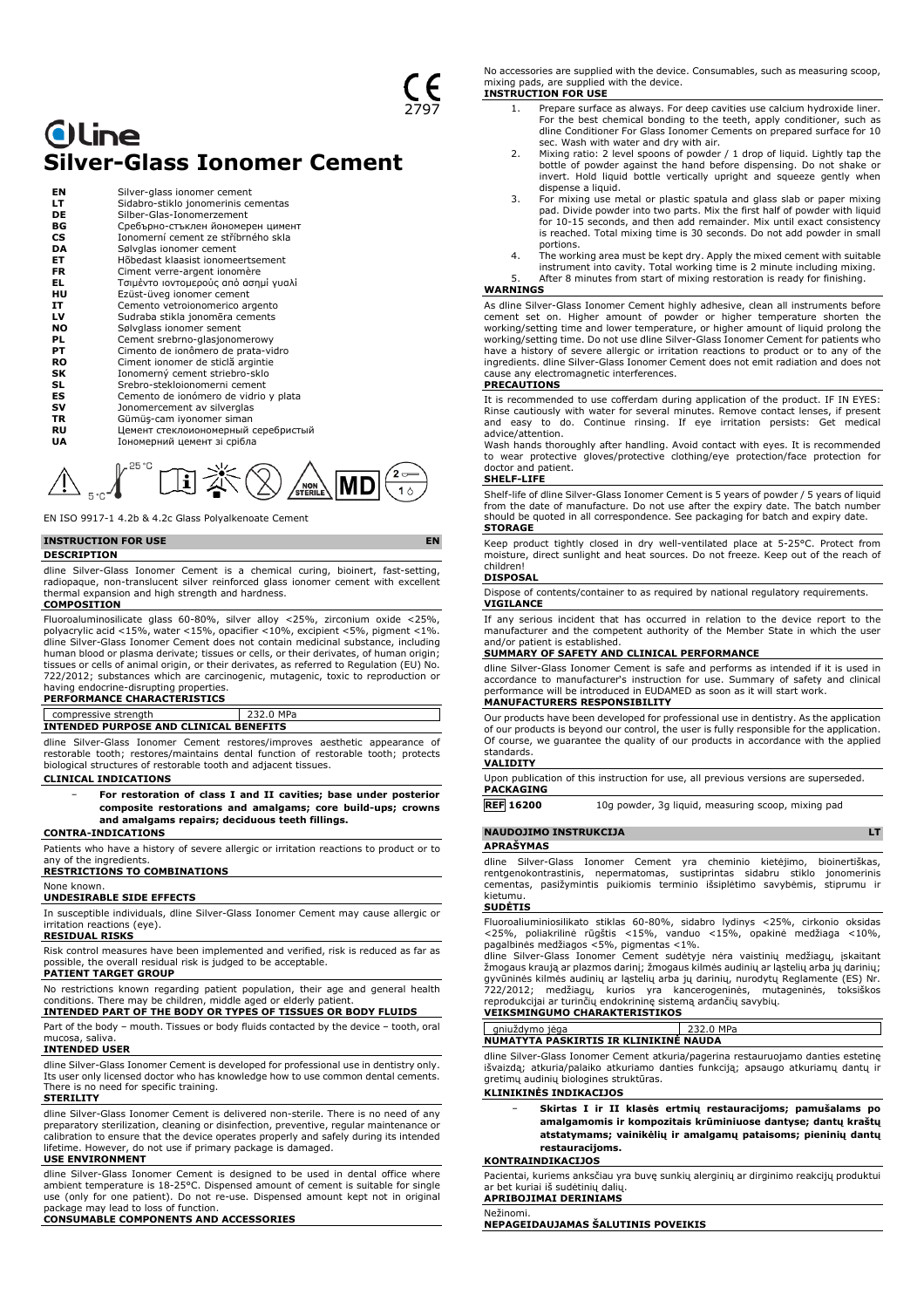Jautriems žmonėms dline Silver-Glass Ionomer Cement gali sukelti dirginimą ar alergines reakcijas (akių).

### **LIEKAMOJI RIZIKA**

Rizikos kontrolės priemonės buvo įgyvendintos ir patikrintos, rizika kiek įmanoma sumažinta, bendra likutinė rizika laikoma priimtina.

### **TIKSLINĖ PACIENTŲ GRUPĖ**

Nėra jokių apribojimų, susijusių su pacientų populiacija, jų amžiumi ir bendra sveikatos bukle. Gali būti vaikų, vidutinio ar senyvo amžiaus pacientų. **NUMATOMA KŪNO DALIS AR AUDINIŲ TIPAS AR KŪNO SKYSČIAI**

Kūno dalis – burna. Audiniai ar kūno skysčiai su kuriais priemonė kontaktuoja – dantis, burnos gleivinė, seilės. **NUMATYTAS NAUDOTOJAS**

### dline Silver-Glass Ionomer Cement yra sukurtas tik profesionaliam naudojimui odontologijoje. Naudotojas, tik licencijuotas gydytojas, kuris turi žinių kaip naudoti įprastus odontologinius cementus. Specialių mokymų nereikia. **STERILUMAS**

dline Silver-Glass Ionomer Cement tiekiamas nesterilus. Norint užtikrinti, kad prietaisas tinkamai ir saugiai veiktų per numatytą tarnavimo laiką, nereikia jokio<br>paruošiamojo sterilizavimo, valymo ar dezinfekavimo, prevencinės, reguliarios<br>priežiūros ar kalibravimo. Tačiau nenaudokite, jei pažei

### **NAUDOJIMO APLINKA**

dline Silver-Glass Ionomer Cement suprojektuotas naudoti odontologijos kabinete, kur aplinkos temperatūra 18-25°C. Sumaišytas cemento kiekis tinka vienam<br>naudojimui (tik vienam pacientui). Nenaudokite pakartotinai. Sumaišytas kiekis,<br>laikomas ne originalioje pakuotėje, gali prarasti atliekamą funkciją.

### **SUNAUDOJAMIEJI KOMPONENTAI IR AKSESUARAI**

Su priemone priedai netiekiami. Sunaudojamieji komponentai, tokie kaip matavimo samtelis, maišymo padėkliukai, tiekiami kartu su priemone.

### **NAUDOJIMO INSTRUKCIJA**

- 1. Paruoškite paviršių kaip įprasta. Giliose ertmėse naudokite kalcio hidroksido pamušalą. Kur reikalingas labai geras sukibimas, naudokite kondicionierių, tokį, kaip dline Conditioner For Glass Ionomer Cements. Padenkite paruoštą paviršių ir palaikykite 10 sekundžių. Nuplaukite vandeniu ir nudžiovinkite oru.
- 2. Maišymo santykis: 2 nubraukti šaukšteliai miltelių / 1 lašas skysčio. Prieš naudojimą lengvai pastuksenkite miltelių buteliuką į delną. Nekratykite ir neapverskite. Lašindami skystį, laikykite skysčio buteliuką vertikaliai, spauskite švelniai.
- 3. Maišymui naudokite metalinę ar plastikinę lopetėlę ir stiklinį ar popierinį maišymo padą. Padalinę miltelius į dvi dalis, pirmąją miltelių dalį<br>sumaišykite su skysčiu. Maišykite 10-15 sekundžių, po to pridėkite kitą<br>dalį ir maišykite kol pasieksite reikiamą konsistenciją. Visas maišymo
- laikas 30 sekundžių. Nedėkite miltelių maišymui mažomis dalimis.<br>4. Darbinis paviršius turi būti sausas. Jums patogiu instrumentu dėkite<br>cementą į ertmę. Plombavimo laikas 2 minutės, skaičiuojant nuo maišymo pradžios.
- 5. Po 8 minučių, skaičiuojant nuo maišymo pradžios, restauraciją galite užbaigti.

### **ĮSPĖJIMAI**

Kadangi dline Silver-Glass Ionomer Cement yra labai lipnus, nuvalykite instrumentus nelaukdami kol cementas sukietės. Didesnis miltelių kiekis ar aukštesnė aplinkos temperatūra sutrumpina plombavimo/kietėjimo laiką, žemesnė aplinkos temperatūra ar didesnis skysčio kiekis prailgina plombavimo/kietėjimo laiką. Nenaudokite dline<br>Silver-Glass Ionomer Cement pacientams, kuriems anksčiau yra buvę sunkių<br>alerginių ar dirginimo reakcijų produktui ar bet kuriai iš sudėtin trukdžių.

## **ATSARGUMO PRIEMONĖS**

Produkto aplikavimo metu rekomenduojama naudoti koferdamą. PATEKUS Į AKIS: Kelias minutes atsargiai plauti vandeniu. Išimti kontaktinius lęšius, jeigu jie yra ir jeigu lengvai galima tai padaryti. Toliau plauti akis. Kaip galima greičiau kreiptis į

gydytoją. Po naudojimo kruopščiai nusiplauti rankas. Vengti patekimo į akis. Rekomenduojame mūvėti apsaugines pirštines, dėvėti apsauginius drabužius, naudoti akių (veido) apsaugos priemones gydytojui ir pacientui.

### **GALIOJIMO LAIKAS**

dline Silver-Glass Ionomer Cement galiojimo laikas yra 5 metai milteliams / 5 metai skysčiui nuo pagaminimo datos. Nenaudoti produkto pasibaigus jo galiojimo terminui. Partijos numeris turėtų būti nurodytas visoje korespondencijoje. Galiojimo terminą, partijos numeį žr. ant pakuotės.

### **LAIKYMAS**

Laikyti produktą sandariai uždarytą, sausoje, gerai vėdinamoje vietoje esant 5-25°C temperatūrai. Saugoti nuo drėgmės, tiesioginių saulės spindulių, uždegimo šaltinių. Produkto neužšaldyti. Laikyti vaikams nepasiekiamoje vietoje!

### **ŠALINIMAS**

Turinį/talpyklą išpilti (išmesti) pagal nacionalinius reikalavimus.

### **BUDRUMAS**

Jei įvyko kokių nors rimtų incidentų, susijusių su priemone, praneškite gamintojui ir tos valstybės narės, kurioje naudotojas ir (arba) pacientas yra įsisteigęs / įsikūręs, kompetentingai institucijai.

### **SAUGOS IR KLINIKINIO VEIKSMINGUMO SANTRAUKA**

dline Silver-Glass Ionomer Cement yra saugus ir veikia taip, kaip numatyta jei yra naudojamas pagal gamintojo naudojimo instrukciją. Saugos ir klinikinio veiksmingumo atasakitą bus galima rasti EUDAMED duomenų bazėje kai tik ji pradės veikti.

### **GAMINTOJO ATSAKOMYBĖ**

Mūsų produktai sukurti profesionaliam naudojimui. Mes negalime kontroliuoti kaip mūsų produktai naudojami, todėl už tinkamą jų panaudojimą atsako vartotojas. Žinoma, mes užtikriname, produktų kokybės atitiktį galiojantiems standartams. **GALIOJIMAS**

| PAKUOTĖ          | Paskelbus naują instrukcijos versiją, prieš tai buvusios versijos nebegalioja. |
|------------------|--------------------------------------------------------------------------------|
| <b>REF</b> 16200 | 10g milteliai, 3g skystis, matavimo samtelis, popierėliai<br>maišvmui          |

**ANTEITUNG ZUR VERWENDUNG DE**

**BESCHREIBUNG**

dline Silver-Glass Ionomer Cement ist ein chemisch härtender, bioinerter, schnell abbindender, röntgenopaker, nicht-transluzenter, silberverstärkter Glasionomerzement mit hervorragender Wärmeausdehnung und hoher Festigkeit und Härte.

### **ZUSAMMENSETZUNG**

Fluoroaluminosilikatglas 60-80%, Silberlegierung <25%, Zirkoniumoxid <25%, Polyacrylsäure <15%, Wasser <15%, Trübungsmittel <10%, Hilfsstoff <5%, Pigment <1%.

der Freihner<br>Silver-Glass Ionomer Cement enthält keine medizinische Substanz, einschließlich Derivate aus menschlichem Blut oder Plasma; Gewebe oder Zellen oder deren Derivate menschlichen Ursprungs; Gewebe oder Zellen tierischen Ursprungs oder deren Derivate gemäß der Verordnung (EU) Nr. 722/2012; Stoffe, die krebserregend, erbgutverändernd, fortpflanzungsgefährdend oder mit endokrinen Eigenschaften behaftet sind.

### **LEISTUNGSMERKMALE**

| Druckfestigkeit   | 232.0 MPa                                                   |
|-------------------|-------------------------------------------------------------|
|                   | VERWENDUNGSZWECK UND KLINISCHER NUTZEN Verwendungszweck und |
| klinischer Nutzen |                                                             |

dline Silver-Glass Ionomer Cement stellt das ästhetische Erscheinungsbild des restaurierbaren Zahns wieder her/verbessert es; stellt die Zahnfunktion des restaurierbaren Zahns wieder her/erhält sie; schützt die biologischen Strukturen des restaurierbaren Zahns und des angrenzenden Gewebes.

### **KLINISCHE INDIKATIONEN**

| - | Für die Restauration von Klasse I und II Kavitäten: Basis unter |                        |     |     |                     |
|---|-----------------------------------------------------------------|------------------------|-----|-----|---------------------|
|   | posterioren                                                     | Kompositrestaurationen |     | und | Amalgamen;          |
|   | Stumpfaufbauten:                                                | Kronen                 | und |     | Amalgamreparaturen: |
|   | Milchzahnfüllungen.                                             |                        |     |     |                     |

### **KONTRAINDIKATIONEN**

Patienten, die in der Vergangenheit schwerwiegende allergische Reaktionen oder Irritationen auf das Produkt oder einen der Inhaltsstoffe gezeigt haben. **BESCHRÄNKUNGEN FÜR KOMBINATIONEN**

### Keine bekannt.

### **UNERWÜNSCHTE NEBENEFFEKTE**

Bei empfindlichen Personen kann dline Silver-Glass Ionomer Cement allergische oder reizende Reaktionen hervorrufen (Auge).

### **VERBLEIBENDE RISIKEN**

Risikokontrollmaßnahmen wurden implementiert und verifiziert, das Risiko ist so weit wie möglich reduziert, das Gesamtrestrisiko wird als akzeptabel beurteilt. **PATIENTEN-ZIELGRUPPE**

Keine Einschränkungen hinsichtlich der Patientenpopulation, ihres Alters und ihres allgemeinen Gesundheitszustands bekannt. Es können Kinder, Patienten mittleren

## Alters oder ältere Menschen sein. **VORGESEHENE KÖRPERTEILE ODER GEWEBETYPEN VON KÖRPERFLÜSSIGKEITEN**

Teil des Körpers - Mund. Gewebe oder Körperflüssigkeiten, die mit dem Gerät in Berührung kommen - Zahn, Speichel. **BEABSICHTIGTER BENUTZER**

dline Silver-Glass Ionomer Cement ist nur für den professionellen Einsatz in der Zahnmedizin entwickelt worden. Der Anwender ist nur ein lizenzierter Arzt, der weiß, wie man gängige Zemente. Es besteht keine Notwendigkeit für eine spezielle Schulung.

## **STERILITÄT**

dline Silver-Glass Ionomer Cement wird unsteril geliefert. Es ist keine vorbereitende Sterilisation, Reinigung oder Desinfektion, keine vorbeugende, regelmäßige Wartung oder Kalibrierung erforderlich, um sicherzustellen, dass das Gerät während seiner vorgesehenen Lebensdauer ordnungsgemäß und sicher funktioniert. Verwenden Sie es jedoch nicht, wenn die Primärverpackung beschädigt ist.

### **UMGEBUNG VERWENDEN**

dline Silver-Glass Ionomer Cement ist für die Verwendung in der Zahnarztpraxis bei einer Umgebungstemperatur von 18-25 °C vorgesehen. Die abgegebene Menge an Zement ist für den einmaligen Gebrauch geeignet (nur für einen Patienten). Nicht wiederverwenden. Nicht in der Originalverpackung aufbewahrte Dosiermenge kann zu Funktionsverlusten führen.

### **VERBRAUCHSKOMPONENTEN UND ZUBEHÖR**

Im Lieferumfang des Geräts ist kein Zubehör enthalten. Verbrauchsmaterialien, wie Messlöffel, Mischpads, werden mit dem Gerät geliefert.

### **ANTEITUNG ZUR VERWENDUNG**

- 1. Bereiten Sie die Oberfläche wie immer vor. Bei tiefen Kavernen verwenden Sie Calciumhydroxid-Liner. Für die beste chemische Verbindung mit den Zähnen tragen Sie einen Conditioner, wie z. B. dline Conditioner For Glass Ionomer Cements, für 10 Sekunden auf die vorbereitete Oberfläche auf. Mit Wasser abwaschen und an der Luft trocknen.
- 2. Mischungsverhältnis: 2 gestrichene Löffel Pulver / 1 Tropfen Flüssigkeit. Klopfen Sie die Flasche mit dem Pulver vor der Abgabe leicht gegen die Hand. Nicht schütteln oder umdrehen. Halten Sie die Flüssigkeitsflasche senkrecht nach oben und drücken Sie sie leicht zusammen, wenn Sie eine Flüssigkeit abgeben.
- 3. Verwenden Sie zum Mischen einen Metall- oder Kunststoffspatel und eine Glasplatte oder einen Papiermischblock. Teilen Sie das Pulver in zwei Teile. Mischen Sie die erste Hälfte des Pulvers 10-15 Sekunden lang mit der Flüssigkeit, und fügen Sie dann den Rest hinzu. Mischen Sie, bis die genaue Konsistenz erreicht ist. Die gesamte Mischzeit beträgt 30 Sekunden. Geben Sie das Pulver nicht in kleinen Portionen hinzu.
- 4. Der Arbeitsbereich muss trocken gehalten werden. Applizieren Sie den angemischten Zement mit einem geeigneten Instrument in die Kaverne. Die Gesamtarbeitszeit beträgt 2 Minuten einschließlich Mischen.
- 5. Nach 8 Minuten ab Beginn des Anmischens ist die Restauration fertig zum Ausarbeiten.

### **WARNUNGEN**

Da Zement stark adhäsiv ist, reinigen Sie alle Instrumente vor dem Ansetzen des<br>Zements. Höhere Pulvermenge oder höhere Temperatur verkürzen die<br>Verarbeitungs-/Härtungszeit und niedrigere Temperatur o Flüssigkeitsmenge verlängern die Verarbeitungs-/Härtungszeit. Verwenden Sie dline Silver-Glass Ionomer Cement nicht bei Patienten, bei denen es in der Vergangenheit zu schweren allergischen Reaktionen oder Reizungen auf das Produkt oder einen der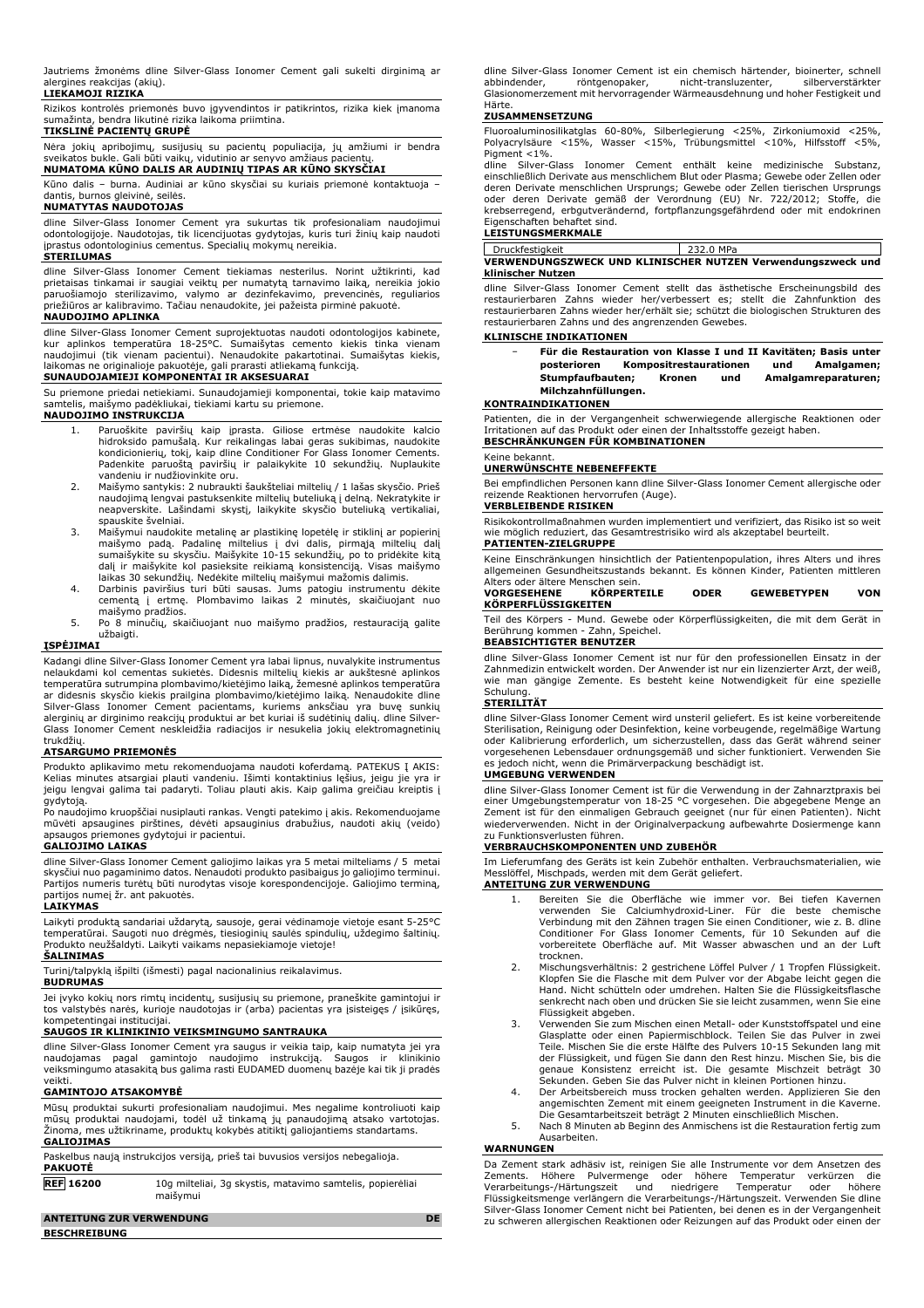Inhaltsstoffe gekommen ist. dline Silver-Glass Ionomer Cement sendet keine Strahlung aus und verursacht keine elektromagnetischen Störungen. **VORSICHTSMAßNAHMEN**

Es wird empfohlen, während der Anwendung des Produkts einen Kofferdamm zu verwenden. WENN IM AUGE: Spülen Sie einige Minuten lang vorsichtig mit Wasser. Entfernen Sie die Kontaktlinsen, falls vorhanden und leicht zu bewerkstelligen. Spülen Sie weiter. Wenn die Augenreizung anhält: Ärztlichen Rat einholen/ärztliche Hilfe in Anspruch nehmen. Waschen Sie sich nach der Handhabung gründlich die Hände. Vermeiden Sie den Kontakt mit den Augen. Es wird empfohlen, Schutzhandschuhe /Schutzkleidung/ Augenschutz /Gesichtsschutz für Arzt und Patient zu tragen.

### **HALTBARKEITSDAUER**

Die Haltbarkeit des Produkts beträgt 5 Jahre bei Pulver / 5 Jahre bei Flüssigkeit ab dem Herstellungsdatum. Verwenden Sie es nicht nach Ablauf des Verfallsdatums. Die Chargennummer sollte in jeder Korrespondenz angegeben werden. Siehe Verpackung für Charge und Verfallsdatum.

### **LAGERUNG**

Bewahren Sie das Produkt dicht verschlossen an einem trockenen, gut belüfteten Ort bei 5-25°C auf. Schützen Sie das Produkt vor feuchtigkeit, direkter Sonneneinstrahlung und Wärmequellen. Nicht einfrieren. Außerhalb der Reichweite von Kindern aufbewahren!

### **ENTSORGUNG**

Entsorgen Sie den Inhalt/Behälter gemäß den nationalen behördlichen Vorschriften. **WACHSAMKEIT** 

Wenn ein schwerwiegender Zwischenfall im Zusammenhang mit dem Produkt aufgetreten ist, melden Sie dies dem Hersteller und der zuständigen Behörde des Mitgliedstaats, in dem der Anwender und/oder Patient niedergelassen ist.

### **ZUSAMMENFASSUNG DER SICHERHEIT UND KLINISCHEN LEISTUNG**

dline Silver-Glass Ionomer Cement ist sicher und verhält sich wie vorgesehen, wenn es gemäß der Gebrauchsanweisung des Herstellers verwendet wird. Die Zusammenfassung der Sicherheit und der klinischen Leistung wird in EUDAMED eingeführt, sobald es seine Arbeit aufnimmt.

### **VERANTWORTUNG DES HERSTELLERS**

Unsere Produkte sind für den professionellen Einsatz in der Zahnmedizin entwickelt worden. Da die Anwendung unserer Produkte außerhalb unserer Kontrolle liegt, ist der Anwender für die Anwendung voll verantwortlich. Selbstverständlich garantieren wir die Qualität unserer Produkte gemäß den angewandten Normen.

### **GÜLTIGKEIT**

Mit Erscheinen dieser Gebrauchsanweisung werden alle vorherigen Versionen ungültig. **VERPACKUNG**

**REF 16200** 10g Pulver, 3g Flüssigkeit, Messlöffel, Anmischblock

### **ИНСТРУКЦИЯ ЗА УПОТРЕБА BG**

### **ОПИСАНИЕ**

dline Silver-Glass Ionomer Cement е химически втвърдяващ, биоинертен, бързосвързващ се, непрозрачен, непрозрачен, подсилен със сребро армиран стъклен йономерен цимент с отлично термично разширение и висока якост и твърдост.

### **СЪСТАВ**

Флуороалуминосиликатно стъкло 60-80%, сребърна сплав <25%, циркониев оксид <25%, полиакрилова киселина <15%, вода <15%, маточина <10%, помощно вещество <5%, пигмент <1%.

dline Silver-Glass Ionomer Cement не съдържа лекарствено вещество, включително производни на човешка кръв или плазма; тъкани или клетки, или техни производни от човешки произход; тъкани или клетки от животински произход или техни производни, както е посочено в Регламент (ЕС) № 722/2012; вещества, които са канцерогенни, мутагенни, токсични за възпроизводство или са с разрушаващи ендокринната система свойства.

### **ХАРАКТЕРИСТИКИ НА РАБОТА**

съпротивление на натиск 232.0 MPa **ПРЕДНАЗНАЧЕНИЕ И КЛИНИЧНИ ПОЛЗИ**

dline Silver-Glass Ionomer Cement възстановява / подобрява естетическия вид на възстановения зъб; възстановява / поддържа зъбната функция на възстановения зъб; защитава биологичните структури на възстановения зъб и тъканите наоколо.

### **КЛИНИЧНИ ПОКАЗАНИЯ**

− **За възстановяване на кухини от клас I и II; основа под задни композитни реставрации и амалгами; основни натрупвания; ремонт на корони и амалгами; пломби на млечни зъби.**

### **ПРОТИВОПОКАЗАНИЯ**

Пациенти, които имат история на тежки алергични или възпалителни реакции<br>към продукта или към някоя от съставките му. към продукта или към някоя от съставките му. **ОГРАНИЧЕНИЯ ЗА КОМБИНАЦИИ**

Не е известно.

### **НЕЖЕЛАНИ СТРАНИЧНИ ЕФЕКТИ**

При чувствителни лица продуктът може да причини алергични или възпалителни реакции (очите).

### **ОСТАТЪЧНИ РИСКОВЕ**

Мерките за контрол на риска са приложени и проверени, рискът е намален, колкото е възможно, цялостният остатъчен риск се счита за допустим.

### **ЦЕЛЕВА ГРУПА НА ПАЦИЕНТИТЕ**

Не са известни ограничения по отношение на нациалността на пациентите, тяхната възраст и общо здравословно състояние. Те могат да са деца, пациенти

## на средна възраст или пациенти на възраст. **ПРЕДВИДЕНА ЧАСТ НА ТЯЛОТО ИЛИ ВИДОВЕ ТЪКАНИ ИЛИ ТЕЛЕСНИ ТЕЧНОСТИ**

Част от тялото - уста. Тъкани или телесни течности, влизащи в контакт с устройството - зъб, устната лигавица, слюнка.

### **ЦЕЛЕВИ ПОТРЕБИТЕЛ**

dline Silver-Glass Ionomer Cement е разработен единствено за професионална употреба в стоматологията. Неговият потребител е лицензиран лекар, който има знания как да използва обичайни стоматологични цименти. Няма нужда от специално обучение

## **СТЕРИЛИТЕТ**

**SLOŽENÍ**

Продуктът се доставя нестерилен. Няма нужда от предварителна стерилизация, почистване или дезинфекция, а от превантивна, редовна поддръжка или калибриране, за да се гарантира, че устройството работи правилно и безопасно през определения му живот. Не използвайте , ако първичната опаковка е повредена.

## **СРЕДА НА ИЗПОЛЗВАНЕ**

Продуктът е предназначен за използване в стоматологичен кабинет, където температурата на околната среда е 18-25 ° C. Разпределеното количество цимент е подходящо за еднократна употреба (само за един пациент). Не използвайте повторно. Излишното количество, съхранявано в оригинална опаковка, може да доведе до загуба на функцията му.

### **КОНСУМАТИВИ И АКСЕСОАРИ**

Към устройството не се предоставят аксесоари. Към устройството се доставят ,<br>умативи, като мерителна лъжичка, подложки за смесване.

## **ИНСТРУКЦИЯ ЗА УПОТРЕБА**

- 1. Подгответе повърхността както винаги. За дълбоки кухини използвайте калциев хидроксид. За най-добро химическо свързване със зъбите, нанесете балсам, като dline Conditioner For Glass Ionomer Cements върху подготвената повърхност за 10 секунди. Измийте с вода и подсушете с въздух.
- 2. Съотношение на смесване: 2 лъжици пудра/ 1 капка течност. Леко почукайте с ръка бутилката с пудра , преди да дозирате. Не разклащайте и не обръщайте. Дръжте бутилката с течност вертикално
- изправена и стиснете внимателно, когато изсипвате течност. 3. За смесване ползвайте метална или пластмасова шпатула и стъклена плоча или хартиена подложка за смесване. Разделете пудрата на две части. Смесете първата половина пудрата с течност за 10-15 секунди и след това добавете останалата част. Разбъркайте, докато се постигне точна консистенция. Общото време за смесване е 30 секунди. Не добавяйте пудрата на малки порции.
- 4. Работната зона трябва да се поддържа суха. Нанесете смесения цимент с подходящ инструмент в кухината. Цялостното работно време е 2 минути, включващо смесването.
- 5. След 8 минути от началото на смесването възстановяването е готово за довършване.

### **ПРЕДУПРЕЖДЕНИЯ**

Тъй като dline Silver-Glass Ionomer Cement е силно адхезивен, почистете всички инструменти, преди да изсипете цимента . По-голямото количество прах или повисоката температура съкращават времето за работа / настройка а по-ниската температура или по-голямото количество течност удължават времето за работа / настройка. Не използвайте продукта за пациенти, които имат история с тежки алергични или възпалителни реакции към продукта или към някоя от съставките на продукта. dline Silver-Glass Ionomer Cement не излъчва радиация и не води до електромагнитни смущения.

### **ПРЕДПАЗНИ МЕРКИ**

Препоръчва се използването на кофердам пи нанасянето на продукта. ПРИ ПОПАДАНЕ В ОЧИТЕ: Изплакнете внимателно с вода в продължение на няколко минути. Махнете си контактните лещи, ако имате такива и е лесно да го направите. Продължете да изплаквате. Ако раздразнението на очите продължава: Потърсете медицински съвет / помощ.

Измийте добре ръцете след работа. Избягвайте контакт с очите. Препоръчано носенето на защитни ръкавици / защитно облекло / предпазни средства за очи / защита на лицето за лекаря и пациента.

### **СРОК НА ГОДНОСТ**

Срокът на годност на продукта е 5 години от датата на производство за праха / 5 години за течността. Не използвайте след срока на годност. Партидният номер трябва да бъде цитиран при всяка кореспонденция. Погледнете опаковката за партиден номер и срок на годност.

### **СЪХРАНЕНИЕ**

Съхранявайте продукта добре затворен на сухо и добре проветриво място при 5- 25 ° C. Дръжте далеч от влага, пряка слънчева светлина и източници на топлина. Не замразявайте. Да се пази от деца!!

### **ИЗХВЪРЛЯНЕ**

Изхвърлете съдържанието / контейнера според националните нормативни изисквания.

### **БДИТЕЛНОСТ**

Ако възникне сериозен инцидент във връзка с устройството, съобщете това на производителя и на компетентния орган на държавата-членка, в която се намира потребителят и / или пациентът.

### **РЕЗЮМЕ НА БЕЗОПАСНОСТТА И КЛИНИЧНИТЕ РЕЗУЛТАТИ**

dline Silver-Glass Ionomer Cement е безопасен и работи по предназначение, ако се използва в съответствие с инструкциите за употреба на производителя. Резюме на безопасността и клиничните показатели ще бъде представено в EUDAMED в момента, щом започне работа.

### **ОТГОВОРНОСТ НА ПРОИЗВОДИТЕЛИТЕ**

Продуктите ни са разработени за професионална употреба в стоматологията. Понеже приложението на нашите продукти е извън наш контрол, потребителят<br>носи пълна отговорност за приложението на продукта. Разбира се, ние<br>гарантираме за качеството на продуктите си в съответствие с стандарти.

### **ВАЛИДНОСТ**

След публикуването на тази инструкция за употреба всички предишни версии се отменят.

### **ОПАКОВКА**

**REF 16200** 10g прах, 3g течност, мерителна лъжичка, подложка за смесване

### **NÁVOD K POUŽITÍ CS**

## **POPIS**

dline Silver-Glass Ionomer Cement je chemicky tuhnoucí, bioinertní, rychle tuhnoucí, rentgenkontrastní, neprůsvitný stříbro vyztužený skloionomerní cement s vynikající tepelnou roztažností a vysokou pevností a tvrdostí.

Fluorohlinitokřemičité sklo 60-80 %, slitina stříbra < 25 %, oxid zirkoničitý < 25 %, kyselina polyakrylová < 15 %, voda < 15 %, kalitel < 10 %, pomocná látka <5 %, pigment  $< 1$  %.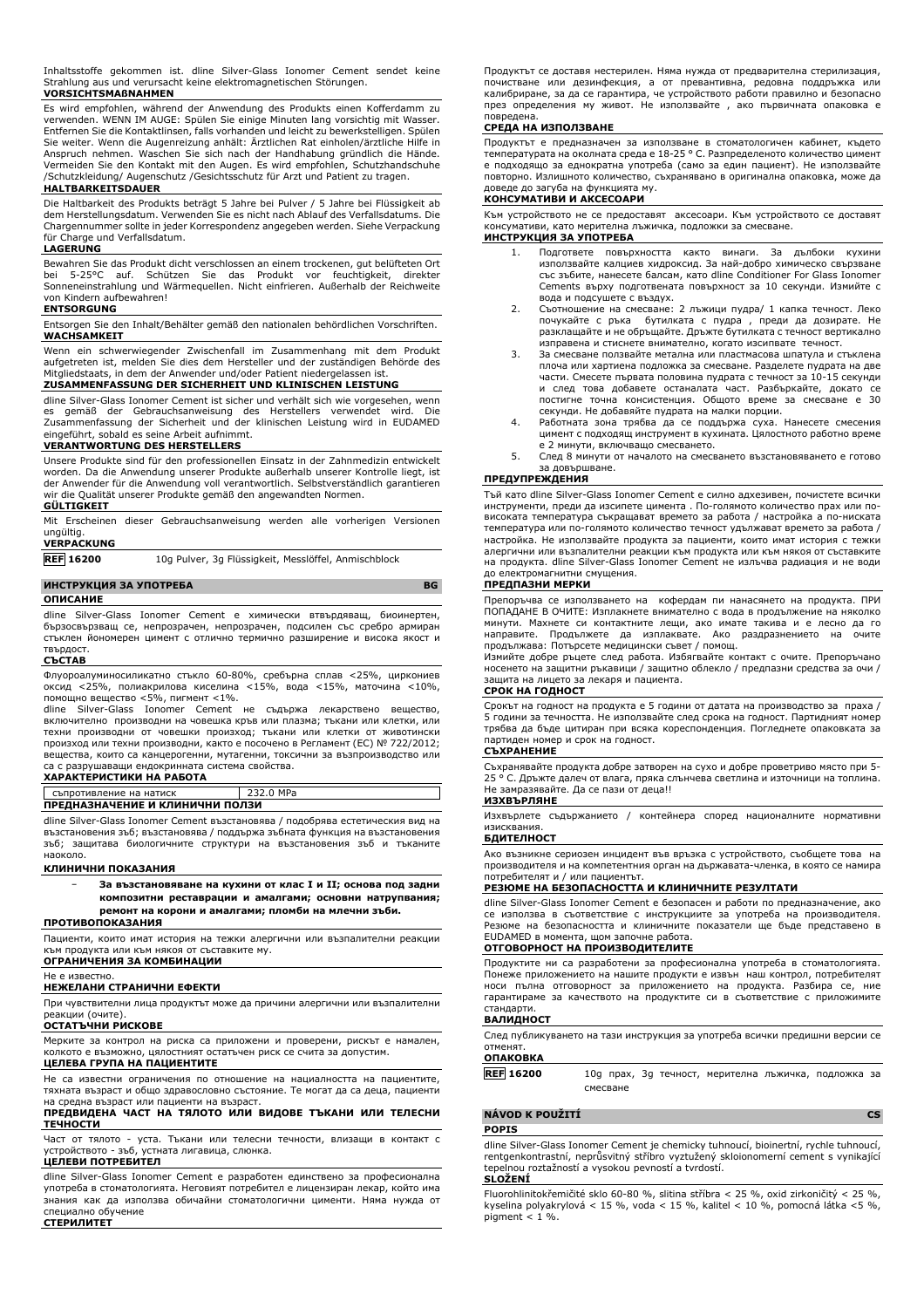dline Silver-Glass Ionomer Cement neobsahuje léčivé látky, včetně derivátů lidské krve nebo plazmy; tkáně nebo buňky nebo jejich deriváty lidského původu; tkáně nebo buňky živočišného původu nebo jejich deriváty podle Nařízení (EU) č. 722/2012; látky, které jsou karcinogenní, mutagenní, toxické pro reprodukci nebo mají vlastnosti narušující endokrinní systém. **VÝKONOVÉ CHARAKTERISTIKY**

## pevnost v tlaku 232.0 MPa

**ZAMÝŠLENÝ ÚČEL A KLINICKÉ VÝHODY**

dline Silver-Glass Ionomer Cement obnovuje/zlepšuje estetický vzhled obnovitelného zubu; obnovuje/udržuje zubní funkci obnovitelného zubu; chrání biologické struktury obnovitelného zubu a sousedních tkání.

### **KLINICKÉ INDIKACE**

− **Pro restaurování dutin třídy I a II; základna pod zadní kompozitní výplně a amalgámy; základní přírůstky; opravy korunek a amalgámů; výplně mléčných zubů.**

### **KONTRAINDIKACE**

Pacienti, kteří mají v anamnéze závažné alergické nebo podrážděné reakce na produkt nebo na kteroukoli složku přípravku.

## **Omezení kombinací**

Nejsou známy.

## **NEŽÁDOUCÍ VEDLEJŠÍ ÚČINKY**

U citlivých jedinců může dline Silver-Glass Ionomer Cement způsobit alergické nebo dráždivé reakce (oči).

### **ZBYTKOVÁ RIZIKA**

Byla implementována a ověřena opatření ke kontrole rizik, riziko je co nejvíce<br>sníženo celkové zbytkové riziko je považováno za přijatelné. celkové zbytkové riziko je považováno za přijatelné.

### **CÍLOVÁ SKUPINA PACIENTŮ**

Nejsou známa žádná omezení týkající se populace pacientů, jejich věku a celkového zdravotního stavu. Mohou to být i děti, pacienti středního věku nebo starší pacienti. **ZAMÝŠLENÁ ČÁST TĚLA NEBO TYPY TKÁNÍ TĚLESNÝCH TEKUTIN**

Část těla - ústa. Tkáně nebo tělesné tekutiny v kontaktu s přístrojem - zub, ústní sliznice, sliny.

### **ZAMÝŠLENÝ UŽIVATEL**

dline Silver-Glass Ionomer Cement je vyvinut pouze pro profesionální použití ve stomatologii. Použít jej může pouze lékař s licencí, který má znalosti o používání běžných dentálních cementů. Není potřeba zvláštního školení.

### **STERILITA**

dline Silver-Glass Ionomer Cement je dodáván nesterilní. Není třeba provádět žádnou přípravnou sterilizaci, čištění nebo dezinfekci, preventivní, pravidelnou údržbu nebo<br>kalibraci, aby bylo zajištěno, že zařízení pracuje správně a bezpečně po celou dobu<br>jeho životnosti. Nepoužívejte však, pokud je primárn **PROSTŘEDÍ POUŽITÍ**

dline Silver-Glass Ionomer Cement je určen k použití v zubní ordinaci, kde je okolní teplota 18-25 °C. Vydané množství cementu je vhodné pro jednorázové použití<br>(pouze pro jednoho pacienta). Nepoužívejte znovu. Vydané množství, které není v<br>původním obalu, může vést ke ztrátě funkce

## **SPOTŘEBNÍ SOUČÁSTI A PŘÍSLUŠENSTVÍ**

K zařízení není dodáváno žádné příslušenství. Spotřební materiál, jako je odměrka či míchací podložky, se dodává se zařízením. **INSTRUCTION FOR USE**

- 1. Připravte povrch jako vždy. Pro hluboké dutiny použijte hydroxid vápenatý. Pro nejlepší chemickou vazbu na zuby naneste na připravený povrch po dobu 10 s kondicionér, jako je dline Conditioner For Glass
- Ionomer Cements. Omyjte vodou a osušte vzduchem. 2. Míchací poměr: 2 zarovnané lžíce prášku/1 kapka tekutiny. Před výdejem lehce poklepejte lahvičkou na ruku. Lahvičkou netřepejte ani ji neobracejte. Držte lahvičku s kapalinou svisle a jemně stlačte, když dávkujete kapalinu.
- 3. Pro míchání použijte kovovou nebo plastovou špachtli a míchací podložku ze skleněné desky nebo papíru. Rozdělte prášek na dvě části. První<br>polovinu prášku smíchejte s kapalinou po dobu 10-15 sekund a poté<br>přídejte zbytek. Míchejte, dokud nedosáhnete přesné konzistence.<br>Celková doba míchání je dávkách.
- 4. Pracovní prostor musí být udržován v suchu. Aplikujte smíchaný cement vhodným nástrojem do dutiny. Celková pracovní doba je 2 minuty včetně míchání.
- 5. Po 8 minutách od začátku míchání je restaurování připraveno k dokončení.

### **VAROVÁNÍ**

Vzhledem k tomu, že cement je vysoce lepivý, před usazením cementu očistěte<br>všechny nástroje. Vyšší množství prášku nebo vyšší teplota zkracují dobu<br>zpracování/tuhnutí a nižší teplota nebo vyšší množství kapaliny prodlužuj zpracování/tuhnutí. Nepoužívejte přípravek u pacientů, kteří v minulosti měli závažné alergické nebo podrážděné reakce na produkt nebo na kteroukoli ze složek. Produkt nevyzařuje záření a nezpůsobuje žádné elektromagnetické rušení.

### **OPATŘENÍ**

Během aplikace produktu se doporučuje používat kofferdam. PRI ZASAŽENI OČI:<br>Několik minut opatrně vyplachujte vodou. Vyjměte kontaktní čočky, jsou-li nasazeny<br>a je-li to snadné. Pokračujte ve vyplachování. Pokud podráždění Vyhledejte lékařskou pomoc/ošetření.

Po manipulaci si důkladně umyjte ruce. Vyhněte se kontaktu s okem. Pro lékaře a pacienta se doporučuje nosit ochranné rukavice/ochranný oděv/ochranu očí/ochranu obličeje

### **SKLADOVATELNOST**

Doba použitelnosti produktu je 5 roky prášku/5 let kapaliny od data výroby. Nepoužívejte po uplynutí doby použitelnosti. Ve všech korespondencích by mělo být uvedeno číslo šarže. Šarže a datum spotřeby viz balení. **SKLADOVÁNÍ**

Uchovávejte produkt těsně uzavřený na suchém, dobře větraném místě při teplotě 5-25 °C. Chraňte před vlhkost, přímým slunečním zářením a zdroji tepla. Chraňte před mrazem. Udržujte mimo dosah dětí!

### **LIKVIDACE**

Obsah/obal zlikvidujte v souladu s požadavky národních předpisů. **BDĚLOST**

Pokud se stane jakýkoli závažný incident, ke kterému došlo v souvislosti se zařízením, hlásí se to výrobci a příslušnému orgánu členského státu, ve kterém se uživatel nebo pacient nachází.

### **SOUHRN BEZPEČNOSTI A KLINICKÉHO VÝKONU**

dline Silver-Glass Ionomer Cement je bezpečný a funguje tak, jak bylo zamýšleno, pokud je používán v souladu s pokyny výrobce k použití. Souhrn bezpečnosti a klinického výkonu bude do EUDAMED zaveden, jakmile začne pracovat. **ODPOVĚDNOST VÝROBCŮ**

Naše výrobky byly vyvinuty pro profesionální použití ve stomatologii. Protože aplikace<br>našich produktů je mimo naši kontrolu, je za aplikaci plně odpovědný uživatel.<br>Samozřejmě garantujeme kvalitu naších produkt **DOBA PLATNOSTI**

Po zveřejnění tohoto návodu k použití jsou nahrazeny všechny předchozí verze. **OBAL**

**REF 16200** 10 g prášku, 3 g tekutiny, odměrka, míchací podložka

**BRUGSANVISNING DA** 

### **BESKRIVELSE**

dline Silver-Glass Ionomer Cement er en kemisk hærdning, bioinert, hurtig indstilling, radiopaque, ikke-gennemskinnelig sølvforstærket glasionomercement med fremragende termisk ekspansion og høj styrke og hårdhed.

### **SAMMENSÆTNING**

Fluoroaluminosilicateglas 60-80%, sølvlegering <25%, zirconiumoxid <25%, polyacrylsyre <15%, vand <15%, opacifier <10%, hjælpestof <5%, pigment <1%. dline Silver-Glass Ionomer Cement indeholder ikke medicinske stoffer, herunder blod eller plasmaafledning fra mennesker; væv eller celler eller deres afledning af<br>menneskelig-oprindelse væv-eller-celler-af-animalsk-oprindelse-eller-deres-afledning<br>som -omhandlet -i - forordning - (EU) - nr. - kræftfremkal reproduktionstoksiske eller med hormonforstyrrende egenskaber. **EGENSKABER FOR YDEEVNE**

| u                                     | MPa |
|---------------------------------------|-----|
| TILSIGTEDE FORMÅL OG KLINISKE FORDELE |     |

dline Silver-Glass Ionomer Cement genopretter/forbedrer det æstetiske udseende af genoprettelig tand; genopretter/opretholder tandfunktionen af genoprettelig tand beskytter biologiske strukturer af genoprettelige tænder og tilkommende væv.

### **KLINISKE INDIKATIONER**

− **Til restaurering af klasse I og II hulrum; base under bagerste sammensatte restaureringer og amalgamer; kerneopbygninger; reparationer af kroner og amalgamer løvfældende tand fyldninger.**

### **KONTRAINDIKATIONER**

Patienter, der tidligere har haft alvorlige allergiske eller irritationsreaktioner på produktet eller på nogen af ingredienserne.

**BEGRÆNSNINGER FOR KOMBINATIONER**

### Ingen kendte. **UØNSKEDE BIVIRKNINGER**

Hos modtagelige personer dline Silver-Glass Ionomer Cement forårsage allergiske eller irritationsreaktioner (øje).

### **RESTERENDE RISICI**

Risikokontrolforanstaltninger er blevet gennemført og verificeret, risikoen er reduceret mest muligt, den samlede restrisiko anses for at være acceptabel. **MÅLGRUPPE FOR PATIENT**

Ingen begrænsninger kendt med hensyn til patientpopulation, deres alder og generelle sundhedsmæssige forhold. Der kan være børn, midaldrende eller ældre patienter

### **PÅTÆNKT DEL AF KROPPEN ELLER TYPER AF VÆV AF KROPSVÆSKER**

En del af kroppen – munden. Væv eller kropsvæsker kontaktet af enheden – tand, mundslimhinde, spyt. **TILSIGTET BRUGER**

dline Silver-Glass Ionomer Cement er udviklet til professionel brug i tandplejen alene. Må kun bruges af licenseret læge, der har viden om, hvordan du bruger fælles dental cement. Der er ikke behov for specifik uddannelse. **STERILITET**

## dline Silver-Glass Ionomer Cement leveres ikke-sterilt. Der er ikke behov for nogen

forberedende sterilisering, rengøring eller desinfektion, forebyggende, regelmæssig vedligeholdelse eller kalibrering for at sikre, at enheden fungerer korrekt og sikkert i af den tilsigtede levetid. Brug dog ikke, hvis den primære pakke er beskadiget **BRUG MILJØ**

dline Silver-Glass Ionomer Cement er designet til at blive brugt på tandklinik, hvor omgivelsestemperaturen er 18-25°C. Dispenseret mængde cement er egnet til engangsbrug (kun til én patient). Må ikke genbruges. Udleveret beløb, der ikke opbevares i den oprindelige pakke, kan føre til tab af funktion **FORBRUGSVARER KOMPONENTER OG TILBEHØR**

Der følger ikke tilbehør med enheden. Varer, såsom målingsske, blandingspuder, leveres med enheden.

### **BRUGSANVISNING**

- 1. Forbered overfladen som altid. Til dybe hulrum skal du bruge calciumhydroxidforing. For den bedste kemiske binding til tænderne, anvend conditioner, såsom dline Conditioner For Glass Ionomer Cements på forberedt overflade i 10 sek. Vask med vand og tør med luft.
- 2. Blandingsforhold: 2 niveau skeer pulver / 1 dråbe væske. Bank let på flasken med pulver mod hånden, før du dispenserer. Ryst eller vend ikke. Hold væskeflasken lodret oprejst, og klem forsigtigt, når der dispenseres en væske.
- 3. Til blanding anvendes metal- eller plastspatel og glasplade eller<br>papirblandingspude. Del pulveret ito dele. Bland den første halvdel af<br>pulveret med væske i 10-15 sekunder, og tilsæt derefter resten. Bland<br>indtil nøjag
- sekunder. Tilsæt ikke pulver i små portioner. 4. Arbejdsområdet skal holdes tørt. Påfør den blandede cement med egnet instrument i hulrum. Den samlede arbejdstid er 2 minutter inklusive blanding. 5. Efter 8 minutter fra starten af blanding er restaureringen klar til
- efterbehandling.

**ADVARSLER**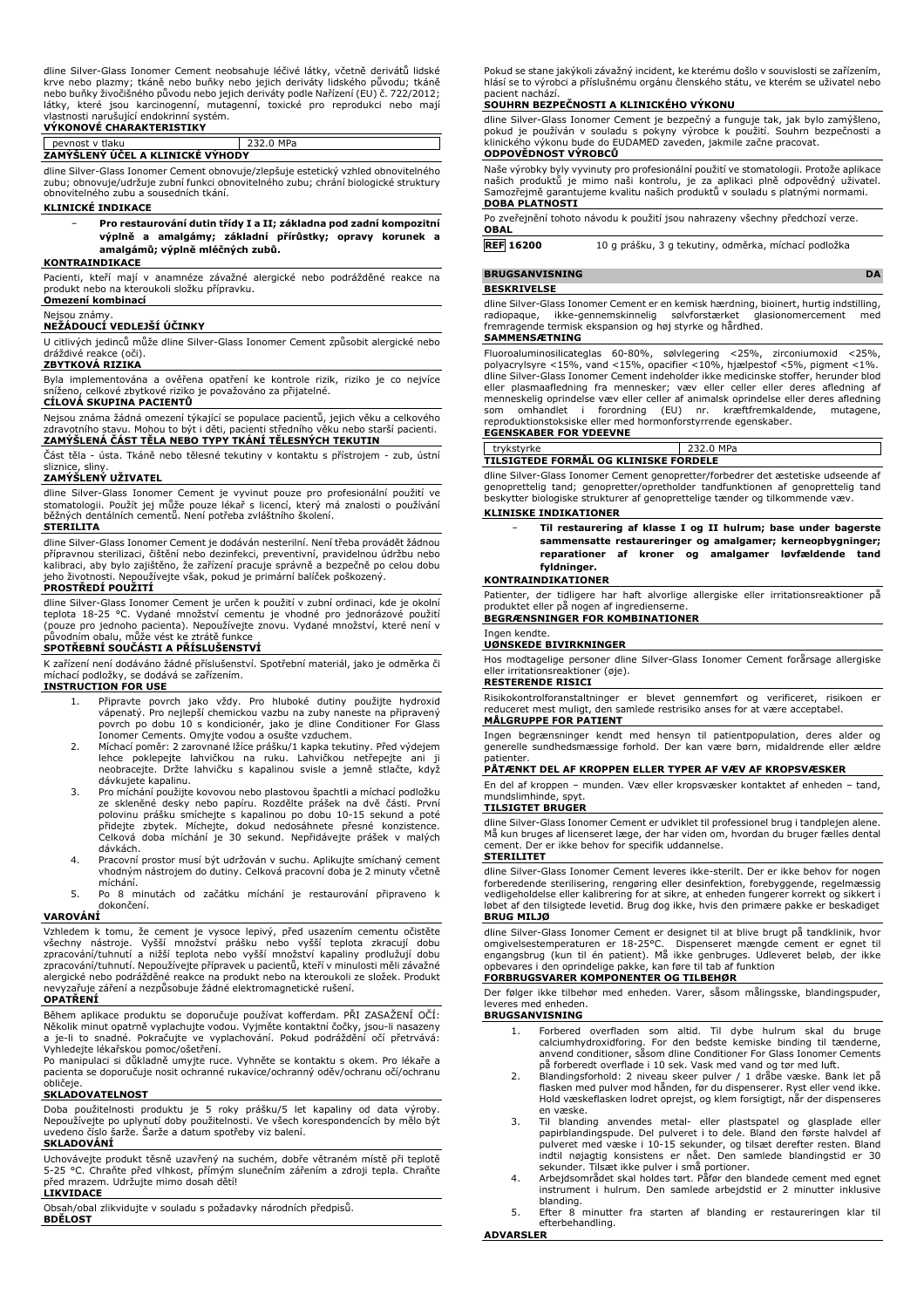Da dline Silver-Glass Ionomer Cement er meget klæbende, skal du rengøre alle<br>instrumenter, før cementen sættes på. Højere mængde pulver eller højere<br>temperatur forkorter processen/indstillingstiden og lavere temperatur, el mængde væske forlænger processen/indstillingstiden. Brug ikke produktet til patienter, der tidligere har haft alvorlige allergiske eller irritationsreaktioner på<br>produktet eller nogen af ingredienserne. dline Silver-Glass Ionomer Cement udsender<br>ikke stråling og forårsager ingen elektromagnetisk i

### **FORHOLDSREGLER**

Det anbefales at bruge cofferdam under påføring af produktet. HVIS I ØJNENE: Skyl forsigtigt med vand i flere minutter. Fjern kontaktlinser, hvis de er til stede og nemme at tage af. Hvis øjenirritationen fortsætter: Få lægehjælp/tjek. Vask hænderne grundigt efter håndtering. Undgå kontakt med øjnene. Det anbefales at bære beskyttelseshandsker/beskyttelsesbeklædning/øjenværn/ansigtsbeskyttelse til læge og patient.

### **HOLDBARHED**

Holdbarhed af produktet er 5 års pulver / 5 års væske fra fremstillingsdatoen. Må ikke bruges efter udløbsdatoen. Batchnummeret skal anføres i al korrespondance. Se emballage for parti og udløbsdato.

### **OPLAGRING**

Hold produktet tæt lukket på et tørt godt ventileret sted ved 5-25°C. Beskyt mod direkte sollys, fugtighed og varmekilder. Må ikke fryses. Hold uden for børns rækkevidde!

## **BORTSKAFFELSE**

Indhold/beholder skal bortskaffes på samme betingelser som krævet i de nationale **lovkrav** 

### **ÅRVÅGENHED**

Hvis der er indtruffet alvorlige hændelser i forbindelse med udstyrsrapporten til fabrikanten og den kompetente myndighed i den medlemsstat, hvor brugeren og/eller patienten er etableret.

### **RESUMÉ AF SIKKERHED OG KLINISKE PRÆSTATIONER**

dline Silver-Glass Ionomer Cement er sikkert og fungerer efter hensigten, hvis det anvendes i overensstemmelse med producentens brugsanvisning. Resumé af sikkerhed og kliniske præstationer vil blive indført i EUDAMED, så snart det begynder at virke.

### **PRODUCENTERNES ANSVAR**

Vores produkter er udviklet til professionel brug i tandplejen. Da anvendelsen af vores produkter er uden for vores kontrol, er brugeren fuldt ansvarlig for applikationen. Vi garanterer naturligvis kvaliteten af vores produkter i overensstemmelse med de anvendte standarder.

| <b>VALIDITET</b>                                                          |
|---------------------------------------------------------------------------|
| Når denne brugsanvisning udgives, tilsidesættes alle tidligere versioner. |
| <b>EMBALLAGE</b>                                                          |

**REF 16200** 10g pulver, 3g væske, måle ske, blandingspude

### **KASUTUSJUHEND ET KIRJELDUS**

dline Silver-Glass Ionomer Cement on keemiliselt kõvastuv, bioinertne, kiiresti<br>kõvastuv, röntgenkontrastne, läbipaistmatu, hõbedaga tugevdatud röntgenkontrastne, klaasionomeertsement, mille omadusteks on suurepärane soojuspaisumine ning hea tugevus ja kõvadus.

## **KOOSTIS**

Fluoro-alumiiniumsilikaat klaas 60–80%, hõbesulam <25%, tsirkooniumoksiid 25%, polüakrüülhape 15%, vesi 15%, hägusti 10%, abiaine 5%, pigment 1%.

dline Silver-Glass Ionomer Cement ei sisalda ravimainet, sealhulgas inimverd ega vereplasma derivaate; inimpäritolu kudesid, rakke ega nende derivaate; loomset<br>päritolu kudesid, rakke ega nende derivaate, nagu viidatud määruses (EL) nr<br>722/2012; kantserogeenseid, mutageenseid, reproduktiivtoksilisi ega häireid põhjustavaid aineid.

### **TÖÖOMADUSED**

survetugevus 232.0 MPa **ETTENÄHTUD OTSTARVE JA KLIINILINE KASU**

dline Silver-Glass Ionomer Cement taastab/parandab restaureeritava hamba esteetilist välimust; taastab/säilitab restaureeritava hamba funktsioone; kaitseb restaureeritava hamba ja külgnevate kudede bioloogilisi struktuure.

### **KLIINILISED NÄIDUSTUSED**

− **I ja II klassi kaviteetide restauratsiooniks; põhjaks tagumiste komposiit-restauratsioonide ja amalgaamide alla; südamiku ülesehitamiseks; kroonide ja amalgaamide parandamiseks; piimahammaste täidisteks.**

### **VASTUNÄIDUSTUSED**

Patsiendid, kellel on varem olnud toote või selle mõne koostisosa suhtes tõsiseid allergilisi või ärritusreaktsioone.

### **KOMBINATSIOONIDE PIIRANGUD**

### Ei ole teada. **SOOVIMATUD KÕRVALTOIMED**

Tundlikel inimestel võib dline Silver-Glass Ionomer Cement põhjustada allergilisi või

ärritusreaktsioone (silmad).

**JÄÄKRISKID**

Riskikontrollimeetmed on rakendatud ja kontrollitud, riski vähendatakse nii palju kui võimalik, üldist jääkriski peetakse vastuvõetavaks.

### **PATSIENTIDE SIHTGRUPP**

Patsientide populatsiooni, nende vanuse ja üldise terviseseisundi osas pole teada mingeid piiranguid. Võib olla lapsi, keskealisi või eakaid patsiente. **ETTENÄHTUD KEHAOSA VÕI KEHAVEDELIKE KUDEDE TÜÜBID**

Kehaosa - suu. Koed või kehavedelikud, millega seade kokku puutub - hammas, suu limaskesta, sülg.

### **ETTENÄHTUD KASUTAJA**

Toode on välja töötatud ainult professionaalseks kasutamiseks hambaravis. Selle kasutajaks on ainult litsentseeritud arst, kes on teadlik, kuidas kasutatakse tavalisi tsemente. Spetsiaalne koolitus pole vajalik.

### **STERIILSUS**

dline Silver-Glass Ionomer Cement tarnitakse mittesteriilselt. Seadme ettenähtud eluea jooksul nõuetekohase ja ohutu töö tagamiseks pole vaja ettevalmistavat steriliseerimist, puhastamist ega desinfitseerimist; ennetavat, regulaarset hooldust ega kalibreerimist. Ärge kasutage, kui seadme primaarne pakend on kahjustatud. **KASUTUSKESKKOND**

dline Silver-Glass Ionomer Cement on mõeldud kasutamiseks hambaravikabinetis,<br>kus ümbritsev temperatuur on 18-25°C. Väljastatud tsement sobib ühekordseks<br>kasutamiseks (ainult ühele patsiendile). Ärge taaskasutage. Väljasta mida pole hoitud originaalpakendis, võib kaotada oma funktsionaalsuse.

### **KULUMATERJALID JA TARVIKUD**

Seadmega ei ole kaasas tarvikuid. Seadmega on kaasas kulumaterjalid, näiteks mõõtelusikas, segamisalused.

## **KASUTUSJUHEND**

- 1. Valmistage pind ette nagu alati. Sügavate kaviteetide jaoks kasutage kaltsiumhüdroksiid voodrit. Parima keemilise sideme loomiseks kandke ettevalmistatud pinnale 10 sekundiks konditsioneer, näiteks dline Conditioner For Glass Ionomer Cements. Peske veega ja kuivatage õhuga.
- 2. Segamissuhe: 2 triiki lusikatäit pulbrit / 1 tilk vedelikku. Enne kasutamist koputage pulbripudelit kergelt vastu kätt. Ärge raputage ega pöörake ümber. Vedeliku väljastamiseks hoidke pudelit vertikaalses asendis ja pigistage ettevaatlikult.
- 3. Segamiseks kasutage metallist või plastikust spaatlit ja klaasplaati või paberist segamisalust. Jagage pulber kaheks osaks. Lisage pool pulbrist vedelikule ja segage 10-15 sekundit, seejärel lisage ülejäänu. Segage, kuni saavutate õige konsistentsi. Kogu segamisaeg on 30 sekundit. Ärge lisage pulbrit väikeste portsjonitena.
- 4. Töötsoon tuleb hoida kuivana. Viige segatud tsement sobiva instrumendiga kaviteeti. Tööaeg koos segamisega on 2 minutit.
- 5. Kaheksa minuti pärast segamise algust on restauratsioon valmis viimistlemiseks.

### **HOIATUSED**

Kuna tsement on väga adhesiivne, puhastage kõik instrumendid enne tsemendi kõvastumist. Suurem pulbri kogus või kõrgem temperatuur lühendab töö- ja kõvastusaega. Madalam temperatuur või suurem vedeliku kogus pikendab töö- ja kõvastusaega. Mitte kasutada patsientidel, kellel on varem olnud dline Silver-Glass Ionomer Cement või selle mõne koostisosa suhtes tõsiseid allergilisi või ärritusreaktsioone. dline Silver-Glass Ionomer Cement ei eralda kiirgust ega põhjusta elektromagneetilisi häireid.

### **ETTEVAATUSABINÕUD**

Toote pealekandmise ajal on soovitatav kasutada kofferdami. SILMA SATTUMISE<br>KORRAL: Loputage mitme minuti jooksul ettevaatlikult veega. Eemaldage<br>kontaktläätsed, kui neid kasutatakse ja kui neid on kerge eemaldada. Jätkake loputamist. Kui silmade ärritus püsib, pöörduge arsti poole. Pärast kasutamist peske hoolikalt käsi. Vältige kokkupuudet silmadega. Arstil ja patsiendil soovitame kanda kaitsekindaid/kaitserõivastust/kaitseprille/kaitsemaski.

### **KÕLBLIKKUSAEG**

Toote kõlblikkusaeg on 5 aastat pulbril/5 aastat vedelikul alates valmistamiskuupäevast. Mitte kasutada pärast kõlblikkusaja lõppu. Partii numbrit tuleb tsiteerida kogu kirjavahetuses. Partii numbrit ja kõlblikkusaega vaadake pakendilt.

### **HOIUSTAMINE**

Hoidke toodet tihedalt suletuna kuivas, hästi ventileeritavas kohas temperatuuril 5- 25˚C. Kaitske otsese päikesevalguse, niiskus, ja soojusallikate eest. Mitte lasta külmuda. Hoida laste eest kättesaamatus kohas!

### **JÄÄTMEHOOLDUS**

Sisust/pakendist tuleb vabaneda vastavalt riiklikele õigusaktidele.

### **VALVSUS**

Kui seadmega seoses on toimunud mõni tõsine vahejuhtum, teatatakse sellest tootjale ja selle liikmesriigi pädevale asutusele, kus kasutaja ja/ või patsient asub. **KOKKUVÕTE OHUTUSEST JA KLIINILISEST TOIMIVUSEST**

dline Silver-Glass Ionomer Cement on ohutu ja toimib ettenähtud viisil, kui seda kasutatakse vastavalt tootja kasutusjuhendile. Ohutuse ja kliinilise toimivuse kokkuvõte lisatakse EUDAMED-i kohe, kui see tööle hakkab. **TOOTJA VASTUTUS**

### Meie tooted on välja töötatud professionaalseks kasutamiseks hambaravis. Kuna toodete rakendus on väljaspool meie kontrolli, vastutab selle eest täielikult kasutaja. Loomulikult garanteerime oma toodete kvaliteedi vastavalt kohaldatavatele standarditele.

### **VALIIDSUS**

Käesoleva kasutusjuhendi avaldamine muudab kehtetuks kõik varasemad versioonid. **PAKEND**

## **INSTRUCTIONS D'UTILISATION FR**

### **DESCRIPTION**

dline Silver-Glass Ionomer Cement est un ciment verre ionomère renforcé à l'argent, à durcissement chimique, bioinerte, à prise rapide, radio-opaque et non-translucide, présentant une excellente expansion thermique ainsi qu'une résistance et une dureté élevées.

### **COMPOSITION**

Verre fluoro-alumino-silicate 60-80%, alliage d'argent <25%, oxyde de zirconium <25%, acide polyacrylique <15%, eau <15%, opacifiant <10%, excipient <5%, pigment <1%.

dline Silver-Glass Ionomer Cement ne contient pas de substance médicinale, y compris du sang humain ou un dérivé du plasma ; des tissus ou des cellules, ou leurs dérivés, d'origine humaine ; des tissus ou des cellules d'origine animale, ou leurs dérivés, tels que visés dans le règlement (UE) n° 722/2012 ; des substances cancérigènes, mutagènes, toxiques pour la reproduction ou ayant des propriétés de

## perturbation endocrinienne. **CARACTÉRISTIQUES DE PERFORMANCE**

### résistance à la compression | 232.0 MPa **OBJECTIF ET AVANTAGES CLINIQUES**

dline Silver-Glass Ionomer Cement restaure/améliore l'aspect esthétique de la dent restaurable ; restaure/maintient la fonction dentaire de la dent restaurable ; protège les structures biologiques de la dent restaurable et des tissus adjacents.

### **INDICATIONS CLINIQUES**

**REF 16200** 10g pulbrit, 3g vedelikku, mõõtelusikas, segamisalus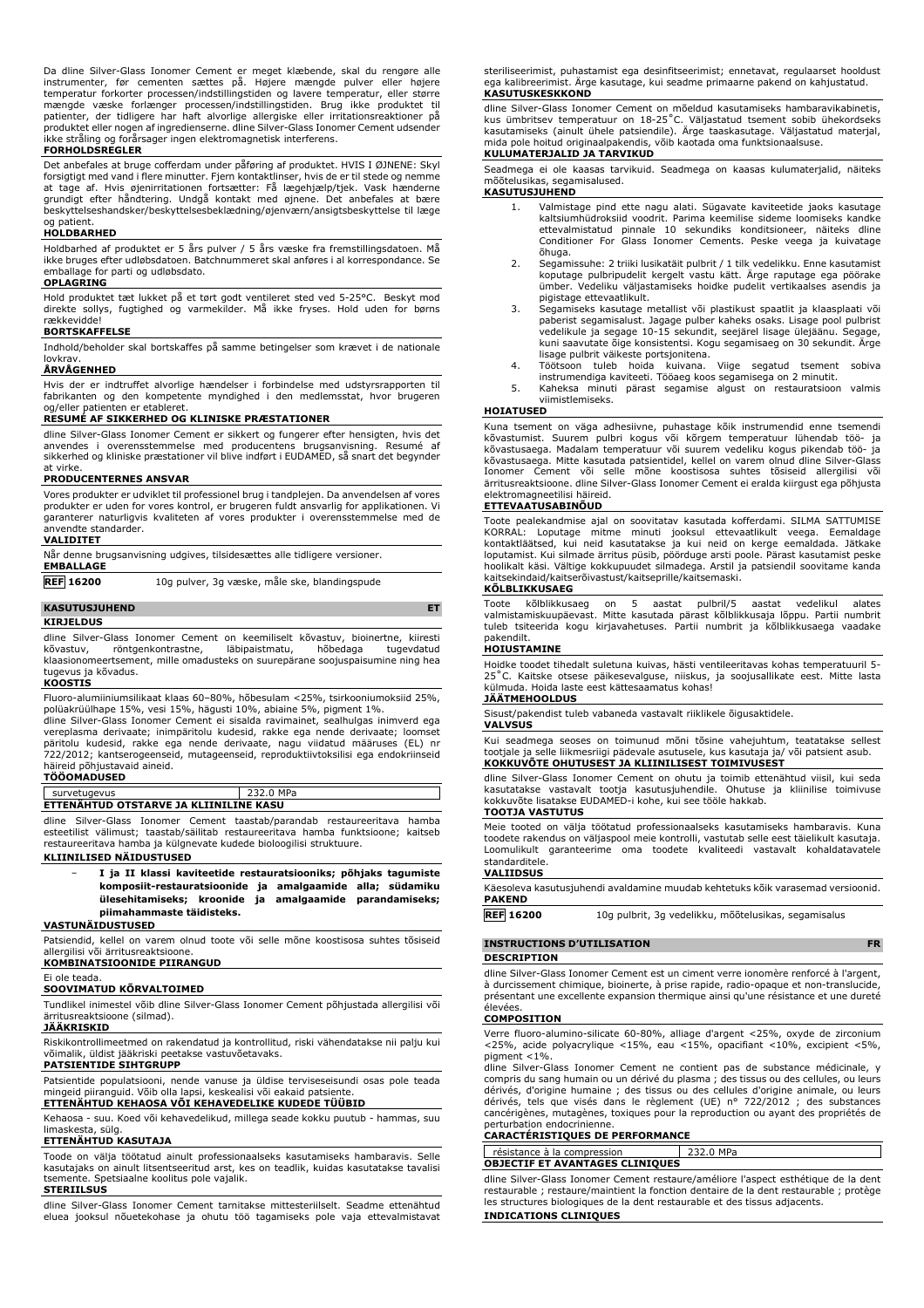− **Pour la restauration des cavités de classe I et II ; base sous les restaurations composites postérieures et les amalgames ; constructions de noyaux ; réparations de couronnes et d'amalgames ; obturations de dents de lait.**

### **CONTRE-INDICATIONS**

Patients ayant des antécédents de réactions allergiques ou d'irritation graves au produit ou à l'un de ses ingrédients. **RESTRICTIONS AUX COMBINAISONS**

### Aucun connu. **EFFETS SECONDAIRES INDÉSIRABLES**

Chez les personnes sensibles, dline Silver-Glass Ionomer Cement peut provoquer des réactions allergiques ou d'irritation (yeux).

### **RISQUES RÉSIDUELS**

Des mesures de contrôle du risque ont été mises en oeuvre et vérifiées, le risque est réduit autant que possible, le risque résiduel global est jugé acceptable. **GROUPE CIBLE DE PATIENTS**

Aucune restriction connue concernant la population de patients, leur âge et leur état de santé général. Il peut convenir à des enfants, des patients d'âge moyen ou des

## personnes âgées. **PARTIE DU CORPS OU TYPES DE TISSUS OU DE FLUIDES CORPORELS VISÉS**

Partie du corps - bouche. Tissus ou fluides corporels en contact avec l'appareil: dent, muqueuses, salive.

### **UTILISATEUR VISÉ**

dline Silver-Glass Ionomer Cement est conçu pour un usage professionnel en dentisterie uniquement. Son utilisateur doit être un médecin agréé qui sait comment utiliser les ciments dentaires courants. Il n'est pas nécessaire de suivre une formation spécifique.

### **STÉRILITÉ**

dline Silver-Glass Ionomer Cement est livré non stérile. Il n'est pas nécessaire de procéder à une stérilisation, un nettoyage ou une désinfection préparatoire, à une maintenance préventive et régulière ou à un étalonnage pour garantir que le dispositif fonctionne correctement et de façon sécurisée pendant sa durée de vie prévue. Toutefois, ne pas utiliser si l'emballage primaire est endommagé.

### **ENVIRONNEMENT D'UTILISATION**

Le produit est conçu pour être utilisé dans un cabinet dentaire où la température ambiante est de 18-25°C. La quantité de ciment distribuée est adaptée à un usage unique (pour un seul patient). Ne pas réutiliser. La quantité distribuée conservée en dehors de l'emballage d'origine peut entraîner une perte de fonction. **COMPOSANTS CONSOMMABLES ET ACCESSOIRES**

Aucun accessoire n'est fourni avec l'appareil. Les consommables, tels que les cuillères de mesure, les tampons de mélange, sont fournis avec le dispositif. **INSTRUCTIONS D'UTILISATION**

- 1. Préparer la surface comme d'habitude. Pour les cavités profondes, utiliser un revêtement d'hydroxyde de calcium. Pour une meilleure liaison chimique avec les dents, appliquer un conditionneur, tel que dline Conditioner For Glass Ionomer Cements, sur la surface préparée pendant 10 secondes. Laver à l'eau et sécher à l'air.
- 2. Rapport de mélange : 2 cuillères rases de poudre / 1 goutte de liquide. Tapoter légèrement le flacon de poudre contre la main avant de le distribuer. Ne pas secouer ni renverser. Tenir le flacon de liquide
- verticalement et le presser doucement pour distribuer le liquide.<br>3. Pour mélanger, utiliser une spatule en métal ou en plastique et une<br>plaque de verre ou un bloc de mélange en papier. Diviser la poudre en<br>deux parties. M pendant 10 à 15 secondes, puis ajouter le reste. Mélanger jusqu'à obtenir la consistance exacte. La durée totale du mélange est de 30 secondes. Ne pas ajouter pas la poudre par petites portions.
- 4. La zone de travail doit être maintenue sèche. Appliquer le ciment mélangé dans la cavité avec un instrument approprié. La durée totale du travail est de 2 minutes, mélange compris.
- 5. 8 minutes après le début du mélange, la restauration est prête pour la finition.

### **AVERTISSEMENTS**

Comme dline Silver-Glass Ionomer Cement est très adhésif, nettoyez tous les instruments avant de le poser. Une quantité plus élevée de poudre ou une température plus élevée raccourcissent le temps de travail/de prise et une température plus basse ou une quantité plus élevée de liquide prolongent le temps de travail/de prise. Ne pas utiliser dline Silver-Glass Ionomer Cement chez les patients ayant des antécédents de réactions allergiques ou d'irritation graves au produit ou à l'un de ses ingrédients. dline Silver-Glass Ionomer Cement n'émet pas de radiation et ne provoque pas d'interférences électromagnétiques.

## **PRÉCAUTIONS**

Il est recommandé d'utiliser une digue dentaire pendant l'application du produit. EN CAS DE CONTACT AVEC LES YEUX : Rincer avec précaution à l'eau pendant plusieurs minutes. Enlever les lentilles de contact, si elles sont présentes et faciles à faire. Continuer à rincer. Si l'irritation des yeux persiste : Obtenir des conseils/une attention médicale. Se laver soigneusement les mains après avoir manipulé le produit. Éviter tout contact avec les yeux. Il est recommandé de porter des gants de protection, des vêtements de protection, des lunettes de protection et un masque de protection pour

## le médecin et le patient. **DURÉE DE CONSERVATION**

La durée de conservation du produit est de 5 ans pour la poudre et de 5 ans pour le liquide à partir de la date de fabrication. Ne pas utiliser après la date de péremption. Le numéro de lot doit être mentionné dans toute correspondance. Voir l'emballage pour le lot et la date de péremption.

### **STOCKAGE**

Conserver le produit hermétiquement fermé dans un endroit sec et bien ventilé, à une température de 5-25°C. Protéger de la lumière humidité, directe du soleil et des ources de chaleur. Ne pas congeler. Tenir hors de portée des enfants! **ÉLIMINATION**

Éliminer le contenu/récipient conformément aux exigences réglementaires nationales.

### **VIGILANCE**

Si un incident grave est survenu en rapport avec le dispositif, le signaler au fabricant et à l'autorité compétente de l'État membre dans lequel l'utilisateur et/ou le patient est établi.

### **RÉSUMÉ DE LA SÉCURITÉ ET DES PERFORMANCES CLINIQUES**

dline Silver-Glass Ionomer Cement est sûr et fonctionne comme prévu s'il est utilisé conformément aux instructions d'utilisation du fabricant. Un résumé de la sécurité et des performances cliniques sera introduit dans EUDAMED dès qu'il commencera à fonctionner.

### **RESPONSABILITÉ DES FABRICANTS**

Nos produits sont destinés à une utilisation professionnelle en dentisterie. Comme l'application de nos produits échappe à notre contrôle, l'utilisateur en est entièrement responsable. Bien entendu, nous garantissons la qualité de nos produits conformément aux normes en vigueur.

### **VALIDITÉ**

Dès la publication de ces instructions d'utilisation, toutes les versions précédentes sont remplacées. **EMBALLAGE**

**REF 16200** 10g de poudre, 3g de liquide, cuillère à mesurer, bloc mélangeur

## **ΟΔΗΓΊΕΣ ΧΡΉΣΗΣ EL**

**ΠΕΡΙΓΡΑΦΉ**

Το dline Silver-Glass Ionomer Cement είναι μια υαλοϊονομερής κονία χημικού<br>πολυμερισμού, αδρανής, γρήγορης πήξης, ακτινοσκιερή, μη διάφανη, ενισχυμένη με<br>ασήμι, και με εξαιρετική θερμική διαστολή, υψηλή αντοχή και σκληρότ

Fluoroaluminosilicate glass 60-80%, silver alloy <25%, zirconium oxide <25%, polyacrylic acid <15%, water <15%, opacifier <10%, excipient <5%, pigment <1%. dilver-Glass Ionomer Cement δεν περιλαμβάνει ιατρικές ουσίες, συμπεριλαμβανομένων και ανθρώπινου αίματος ή παράγωγο πλάσματος· ιστούς ή κύτταρα, ή τα παράγωγά τους, ανθρώπινης προέλευσης· ιστούς ή κύτταρα ζωικής προέλευσης, ή παράγωγά τους, όπως αυτά αναφέρονται στον Κανονισμό (EU) Αρ.<br>722/2012· ουσίες που είναι καρκινογόνες, μεταλλαξιογόνες, τοξικές στην<br>αναπαραγωγή, ή που να έχουν ιδιότητες που διαταράσσ αδένες.

### **ΧΑΡΑΚΤΗΡΙΣΤΙΚΆ ΕΠΊΔΟΣΗΣ**

συμπιεσμένη δύναμη 232.0 MPa **ΠΡΟΟΡΙΖΌΜΕΝΗ ΧΡΉΣΗ ΚΑΙ ΚΛΙΝΙΚΆ ΟΦΈΛΗ**

dline Silver-Glass Ionomer Cement αποκαθιστά/βελτιώνει την αισθητική εμφάνιση του δοντιού που αποκαθίσταται· αποκαθιστά/συντηρεί την οδοντική λειτουργία του δοντιού που αποκαθίσταται· προστατεύει βιολογικές δομές του δοντιού που αποκαθίσταται και τους γειτονικούς ιστούς.

### **ΚΛΙΝΙΚΈΣ ΕΝΔΕΊΞΕΙΣ**

− **Για αποκαταστάσεις κοιλοτήτων τάξης I και II· για βάσεις κάτω από σύνθετες αποκαταστάσεις και αμαλγάματα σε οπίσθια δόντια· ενισχύσεις πυρήνα· επιδιορθώσεις στεφάνων και αμαλγαμάτων· εμφράξεις νεογιλών δοντιών.**

### **ΑΝΤΕΝΔΕΊΞΕΙΣ**

Οι ασθενείς που έχουν ιστορικό σοβαρής αλλεργίας ή αντιδράσεις ερεθισμού στο προϊόν ή σε οποιοδήποτε από τα συστατικά του.

### **ΠΕΡΙΟΡΙΣΜΟΊ ΣΥΝΔΥΑΣΜΏΝ**

### Κανένα γνωστό. **ΑΝΕΠΙΘΎΜΗΤΕΣ ΠΑΡΕΝΈΡΓΕΙΕΣ**

Σε ευαίσθητα άτομα, το προϊόν μπορεί να προκαλέσει αλλεργικές ή ερεθιστικές αντιδράσεις (οφθαλμοί).

### **ΚΊΝΔΥΝΟΙ ΠΟΥ ΠΑΡΑΜΈΝΟΥΝ**

Έχουν υλοποιηθεί και επαληθευτεί μέτρα ελέγχου κινδύνου, έχει μειωθεί ο κίνδυνος όσο περισσότερο γίνεται, ο συνολικός κίνδυνος που απομένει έχει κριθεί αποδεκτός. **ΟΜΆΔΑ ΣΤΌΧΟΣ ΑΣΘΕΝΏΝ**

Δεν υπάρχουν γνωστοί περιορισμοί σχετικά με πληθυσμούς ασθενών, την ηλικία τους, και την γενική τους κατάσταση υγείας. Μπορεί να υπάρχουν παιδιά, ενήλικες, ή ηλικιωμένοι ασθενείς.

### **ΠΡΟΟΡΙΖΌΜΕΝΟ ΜΈΡΟΣ ΣΏΜΑΤΟΣ Ή ΤΎΠΟΣ ΙΣΤΟΎ ΚΑΙ ΥΓΡΏΝ ΣΏΜΑΤΟΣ**

Μέρος του σώματος—στόμα. Ιστοί ή σωματικά υγρά που έρχονται σε επαφή με την συσκευή—δόντια, στοματικό βλεννογόνο, σάλιο.

## **ΠΡΟΟΡΙΖΌΜΕΝΟΣ ΧΡΉΣΤΗΣ**

dline Silver-Glass Ionomer Cement έχει δημιουργηθεί για επαγγελματική χρήση στην οδοντιατρική και μόνο. Χρήστης μπορεί να είναι μόνο αδειούχος γιατρός που έχει γνώσει πάνω στην χρήση κοινών οδοντικών υλικών έμφραξης. Δεν υπάρχει ανάγκη για συγκεκριμένη εκπαίδευση.

### **ΑΠΟΣΤΕΙΡΩΜΈΝΟ**

dline Silver-Glass Ionomer Cement παραδίδεται μη αποστειρωμένο. Δεν υπάρχει<br>ανάγκη για αποστείρωση προετοιμασίας, καθαρισμό, ή απολύμανση, προληπτική και<br>τακτική συντήρηση ή βαθμονόμηση για την εξασφάλιση της ομαλής λειτο συσκευής και ασφάλειας κατά την διάρκεια της προβλεπόμενης διάρκειας ζωής της. Ωστόσο, μην χρησιμοποιήσετε αν η κύρια συσκευασία έχει πάθει ζημιά.

### **ΠΕΡΙΒΆΛΛΟΝ ΧΡΉΣΗΣ**

dline Silver-Glass Ionomer Cement είναι σχεδιασμένο για χρήση σε οδοντιατρείο όπου η θερμοκρασία του περιβάλλοντος είναι 18–25°C. Η ποσότητα που διανέμεται από την υλικό είναι κατάλληλη για μια χρήση (για έναν ασθενή μόνο). Μην χρησιμοποιείτε ξανά. Η ποσότητα που διανέμεται και δεν κρατιέται στην αρχική της συσκευασία μπορεί να χάσει την λειτουργία της.

### **ΑΝΑΛΏΣΙΜΑ ΜΈΡΗ ΚΑΙ ΑΞΕΣΟΥΆΡ**

Δεν παρέχονται αξεσουάρ με την συσκευή. Αναλώσιμα, όπως κοχλιάρια μέτρησης, μπλοκ ανάμιξης, παρέχονται με την συσκευή. **ΟΔΗΓΊΕΣ ΧΡΉΣΗΣ**

- 1. Προετοιμάστε την επιφάνεια όπως πάντα. Για βαθιές κοιλότητες, χρησιμοποιήστε ως πρώτο στρώμα κονία με υδροξείδιο του ασβεστίου. Για καλύτερη χημική συγκόλληση με τα δόντια, εφαρμόστε conditioner όπως το dline Conditioner For Glass Ionomer Cements σε κατάλληλα προετοιμασμένη επιφάνεια για 10 δευτερόλεπτα. Πλύνετε με νερό και στεγνώστε με αέρα.
- 2. Αναλογία ανάμιξη: 2 επίπεδες κουταλιές σκόνης / 1 σταγόνα υγρού. Χτυπήστε ελαφρά το δοχείο της σκόνης στο χέρι σας πριν αφαίρεση. Μην ανακατέψετε και μην αναποδογυρίσετε. Κρατήστε το δοχείο υγρού κάθετα και όρθιο, και πιέστε απαλά όταν διανέμετε το υγρό.
- 3. Για την ανάμιξη, χρησιμοποιήστε μεταλλική ή πλαστική σπάτουλα και<br>γυάλινο ή χάρτινο μπλοκ ανάμιξης. Χωρίστε την σκόνη σε δύο μέρη.<br>Αναμίξτε το πρώτο μισό της σκόνης με το υγρό για 10–15 δευτερόλεπτα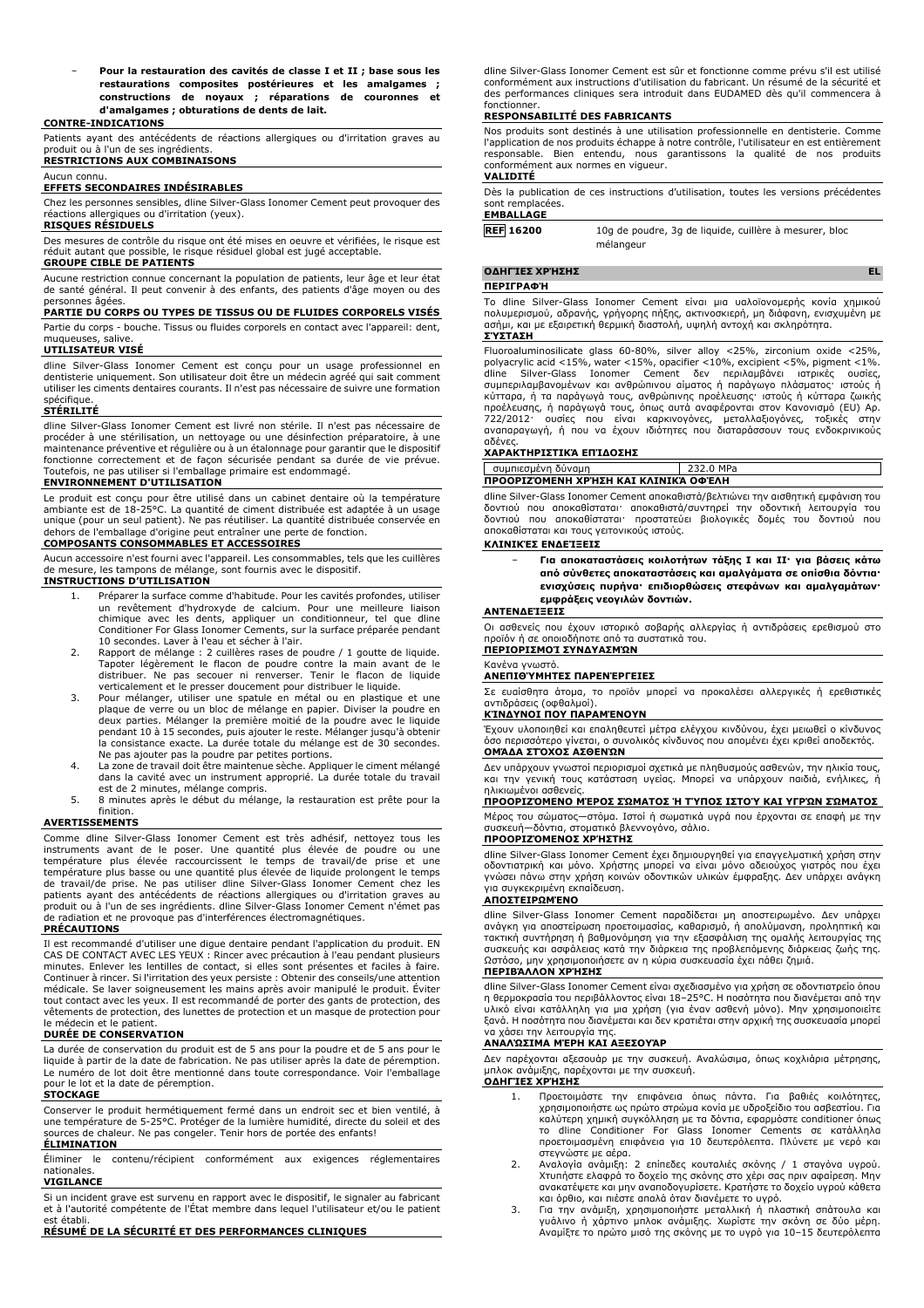και μετά προσθέστε όσο μένει. Αναμίξτε μέχρι να επιτευχθεί η επιθυμητή συνοχή. Ο συνολικός χρόνος ανάμιξης είναι 30 δευτερόλεπτα. Μην προσθέσετε την σκόνη σε μικρές ποσότητες. 4. Ο χώρος εργασίας πρέπει να διατηρείται στεγνός. Εφαρμόστε την κονία

- που έχετε αναμίξει με κατάλληλο εργαλείο στην κοιλότητα. Ο συνολικός χρόνος εργασίας είναι 2 λεπτά, συμπεριλαμβανομένου και του χρόνου
- ανάμιξης. 5. Μετά από 8 λεπτά από την αρχή της ανάμιξης, η κονία είναι έτοιμη για ολοκλήρωση.

### **ΠΡΟΕΙΔΟΠΟΙΉΣΕΙΣ**

Καθώς η κονία είναι πολύ συγκολλητική, καθαρίστε όλα τα εργαλεία πριν πήξει η<br>εργασίας/τον χρόνο που χρειάζεται το μείγμα για να πήξει, και χαμηλότερες<br>εργασίας/τον χρόνο που χρειάζεται το μείγμα για να πήξει, και χαμηλότ ερεθισμού στο προϊόν ή σε οποιοδήποτε από τα συστατικά του. dline Silver-Glass Ionomer Cement δεν εκπέμπει ακτινοβολία, και δεν προκαλεί ηλεκτρομαγνητικές παρεμβολές.

### **ΠΡΟΦΥΛΆΞΕΙΣ**

Προτείνεται η χρήση απομονωτήρα κατά την διάρκεια της εφαρμογής του προϊόντος. ΣΕ ΠΕΡΙΠΤΩΣΗ ΕΠΑΦΗΣ ΜΕ ΤΑ ΜΑΤΙΑ: Ξεπλύνετε προσεκτικά με νερό για αρκετά λεπτά. Αν υπάρχουν φακοί επαφής, αφαιρέστε τους, αν είναι εύκολο. Συνεχίστε να ξεπλένετε. Πλύνετε τα χέρια σας διεξοδικά πριν τον χειρισμό. Αποφύγετε την επαφή με τα μάτια. Προτείνεται να χρησιμοποιείται γάντια προστασίας/ρουχισμό προστασίας/γυαλιά προστασίας/εξοπλισμό προστασίας προσώπου για τον γιατρό και

## τον ασθενή. **ΔΙΆΡΚΕΙΑ ΖΩΉΣ**

Διάρκεια ζωής προϊόντος είναι 5 χρόνια για την σκόνη / 5 χρόνια για το υγρό από την<br>ημερομηνία κατασκευής. Μην χρησιμοποιείτε μετά την ημερομηνία λήξης. Ο αριθμός<br>παρτίδας πρέπει να αναφέρεται σε κάθε δήλωση. Δείτε την συ παρτίδας και την ημερομηνία λήξης.

### **ΑΠΟΘΉΚΕΥΣΗ**

Κρατήστε το προϊόν ερμητικά κλειστό σε ξηρό και καλά αεριζόμενο χώρο, σε θερμοκρασία 5–25°C. Προστατέψτε από υγρασία, απευθείας έκθεση στο ηλιακό φως και πηγές θερμότητας. Μην παγώσετε. Κρατήστε μακριά από παιδιά!!

### **ΔΙΆΘΕΣΗ**

Η διάθεση των περιεχομένων και του περιέκτη να γίνεται σύμφωνα με τους εθνικούς κανονισμούς. **ΠΡΟΣΟΧΉ**

Αν οποιοδήποτε σοβαρό περιστατικό λάβει χώρα σε σχέση με την συσκευή, να το αναφέρετε στον κατασκευαστή και την αρμόδια αρχή της χώρας ή της πολιτείας στην οποία ο χρήστης και/ή ο ασθενής βρίσκονται.

## **ΠΕΡΊΛΗΨΗ ΑΣΦΆΛΕΙΑΣ ΚΑΙ ΚΛΙΝΙΚΉΣ ΕΠΊΔΟΣΗΣ**

dline Silver-Glass Ionomer Cement είναι ασφαλές και αποδίδει όπως προορίζεται αν χρησιμοποιείται σύμφωνα με τις οδηγίες χρήσης του κατασκευαστή. Η περίληψη της ασφάλειας και της κλινικής επίδοσης θα εισαχθεί στο σύστημα EUDAMED μόλις ξεκινήσει να λειτουργεί. **ΥΠΕΥΘΥΝΌΤΗΤΑ ΚΑΤΑΣΚΕΥΑΣΤΉ**

Τα προϊόντα μας έχουν αναπτυχθεί για επαγγελματική χρήση στην οδοντιατρική. Καθώς η εφαρμογή των προϊόντων μας είναι πέρα από τον έλεγχό μας, ο χρήστης<br>είναι πλήρως υπεύθυνος για την εφαρμογή τους. Προφανώς, εγγυόμαστε ότι η<br>ποιότητα των προϊόντων μας είναι σε συμφωνία με τα πρότυπα που εφαρμόζον

### **ΕΓΚΥΡΌΤΗΤΑ**

Κατά την έκδοση του παρόντος εγχειριδίου χρήσης, όλες οι προηγούμενες εκδόσεις αντικαθίστανται.

## **ΣΥΣΚΕΥΑΣΊΑ**

**REF 16200** 10g σκόνη, 3g υγρό, κοχλιάριο μέτρησης, μπλοκ ανάμιξης

## **HASZNÁLATI UTASÍTÁS HU**

### **LEÍRÁS**

Az dline Silver-Glass Ionomer Cement egy kémiai úton kikeményedő, bioinert, gyorsan szilárduló, röntgenopak, nem áttetsző, ezüsttel erősített üvegionomer amely kiváló hőtágulással, nagy szilárdsággal és keménységgel rendelkezik. **ÖSSZETÉTEL**

Fluoroaluminoszilikát üveg 60-80%, ezüstöt tartalmazó ötvözet <25%, cirkónium-oxid <25%, poliakrilsav <15%, víz <15%, opakizálószer <10%, segédanyag <5%, pigment <1%.

dline Silver-Glass Ionomer Cement nem tartalmaz gyógyászati anyagot, beleértve az<br>emberi vért vagy plazmaszármazékot; emberi eredetű szöveteket vagy sejteket vagy<br>azok származékait; a 722/2012/EU rendeletben említett ál vagy sejteket vagy azok származékait; rákkeltő, mutagén, reprodukciót károsító<br>vagy endokrin károsító tulajdonságokkal rendelkező anyagokat.<br>**TELJESÍTMÉNYJELLEMZŐK** 

| <u>IELJESIIMENYJELLEMZOK</u>                   |           |  |
|------------------------------------------------|-----------|--|
| nvomószilárdság                                | 232.0 MPa |  |
| RENDELTETESSZERU HASZNÁLAT ÉS KLINIKAI ELŐNYŐK |           |  |

dline Silver-Glass Ionomer Cement helyreállítja/javítja a helyreállítható fog esztétikai megjelenését; helyreállítja/fenntartja a helyreállítható fog fogászati funkcióját; védi a helyreállítható fog és a szomszédos szövetek biológiai struktúráit.

## **KLINIKAI JAVALLATOK**

− **I. és II. osztályú üregek helyreállítására; alapozás a hátsó kompozit restaurációk és amalgámok alá; magfelépítések; koronák és amalgámok javítása; tejfogtömések.**

### **ELLENJAVALLATOK**

Azok a betegek, akiknek a kórtörténetében a termékre vagy bármely összetevőre súlyos allergiás vagy irritációs reakciót észleltek.

**A KOMBINÁCIÓKRA VONATKOZÓ KORLÁTOZÁSOK**

## Nem ismert. **NEMKÍVÁNATOS MELLÉKHATÁSOK**

Az arra fogékony egyéneknél dline Silver-Glass Ionomer Cement allergiás vagy irritációs reakciókat okozhat (szem).

### **MARADÉK KOCKÁZATOK**

A kockázatcsökkentő intézkedéseket végrehajtották és ellenőrizték, a kockázatot a lehető legnagyobb mértékben csökkentették, az általános maradék kockázatot elfogadhatónak ítélték.

### **BETEGEK CÉLCSOPORTJA**

A betegpopulációra, életkorukra és általános egészségi állapotukra vonatkozóan nem ismertek korlátozások. Lehetnek gyermekek, középkorú vagy idős betegek. **A TEST TERVEZETT RÉSZE VAGY A TESTFOLYADÉKOK SZÖVETTÍPUSAI**

Testrész - száj. Az eszközzel érintkező szövetek vagy testnedvek - fog,

### szájnyálkahártya, nyál. **RENDELTETÉSSZERŰ FELHASZNÁLÓ**

dline Silver-Glass Ionomer Cement kizárólag professzionális fogorvosi használatra fejlesztették ki. Felhasználója csak engedéllyel rendelkező orvos, aki ismeri a szokásos fogászati cementek használatát. Nincs szükség speciális képzésre. **STERILITÁS**

dline Silver-Glass Ionomer Cement nem steril módon szállítják. Nincs szükség semmilyen előkészítő sterilizálásra, tisztításra vagy fertőtlenítésre, megelőző,<br>rendszeres karbantartásra vagy kalibrálásra annak érdekében, hogy az eszköz<br>rendeltetésszerű élettartama alatt megfelelően és biztonságosan m használja azonban, ha az elsődleges csomagolás sérült.

### **FELHASZNÁLÁSI KÖRNYEZET**

dline Silver-Glass Ionomer Cement fogorvosi rendelőben való használatra tervezték, ahol a környezeti hőmérséklet 18-25°C. Az adagolt cement egyszeri használatra<br>alkalmas (csak egy páciens számára). Ne használja fel újra. A nem az eredeti<br>csomagolásban tárolt adagolt mennyiség funkcióvesztéshez vezethet.

## **FOGYASZTHATÓ ÖSSZETEVŐK ÉS TARTOZÉKOK**

A készülékhez nem mellékelnek tartozékokat. A készülékhez kellékeket, mint például mérőkanalat, keverőpárnákat szállítunk. **HASZNÁLATI UTASÍTÁS**

- 1. Készítse elő a felületet a szokásos módon. Mély üregeknél használjon kalcium-hidroxid bélést. A fogakhoz való legjobb kémiai kötődés érdekében 10 másodpercig alkalmazzon kondicionálót, például dline Conditioner For Glass Ionomer Cements-t az előkészített felületen.
- Mossuk le vizzel és szárítsuk meg levegővel.<br>2. Keverési arány: 2 szintes kanál por / 1 csepp folyadék. Adagolás előtt<br>enyhén koppintson a poros flakont a kézhez. Ne rázza fel vagy fordítsa meg. A folyadékos flakont függőlegesen függőlegesen tartsa függőlegesen, és a folyadék adagolásakor óvatosan nyomja össze.
- 3. A keveréshez használjon fém vagy műanyag spatulát és üveglapot vagy papír keverőlapot. Ossza a port két részre. A por első felét 10-15 másodpercig keverje össze a folyadékkal, majd adja hozzá a maradékot. Addig keverje, amíg el nem éri a pontos konzisztenciát. A teljes keverési idő 30 másodperc. Ne adjon hozzá port kis adagokban.
- 4. A munkaterületet szárazon kell tartani. A bekevert cementet megfelelő eszközzel vigye fel az üregbe. A teljes munkaidő a keveréssel együtt 2 perc.
- 5. A keverés megkezdésétől számított 8 perc elteltével a restauráció készen áll a befejezésre.

### **FIGYELMEZTETÉSEK**

Mivel a cement erősen adhéziós, a cement megkötése előtt minden eszközt meg kell tisztítani. A nagyobb mennyiségű por vagy a magasabb hőmérséklet lerövidíti a<br>bedolgozási/megkötési - időt, - az alacsonyabb - hőmérséklet - vagy - a nagyobb<br>mennyiségű folyadék -pedig - meghosszabbítja - a bedolgozási/meg használja dline Silver-Glass Ionomer Cement olyan betegeknél, akiknek a kórtörténetében súlyos allergiás vagy irritációs reakciót észleltek a termékre vagy bármely összetevőre. dline Silver-Glass Ionomer Cement nem bocsát ki sugárzást és nem okoz elektromágneses zavarokat.

### **ÓVINTÉZKEDÉSEK**

A termék alkalmazása során ajánlott a kofferdam használata. HA SZEMBEN: Óvatosan öblítse ki vízzel néhány percig. Távolítsa el a kontaktlencsét, ha van és könnyen elvégezhető. Folytassa az öblítést. Ha a szemirritáció továbbra is fennáll: Kérjen orvosi tanácsot/ellátást. A termék kezelése után alaposan mosson kezet. Kerülje a szemmel való érintkezést. Az orvos és a beteg számára védőkesztyű/védő ruházat/szem- és arcvédő viselése ajánlott.

### **SZAVATOSSÁGI IDŐ**

A termék eltarthatósági ideje por esetén 5 év / folyadék esetén 5 év a gyártástól számítva. A lejárati idő után ne használja fel. A tételszámot minden levelezésben fel kell tüntetni. A tétel és a lejárati dátumot lásd a csomagoláson. **TÁROLÁS**

A terméket szorosan lezárva, száraz, jól szellőző helyen, 5-25°C-on tartsa. Védje a nedvesség, közvetlen napfénytől és hőforrásoktól. Ne fagyassza le. Gyermekek elől elzárva tartandó!

### **MEGSEMMISÍTÉS**

A tartalmat/tartályt a nemzeti jogszabályi előírásoknak megfelelően ártalmatlanítsa. **ÉBERSÉG**

Ha az eszközzel kapcsolatban bármilyen súlyos esemény történt, jelentse a gyártónak és a felhasználó és/vagy a beteg letelepedése szerinti tagállam illetékes hatóságának.

## **A BIZTONSÁGOSSÁG ÉS A KLINIKAI TELJESÍTMÉNY ÖSSZEFOGLALÁSA**

dline Silver-Glass Ionomer Cement biztonságos és rendeltetésszerűen működik, ha a gyártó használati utasításának megfelelően használják. A biztonságosság és a klinikai teljesítmény összefoglalása az EUDAMED-ben kerül bevezetésre, amint az megkezdi működését.

### **A GYÁRTÓ FELELŐSSÉGE**

Termékeinket a fogászatban történő professzionális használatra fejlesztettük ki. Mivel termékeink alkalmazása nem áll a mi ellenőrzésünk alatt, a felhasználó teljes mértékben felelős az alkalmazásért. Természetesen garantáljuk termékeink minőségét az alkalmazott szabványoknak megfelelően. **ÉRVÉNYESSÉG**

A jelen használati utasítás megjelenésével minden korábbi változat hatályát veszti. **CSOMAGOLÁS**

**REF 16200** 10g por, 3g folyadék, mérőkanál, keverőpárna

### **ISTRUZIONI PER L'USO IT DESCRIZIONE**

dline Silver-Glass Ionomer Cement è un cemento vetroionomero rinforzato con argento a polimerizzazione chimica, bioinerte, a presa rapida, radiopaco e non traslucido, con eccellente espansione termica ed elevata resistenza e durezza. **COMPOSIZIONE**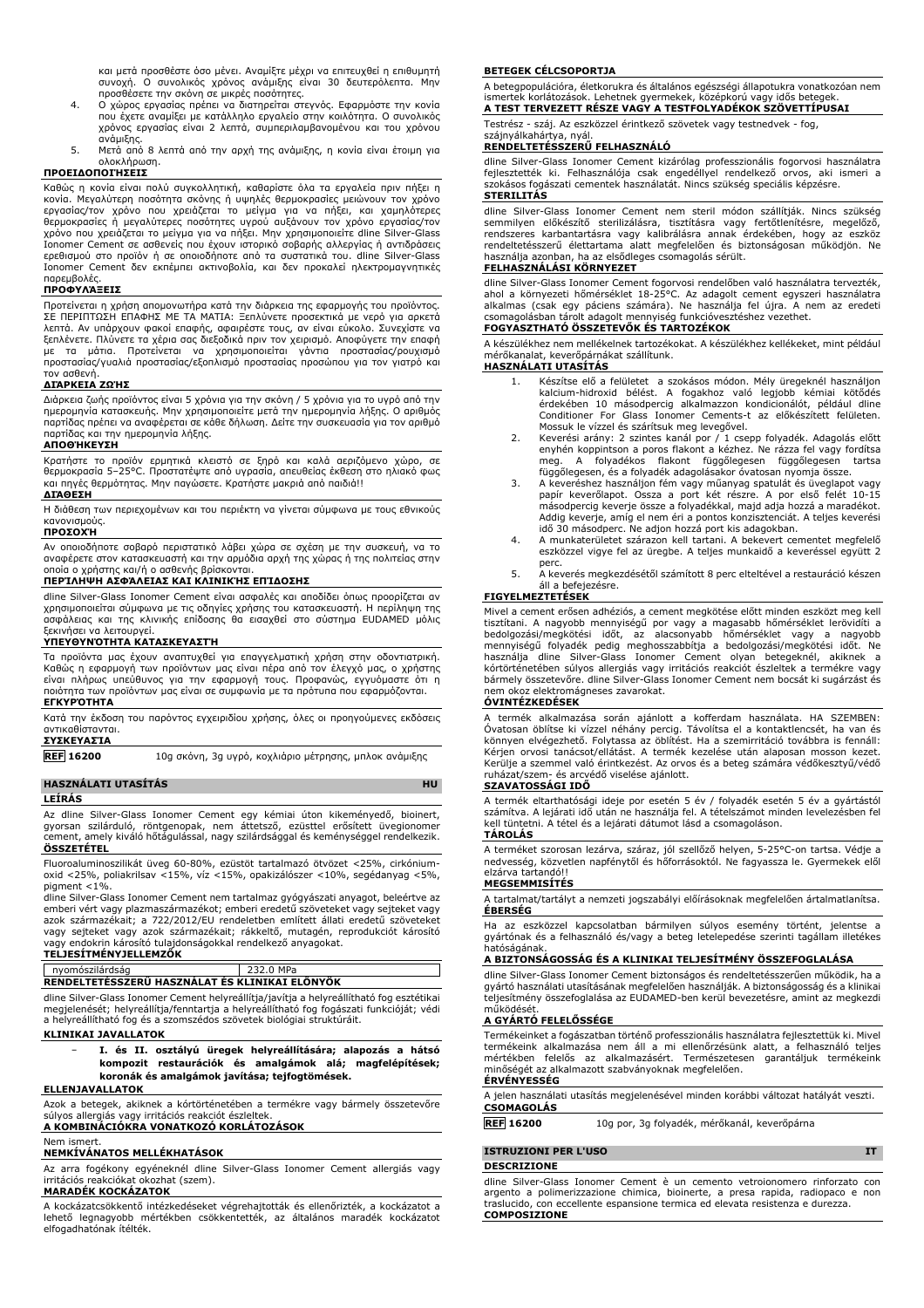Vetro fluoroalluminosilicato 60-80%, lega d'argento <25%, ossido di zirconio <25%, acido poliacrilico <15%, acqua <15%, opacizzante <10%, eccipiente <5%, pigmento  $< 1\%$ 

dline Silver-Glass Ionomer Cement non contiene sostanze medicinali, compresi sangue umano o derivati del plasma; tessuti o cellule, o loro derivati, di origine umana; tessuti o cellule di origine animale, o loro derivati, come indicato nel regolamento (UE) n. 722/2012; sostanze cancerogene, mutagene, tossiche per la riproduzione o con proprietà di alterazione del sistema endocrino.

| <b>CARATTERISTICHE DELLE PRESTAZIONI</b> |           |  |
|------------------------------------------|-----------|--|
| resistenza alla compressione             | 232.0 MPa |  |
| <b>SCOPO PREVISTO E BENEFICI CLINICI</b> |           |  |

dline Silver-Glass Ionomer Cement ripristina/migliora l'aspetto estetico del dente riparabile; ripristina/mantiene la funzione dentale del dente riparabile; protegge le strutture biologiche del dente riparabile e i tessuti adiacenti.

### **INDICAZIONI CLINICHE**

− **Per il restauro di cavità di I e II classe; base sotto restauri posteriori in composito e amalgama; ricostruzione di monconi; riparazioni di corone e amalgame; otturazioni di denti decidui.**

### **CONTROINDICAZIONI**

Pazienti che hanno una storia di gravi reazioni allergiche o di irritazione al prodotto o a uno qualsiasi degli ingredienti.

## **RESTRIZIONI ALLE COMBINAZIONI**

### Nessuno noto. **EFFETTI COLLATERALI INDESIDERATI**

In individui suscettibili, dline Silver-Glass Ionomer Cement può causare reazioni allergiche o di irritazione (occhi).

### **RISCHI RESIDUI**

Le misure di controllo del rischio sono state implementate e verificate, il rischio è ridotto il più possibile, il rischio residuo complessivo è giudicato accettabile. **GRUPPO TARGET DEL PAZIENTE**

Non sono note restrizioni per quanto riguarda la popolazione dei pazienti, la loro età e le condizioni generali di salute. Possono essere bambini, pazienti di mezza età o anziani.

### **PARTE DEL CORPO PREVISTA O TIPI DI TESSUTI O FLUIDI CORPOREI**

Parte del corpo - bocca. Tessuti o fluidi corporei a contatto con il dispositivo - dente, mucosa orale, saliva.

### **UTILIZZATORE PREVISTO**

dline Silver-Glass Ionomer Cement è sviluppato solo per uso professionale in odontoiatria. Il suo utilizzatore è solo un medico autorizzato che ha la conoscenza di come usare i comuni cementi dentali. Non c'è bisogno di una formazione specifica. **STERILITÀ**

dline Silver-Glass Ionomer Cement viene consegnato non sterile. Non c'è bisogno di alcuna sterilizzazione preparatoria, pulizia o disinfezione, manutenzione preventiva e regolare o calibrazione per garantire che il dispositivo funzioni correttamente e in sicurezza durante la sua vita prevista. Tuttavia, non utilizzare se la confezione primaria è danneggiata.

### **AMBIENTE DI UTILIZZO**

dline Silver-Glass Ionomer Cement è progettato per essere usato in studi dentistici dove la temperatura ambiente è di 18-25°C. La quantità erogata di cemento è adatta all'uso singolo (solo per un paziente). Non riutilizzare. La quantità erogata conservata non nella confezione originale può portare alla perdita di funzionalità.

### **COMPONENTI DI CONSUMO E ACCESSORI**

Non vengono forniti accessori con il dispositivo. I materiali di consumo, come il i tamponi di miscelazione, sono forniti con il dispositivo. **ISTRUZIONI PER L'USO**

- 1. Preparare la superficie come solito fare. Per cavità profonde usare il liner di idrossido di calcio. Per la migliore adesione chimica ai denti, applicare un balsamo, come dline Conditioner For Glass Ionomer Cements, sulla
- superficie preparata per 10 secondi. Lavare con acqua e asciugare all'aria. 2. Rapporto di miscelazione: 2 cucchiai rasi di polvere / 1 goccia di liquido. Battere leggermente il flacone di polvere contro la mano prima di erogare. Non agitare o capovolgere. Tenere il flacone di liquido verticalmente in posizione verticale e spremere delicatamente quando si dispensa un liquido.
- 3. Per la miscelazione usare una spatola di metallo o di plastica e una lastra di vetro o un tampone di carta. Dividere la polvere in due parti. Mescolare la prima metà della polvere con il liquido per 10-15 secondi, e poi aggiungere il resto. Mescolare fino a raggiungere la consistenza esatta. Il tempo totale di miscelazione è di 30 secondi. Non aggiungere la polvere in piccole porzioni.
- 4. Mantenere asciutta l'area di lavoro. Applicare il cemento miscelato con uno strumento adatto nella cavità. Il tempo totale di lavoro è di 2 minuti inclusa la miscelazione.
- 5. Dopo 8 minuti dall'inizio della miscelazione il restauro è pronto per la finitura.

### **AVVERTENZE**

Poiché dline Silver-Glass Ionomer Cement è altamente adesivo, pulire tutti gli strumenti prima che il cemento sia pronto. Una maggiore quantità di polvere o una temperatura più alta accorciano il tempo di lavorazione/regolazione e una temperatura più bassa o una maggiore quantità di liquido prolungano il tempo di lavorazione/regolazione. Non utilizzare dline Silver-Glass Ionomer Cement in pazienti che hanno precedenti di gravi reazioni allergiche o di irritazione al prodotto o a uno qualsiasi degli ingredienti. dline Silver-Glass Ionomer Cement non emette radiazioni e non causa interferenze elettromagnetiche.

### **PRECAUZIONI**

Si raccomanda l'uso di un cofferdam durante l'applicazione del prodotto. IN CASO DI CONTATTO CON GLI OCCHI: sciacquare con cautela con acqua per diversi minuti. Rimuovere le lenti a contatto, se presenti e facili da fare. Continuare a risciacquare. Se l'irritazione oculare persiste: Richiedere l'intervento di un medico. Lavare accuratamente le mani dopo la manipolazione. Evitare il contatto con gli occhi. Si raccomanda di indossare guanti protettivi/abbigliamento protettivo/protezione per gli occhi/viso per il medico e il paziente.

### **DURATA DI CONSERVAZIONE**

La durata di conservazione del prodotto è di 5 anni per la polvere / 5 anni per il liquido dalla data di produzione. Non utilizzare dopo la data di scadenza. Il numero di lotto deve essere citato in tutta la corrispondenza. Vedere la confezione per il lotto e la data di scadenza.

### **CONSERVAZIONE**

Tenere il prodotto ben chiuso in un luogo asciutto e ben ventilato a 5-25°C. Proteggere dalla umidità, luce diretta del sole e da fonti di calore. Non congelare. Tenere fuori dalla portata dei bambini! **SMALTIMENTO**

Smaltire il contenuto/contenitore come richiesto dai requisiti normativi nazionali. **VIGILANZA**

Se si è verificato un incidente grave in relazione al dispositivo, riferirlo al fabbricante e all'autorità competente dello Stato Membro in cui è stabilito l'utente e/o il paziente. **RIASSUNTO DELLA SICUREZZA E DELLE PRESTAZIONI CLINICHE**

dline Silver-Glass Ionomer Cement è sicuro e funziona come previsto se utilizzato secondo le istruzioni d'uso del fabbricante. La sintesi della sicurezza e delle prestazioni cliniche sarà introdotta in EUDAMED non appena inizierà a funzionare. **RESPONSABILITÀ DEI PRODUTTORI**

I nostri prodotti sono stati sviluppati per l'uso professionale in odontoiatria. Poiché l'applicazione dei nostri prodotti è al di fuori del nostro controllo, l'utente è completamente responsabile dell'applicazione. Naturalmente, garantiamo la qualità dei nostri prodotti secondo le norme applicate.

### **VALIDITÀ**

Con la pubblicazione di queste istruzioni per l'uso, tutte le versioni precedenti vengono sostituite.

## **IMBALLAGGIO**

**REF 16200** 10g di polvere, 3g di liquido, misurino, pad di miscelazione

### **LIETOŠANAS INSTRUKCIJA LV**

### **APRAKSTS**

i-BAS ir ķīmiski cietējošs, bioinerts, ātri piesaistošs, starojumu necaurlaidīgs sudraba pastiprināts stikla jonomēra cements ar izcilu termisko izplešanos, augstu stiprību un cietību.

### **SASTĀVS**

Fluoroaluminosilikāta stikls 60–80 %, sudraba sakausējums <25 %, cirkonija oksīds <25 %, poliakrilskābe <15 %, ūdens <15 %, opalescenta viela <10 %, palīgviela <5 %, pigments <1 %.

Izstrādājums nesatur ārstnieciskas vielas, tostarp cilvēka asinis vai plazmas atvasinājumus, cilvēka izcelsmes audus, šūnas vai to atvasinājumus, dzīvnieku<br>izcelsmes audus, šūnas vai to atvasinājumus, kā minēts Regulā (ES) Nr. 722/2012,<br>vielas, kas ir kancerogēnas, mutagēnas, toksiskas attiecībā pre vai kurām piemīt endokrīno sistēmu graujošas īpašības.

## **SNIEGUMA RAKSTURLIELUMI**

saspiešanas stiprība 232.0 MPa **PAREDZĒTAIS MĒRĶIS UN KLĪNISKIE IEGUVUMI**

dline Silver-Glass Ionomer Cement atjauno/uzlabo atjaunojamā zoba estētisko izskatu, atjauno/uztur atjaunojamā zoba darbību, aizsargā atjaunojamā zoba un blakus esošo audu bioloģiskās struktūras.

### **KLĪNISKĀS INDIKĀCIJAS**

− **I un II klases dobumu restaurācijai; pamatnei zem aizmugurējām kompozītām restaurācijām un amalgamām; centra izveidošanai; kronīšu un amalgamu labošanai; piena zobu piepildīšanai.**

### **KONTRINDIKĀCIJAS**

Pacienti, kuriem anamnēzē ir bijušas smagas alerģiskas vai kairinošas reakcijas pret izstrādājumu vai kādu no sastāvdaļām. **IEROBEŽOJUMI KOMBINĀCIJĀM**

### Nav zināmas.

### **NEVĒLAMĀS BLAKUSPARĀDĪBAS**

Jutīgiem cilvēkiem izstrādājums var izraisīt alerģiskas vai kairinājuma reakcijas (acs). **PĀRĒJIE RISKI**

Riska kontroles pasākumi ir ieviesti un pārbaudīti, risks ir samazināts, ciktāl iespējams, kopējais atlikušais risks tiek uzskatīts par pieņemamu. **PACIENTU MĒRĶGRUPA**

Nav zināmu ierobežojumu attiecībā uz pacientu populāciju, viņu vecumu un vispārējo veselības stāvokli. Var būt bērni, vidēja vecuma vai gados vecāki pacienti. **PAREDZĒTĀ ĶERMEŅA DAĻA VAI ĶERMEŅA ŠĶIDRUMU AUDU VEIDI**

## Ķermeņa daļa — mute. Audu vai ķermeņa šķidrumu saskare ar ierīci — zobs, mutes

## gļotāda, siekalas. **PAREDZĒTAIS LIETOTĀJS**

Izstrādājums ir paredzēts profesionālai lietošanai tikai zobārstniecībā. Tā lietotājs ir tikai licencēts ārsts, kurš zina, kā lietot parastos zobu cementus. Nav nepieciešama specifiska apmācība..

### **STERILITĀTE**

Izstrādājums tiek piegādāts nesterils. Lai nodrošinātu ierīces pareizu un drošu darbību paredzētajā kalpošanas laikā, nav nepieciešama nekāda sagatavojoša sterilizācija, tīrīšana vai dezinfekcija, profilaktiska, regulāra apkope vai kalibrēšana. Tomēr nelietojiet, ja primārais iepakojums ir bojāts. **IZMANTOŠANAS VIDE**

Izstrādājums ir paredzēts lietošanai zobārstniecības kabinetā, kur vides temperatūra ir 18–25 °C. Dozētais cementa daudzums ir piemērots vienreizējai lietošanai (tikai vienam pacientam). Nelietojiet atkārtoti. Dozētais daudzums, kas netiek glabāts oriģinālajā iepakojumā, var izraisīt funkcijas zudumu.

### **PALĪGMATERIĀLI UN PIEDERUMI**

Ierīces piegādes komplektā nav iekļauti piederumi Ierīces komplektā ir iekļauti, palīgmateriāli, piemēram, mērkarote un maisīšanas paliktņi.

### **LIETOŠANAS INSTRUKCIJA**

- 1. Sagatavojiet virsmu kā parasti. Dziļiem dobumiem izmantojiet kalcija hidroksīda oderējumu. Lai iegūtu vislabāko ķīmisko sasaisti ar zobiem, sagatavoto virsmu uz 10 sekundēm pārklājiet ar kondicionieri, piemēram, dline Conditioner For Glass Ionomer Cements. Nomazgājiet ar ūdeni un nožāvējiet ar gaisu.
- 2. Maisījuma attiecība: 2 karotes pulvera (bez kaudzes) / 1 pilieni šķidruma. Pirms dozēšanas viegli uzsitiet ar pulvera pudeli pa roku. Nekratiet un neapgrieziet ačgārni. Turiet šķidruma pudeli vertikāli uz augšu un, dozējot šķidrumu, viegli saspiediet.
- 3. Maisīšanai izmantojiet metāla vai plastmasas lāpstiņu un stikla plāksni vai papīra maisīšanas paliktni. Sadaliet pulveri divās daļās. Pulvera pirmo pusi maisiet ar šķidrumu 10–15 sekundes, pēc tam pievienojiet atlikušo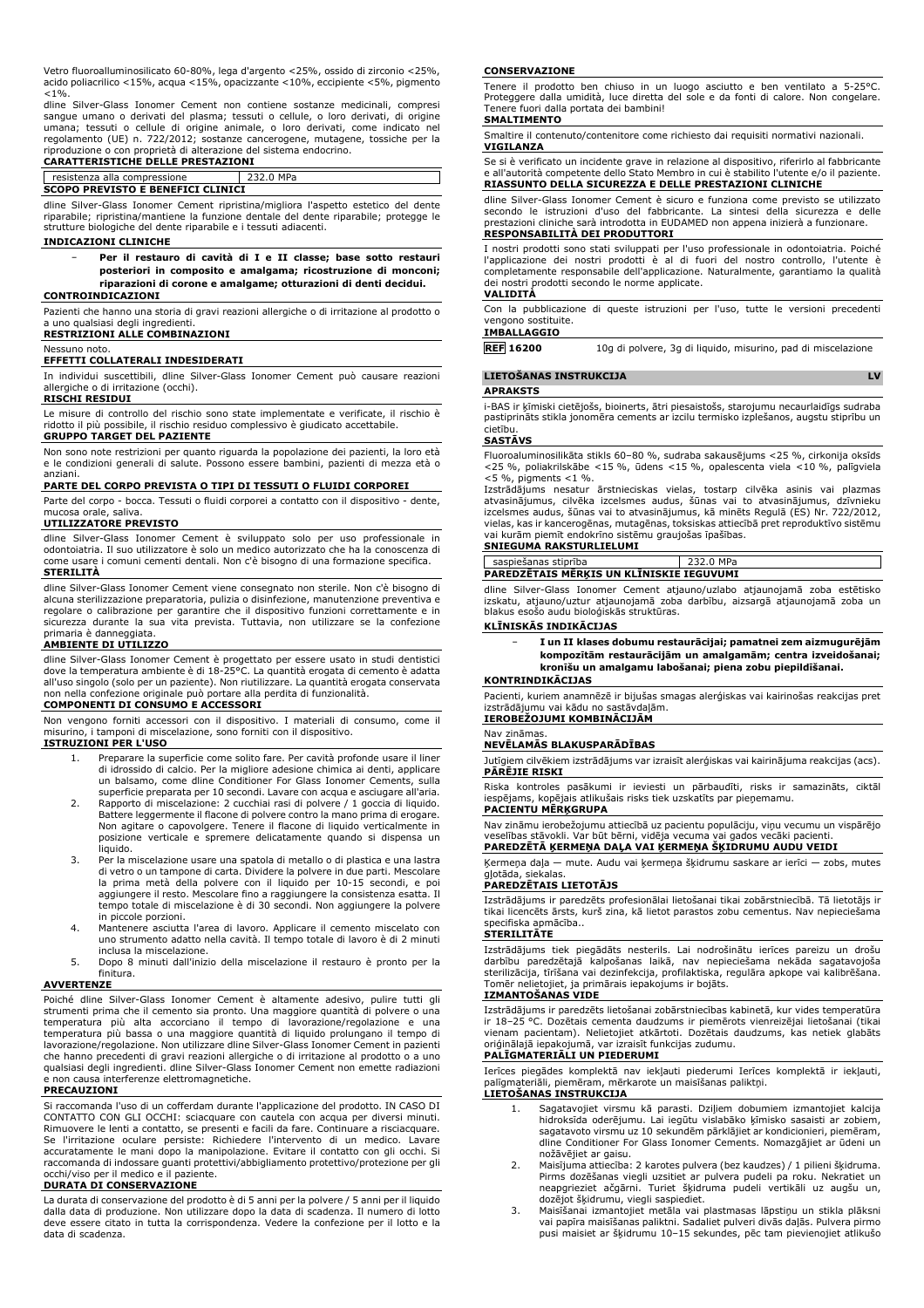daļu. Maisiet, līdz ir sasniegta precīza konsistence. Kopējais maisīšanas laiks ir 30 sekundes. Nepievienojiet pulveri mazās porcijās.

4. Darba zona ir jāuztur sausa. Ar piemērotu instrumentu ielieciet dobumā samaisīto cementu. Kopējais izstrādes laiks ir 2 minūtes, iekļaujot maisīšanu.

5. Pēc 8 minūtēm kopš maisīšanas sākuma restaurācija ir gatava apstrādei. **BRĪDINĀJUMI**

Tā kā dline Silver-Glass Ionomer Cement ir ļoti lipīgs, pirms cementa pielipšanas notīriet visus instrumentus. Lielāks pulvera daudzums vai augstāka temperatūra saīsina izstrādes/saistīšanās laiku, bet zemāka temperatūra vai lielāks šķidruma daudzums šo laiku pagarina. Nelietojiet šo dline Silver-Glass Ionomer Cement pacientiem, kuriem anamnēzē ir bijušas smagas alerģiskas vai kairinājuma reakcijas pret izstrādājumu vai kādu tā sastāvdaļu. dline Silver-Glass Ionomer Cement neizdala starojumu un nerada elektromagnētiskus traucējumus.

### **PIESARDZĪBAS PASĀKUMI**

Izstrādājuma uzklāšanas laikā ieteicams lietot koferdamu. PĒC SASKARES AR ACĪM: Uzmanīgi skalojiet ar ūdeni vairākas minūtes. Ja ievietotas kontaktlēcas, izņemiet tās (ja tas nav sarežģīti). Turpiniet skalot. Ja acu kairinājums turpinās: konsultējieties ar ārstu / saņemiet medicīnisku palīdzību. Pēc lietošanas rūpīgi nomazgājiet rokas. Izvairieties no saskares ar acīm. Ārstam un pacientam ieteicams valkāt aizsargcimdus / aizsargapģērbu / acu aizsargus / sejas aizsargu.

### **GLABĀŠANAS ILGUMS**

Produkta derīguma termiņš ir 5 gadi pulverim / 5 gadi šķidrumam kopš izgatavošanas datuma. Nelietojiet pēc derīguma termiņa beigām. Partijas numurs ir jānorāda visā sarakstē. Partiju un derīguma termiņu skatīt uz iepakojuma.

### **GLABĀŠANA**

Glabāt izstrādājumu cieši noslēgtu sausā, labi vēdināmā vietā 5-25°C temperatūrā. Sargāt no mitrums, tiešiem saules stariem un siltuma avotiem. Nesasaldēt. Glabāt bērniem nepieejamā vietā!!

### **ATBRĪVOŠANĀS NO IZSTRĀDĀJUMA**

Atbrīvojieties no satura/konteinera atbilstoši valsts normatīvajām prasībām.

### **MODRĪBA**

Par jebkuru nopietnu incidentu, kas noticis saistībā ar ierīci, jāziņo ražotājam un tās dalībvalsts kompetentajai iestādei, kurā ir reģistrēts lietotājs un/vai pacients. **DROŠĪBAS UN KLĪNISKĀ SNIEGUMA KOPSAVILKUMS**

dline Silver-Glass Ionomer Cement ir drošs un darbojas kā paredzēts, ja to lieto<br>saskaņā ar ražotāja lietošanas instrukciju. Drošības un klīniskā snieguma<br>kopsavilkums tiks ievadīts EUDAMED, tiklīdz tas sāks darbu.

### **RAŽOTĀJA PIENĀKUMI**

Mūsu izstrādājumi ir izstrādāti profesionālai lietošanai zobārstniecībā. Tā kā mūsu izstrādājumu lietošana nav mūsu kontrolē, lietotājs ir pilnībā atbildīgs par izmantošanu. Protams, mēs garantējam savu izstrādājumu kvalitāti saskaņā ar piemērotajiem standartiem.

### **DERĪGUMS**

Pēc šīs lietošanas instrukcijas publicēšanas visas iepriekšējās versijas tiek aizstātas. **IEPAKOJUMS**

**REF 16200** 10 g pulvera, 3 g šķidruma, mērlāpstiņa, maisīšanas paliktnis **BRUKSANVISNING** NO

## **BESKRIVELSE**

dline Silver-Glass Ionomer Cement er en kjemisk herding, bioinert, hurtiginnstilling, røntgentette, ikke-gjennomsiktig sølvforsterket glassionomersement med utmerket termisk ekspansjon og høy styrke og hardhet.

### **SAMMENSETNING**

Fluoroaluminosilikatglass 60-80%, sølvlegering <25%, zirkoniumoksid <25%, polyakrylsyre <15%, vann <15%, opasifikator <10%, hjelpestoff <5%, pigment  $< 1\%$ .

dline Silver-Glass Ionomer Cement inneholder ikke medisinsk stoff, inkludert blod<br>eller plasmaavledning; vev eller celler, eller deres derivater, av menneskelig<br>opprinnelse; vev eller celler av animalsk opprinnelse, eller referert til i forordning (EU) nr. stoffer som er kreftfremkallende, mutagene, giftige for reproduksjon eller har endokrine forstyrrende egenskaper. **YTELSESEGENSKAPER**

## kompressiv styrke 232.0 MPa

**TILTENKTE FORMÅL OG KLINISKE FORDELER**

dline Silver-Glass Ionomer Cement gjenoppretter/forbedrer estetisk utseende av gjenopprettelig tann; gjenoppretter/opprettholder tannfunksjonen til gjenopprettelig tann; beskytter biologiske strukturer av gjenopprettelig tann og tilstøtende vev.

### **KLINISKE INDIKASJONER**

− **For restaurering av klasse I og II hulrom; base under bakre kompositt restaureringer og amalgams; kjerneoppbygginger; kroner og amalgams reparasjoner; løvfisk tannfyllinger.**

### **KONTRAINDIKASJONER**

Pasienter som tidligere har hatt alvorlige allergiske reaksjoner eller irritasjonsreaksjoner på produktet eller noen av innholdsstoffene.

## **BEGRENSNINGER FOR KOMBINASJONER**

### Ingen kjente. **UØNSKEDE BIVIRKNINGER**

Hos utsatte personer kan dline Silver-Glass Ionomer Cement forårsake allergiske reaksjoner eller irritasjonsreaksjoner (øye).

### **RESTRISIKOER**

Risikokontrolltiltak ble implementert og verifisert, risikoen reduseres mest mulig, den samlede restrisikoen anses å være akseptabel. **PASIENTMÅLGRUPPE**

Ingen restriksjoner kjent om pasientpopulasjon, alder og generelle helsetilstander. Det kan være barn, middelaldrende eller eldre pasienter.

## **TILTENKT DEL AV KROPPEN ELLER TYPER VEV AV KROPPSVÆSKER**

En del av kroppen – munn. Vev eller kroppsvæsker kontaktet av enheten – tann, munnslimhinne, spytt. **TILTENKT BRUKER**

dline Silver-Glass Ionomer Cement er kun utviklet til profesjonell bruk innen tannpleie. Brukeren kan kun være lisensiert lege som har kunnskap om hvordan man bruker vanlige sementer. Det er ikke behov for spesifikk utdannelse. **STERILITET**

dline Silver-Glass Ionomer Cement leveres ikke-sterilt. Det er ikke behov for forberedende sterilisering, rengjøring eller desinfeksjon, forebyggende, regelmessig vedlikehold eller kalibrering for å sikre at enheten fungerer riktig og trygt i løpet av den tiltenkte levetiden. Bruk imidlertid ikke hvis primærpakken er skadet. **BRUK MILJØ**

dline Silver-Glass Ionomer Cement er designet for å brukes på tannlegekontor der omgivelsestemperaturen er 18-25°C. Dispensert mengde sement er egnet for engangsbruk (kun for én pasient). Skal ikke brukes på nytt. Dispensert mengde som ikke oppbevars i originalpakningen kan føre til tap av funksjon.

## **FORBRUKSKOMPONENTER OG TILBEHØR**

Det følger ikke med tilbehør med apparatet. Forbruksvarer, for eksempel måleskje, blandeputer, leveres med enheten. **BRUKSANVISNING**

- 1. Forbered overflaten som alltid. For dype hulrom bruk kalsiumhydroksidforing. For best kjemisk binding til tennene, bruk balsam, for eksempel dline Conditioner For Glass Ionomer Cements på
- forberedt overflate i 10 sek. Vask med vann og tørk med luft. 2. Blandingsforhold: 2 nivåskjeer pulver / 1 dråpe væske. Trykk lett flasken med pulver mot hånden før du dispenserer. Ikke rist eller snu. Hold væskeflasken vertikalt oppreist og klem forsiktig når du dispenserer en væske.
- 3. For blanding bruk metall- eller plastspatel og glassplate eller papirblandingspute. Del pulveret i to deler. Bland den første halvdelen av pulveret med væske i 10-15 sekunder, og tilsett deretter resten. Bland til nøyaktig konsistens er nådd. Total blandingstid er 30 sekunder. Ikke tilsett pulver i små porsjoner.
- 4. Arbeidsområdet må holdes tørt. Påfør den blandede sementen med egnet
- instrument i hulrommet. Total arbeidstid er 2 minutter inkludert blanding. 5. Etter 8 minutter fra starten av blandingsrestaurering er klar til etterbehandling.

### **ADVARSLER**

Siden dline Silver-Glass Ionomer Cement er svært klebende, rengjør alle instrumenter før sement settes på. Høyere mengde pulver eller høyere temperatur forkorter arbeidstiden/innstillingstiden og lavere temperatur, eller høyere mengde væske forlenger arbeidstiden/innstillingstiden. Ikke bruk produktet til pasienter som tidligere har hatt alvorlige allergiske eller irritasjonsreaksjoner på produktet eller noen av innholdsstoffene. dline Silver-Glass Ionomer Cement avgir ikke stråling og forårsaker ingen elektromagnetiske forstyrrelser.

### **FORHOLDSREGLER**

Det anbefales å bruke cofferdam under påføring av produktet. VED KONTAKT MED ØYNE: Skyll forsiktig med vann i flere minutter. Fjern kontaktlinser, hvis de er til<br>stede og enkle å ta ut. Fortsett skyllingen. Hvis øyeirritasjonen vedvarer: Få<br>medisinsk rådgivning/oppmerksomhet. Vask hendene grundig e vernehansker/verneklær/vernebriller/ansiktsbeskyttelse for lege og pasient. **HOLDBARHET**

Holdbarhet for produktet er 5 år med pulver / 5 års væske fra produksjonsdatoen. Skal ikke brukes etter utløpsdatoen. Partinummeret skal oppgis i all korrespondanse. Se emballasje for batch- og utløpsdato.

### **OPPBEVARING**

Hold produktet tett lukket på et tørt, godt ventilert sted ved 5-25 °C. Beskyttes mot fuktighet, direkte sollys og varmekilder. Skal ikke fryses. Oppbevars utilgjengelig for barn!

### **BORTSKAFFELSE**

Kast innhold/beholder slik beskrevet i nasjonale forskriftskrav.

### **ÅRVÅKENHET**

Hvis det har skjedd en alvorlig hendelse i forbindelse med enhetsrapporten til produsenten og den kompetente myndigheten i medlemsstaten der brukeren og/eller pasienten er etablert.

### **OPPSUMMERING AV SIKKERHET OG KLINISK YTELSE**

dline Silver-Glass Ionomer Cement er trygt og fungerer som det skal hvis det brukes i henhold til produsentens bruksanvisning. Oppsummering av sikkerhet og klinisk ytelse vil bli introdusert i EUDAMED så snart det vil starte arbeidet. **PRODUSENTENS ANSVAR**

Våre produkter er kun utviklet til profesjonell bruk innen tannpleie. Siden bruken av våre produkter er utenfor vår kontroll, er brukeren fullt ut ansvarlig for applikasjonen. Selvfølgelig garanterer vi kvaliteten på våre produkter i samsvar med de anvendte standardene.

## **GYLDIGHET**

Ved publisering av denne bruksanvisningen er alle tidligere versjoner erstattet. **EMBALLASJE**

### **REF 16200** 10g pulver, 3g væske, måleskje, blandepute

### **INSTRUKCJA UŻYTKOWANIA PL**

### **OPIS**

dline Silver-Glass Ionomer Cement to chemoutwardzalny, biopasywny,<br>szybkowiążący, nieprzepuszczalny promieni rentgenowskich, nieprzezroczysty,<br>wzmocniony-srebrem-cement-glasjonomerowy-o-doskonałej-rozszerzalności-cieplnej oraz wysokiej wytrzymałości i twardości.

## **KOMPOZYCJA**

Szkło fluoroglinokrzemianowe 60-80%, stop srebra <25%, tlenek cyrkonu <25%,<br>kwas poliakrylowy <15%, woda <15%, środek zmętniający <10%, substancja<br>pomocnicza <5%, pigment <1%.

dline Silver-Glass Ionomer Cement nie zawiera substancji leczniczych, w tym pochodnych ludzkiej krwi lub osocza; tkanek lub komórek pochodzenia ludzkiego lub ich pochodnych; tkanek lub komórek pochodzenia zwierzęcego lub ich pochodnych, o których mowa w rozporządzeniu (UE) nr 722/2012; substancji rakotwórczych, mutagenów, działających szkodliwie na rozrodczość lub mających właściwości zaburzające funkcjonowanie układu hormonalnego.

### **CHARAKTERYSTYKA WYDAJNOŚCI** wytrzymałość na ściskanie 232.0 MPa

**PRZEZNACZENIE I KORZYŚCI KLINICZNE** dline Silver-Glass Ionomer Cement przywraca/poprawia estetyczny wygląd

odbudowywanego zęba; przywraca/utrzymuje funkcje zębowe odbudowywanego zęba; chroni struktury biologiczne odbudowywanego zęba i przyległych tkanek. **WSKAZANIA KLINICZNE**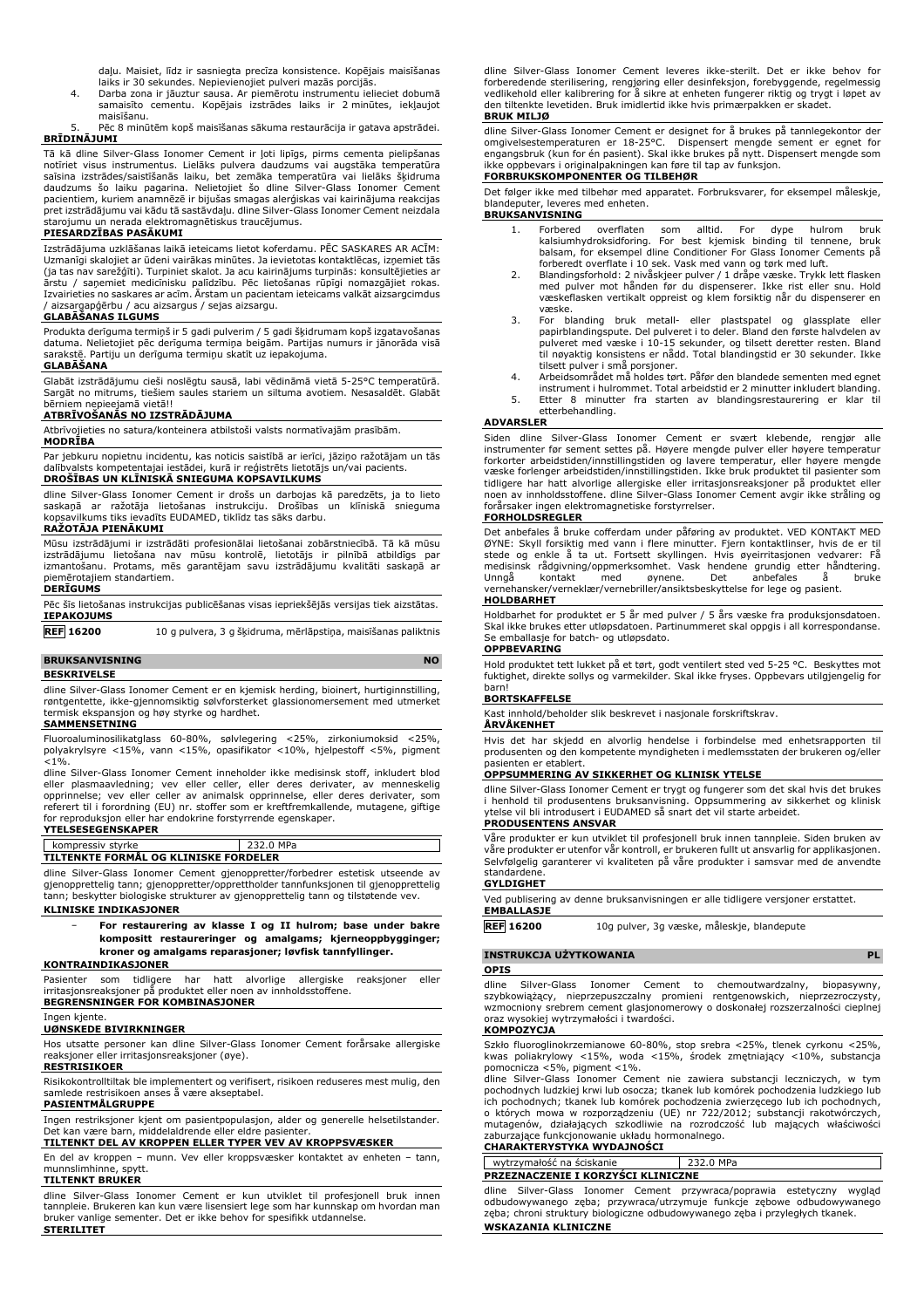− **Do odbudowy ubytków klasy I i II; baza pod uzupełnienia kompozytowe w odcinku bocznym i amalgamaty; narosty rdzenia; naprawy koron i amalgamatów; wypełnienia zębów mlecznych.**

### **PRZECIWWSKAZANIA**

Pacjenci, u których w przeszłości występowały ciężkie reakcje alergiczne lub podrażnienia na produkt lub którykolwiek ze składników. **OGRANICZENIA DOTYCZĄCE ŁĄCZENIA**

### Nieznane. **NIEPOŻĄDANE SKUTKI UBOCZNE**

U osób podatnych dline Silver-Glass Ionomer Cement może wywoływać reakcje alergiczne lub podrażnienia (oczy).

### **RYZYKO RESZTKOWE**

Wdrożono i zweryfikowano środki kontroli ryzyka, ryzyko jest ograniczone w jak największym stopniu, całkowite ryzyko szczątkowe ocenia się jako akceptowalne. **GRUPA DOCELOWA PACJENTÓW**

Brak znanych ograniczeń dotyczących populacji pacjentów, ich wieku i ogólnego stanu zdrowia. Mogą to być dzieci, pacjent w średnim lub podeszłym wieku. **PRZEZNACZONA CZĘŚĆ CIAŁA LUB RODZAJE TKANEK PŁYNÓW**

### **USTROJOWYCH**

Część ciała - usta. Tkanki lub płyny ustrojowe, z którymi styka się urządzenie - ząb, śluzówka jamy ustnej, ślina.

### **DOCELOWY UŻYTKOWNIK**

dline Silver-Glass Ionomer Cement przeznaczony wyłącznie do użytku profesjonalnego w stomatologii. Licencjonowany tylko dla lekarza, który ma wiedzę, jak używać popularnych cementów. Nie ma potrzeby specjalnego szkolenia.

### **STERYLNOŚĆ**

dline Silver-Glass Ionomer Cement dostarczany jest w stanie niesterylnym. Nie ma potrzeby jakiejkolwiek wstępnej sterylizacji, czyszczenia lub dezynfekcji, profilaktycznej, regularnej konserwacji lub kalibracji, aby zapewnić prawidłowe i bezpieczne działanie urządzenia w całym przewidzianym okresie użytkowania. Nie używaj jednak urządzenia, jeśli opakowanie bezpośrednie jest uszkodzone.

### **MIEJSCE UŻYCIA**

dline Silver-Glass Ionomer Cement przeznaczony do użytku w gabinecie stomatologicznym, w którym panuje temperatura otoczenia 18-25°C. Dozowana ilość cementu nadaje się do jednorazowego użytku (tylko dla jednego pacjenta). Nie używać ponownie. Dozowana ilość przechowywana nie w oryginalnym opakowaniu może prowadzić do utraty funkcjonalności.

### **MATERIAŁY EKSPLOATACYJNE I AKCESORIA**

Z urządzeniem nie są dostarczane żadne akcesoria. Wraz z urządzeniem dostarczane są materiały eksploatacyjne, takie jak miarka, bloczki do mieszania.

### **INSTRUKCJA UŻYTKOWANIA**

- 1. Przygotować powierzchnię jak zawsze. W przypadku głębokich ubytków należy zastosować podkład z wodorotlenku wapnia. Aby uzyskać najlepsze połączenie chemiczne z zębami, na przygotowaną powierzchnię nałożyć odżywkę, taką jak dline Conditioner For Glass Ionomer Cements, na 10 s. Umyć wodą i osuszyć powietrzem.
- 2. Proporcje mieszania: 2 płaskie łyżki proszku/1 kropla płynu. Przed podaniem lekko postukać butelką proszku w dłoń. Nie potrząsać ani nie odwracać. Trzymać butelkę z płynem pionowo w górę i delikatnie ścisnąć
- podczas dozowania płynu. 3. Do mieszania użyć metalowej lub plastikowej szpatułki i szklanej płyty lub papierowej podkładki do mieszania. Podzielić proszek na dwie części. Wymieszać pierwszą połowę proszku z płynem przez 10-15 sekund, a następnie dodać pozostałą część. Mieszać do uzyskania dokładnej konsystencji. Całkowity czas mieszania to 30 sekund. Nie dodawać proszku w małych porcjach.
- 4. Miejsce pracy musi być suche. Nałożyć wymieszany cement za pomocą odpowiedniego instrumentu do ubytku. Całkowity czas pracy łącznie z mieszaniem wynosi 2 minuty.
- 5. Po 8 minutach od rozpoczęcia mieszania uzupełnienie jest gotowe do wykończeni.

### **OSTRZEŻENIA**

Ponieważ dline Silver-Glass Ionomer Cement jest silnie przyczepny, przed nałożeniem cementu należy oczyścić wszystkie narzędzia. Większa ilość proszku lub wyższa temperatura skracają czas pracy/wiązania a niższa temperatura lub większa ilość<br>płynu wydłużają czas pracy/wiązania. Nie należy stosować produktu u pacjentów, u<br>których w przeszłości występowały ciężkie reakcje alergiczne emituje promieniowania i nie powoduje żadnych zakłóceń elektromagnetycznych. **ŚRODKI OSTROŻNOŚCI**

Podczas aplikacji produktu zaleca się stosowanie koferdamu. W PRZYPADKU<br>DOSTANIA SIĘPRODUKTU DO OCZU: Ostrożnie płukać wodąprzez kilka minut. Zdjąć<br>soczewki kontaktowe, jeśli-są-obecne. Kontynuować-płukanie. Jeśli-podrażni utrzymuje się: Zasięgnąć porady/zgłosić się pod opiekę lekarza. Dokładnie umyć ręce po użyciu. Unikać kontaktu z oczami. Zaleca się noszenie rękawic ochronnych/odzieży ochronnej/ochrony oczu/ochrony twarzy dla lekarza i pacjenta.

### **OKRES TRWAŁOŚCI**

Okres trwałości produktu wynosi 5 lata dla proszku/5 lat dla płynu od daty produkcji. Nie używać po upływie terminu ważności. W całej korespondencji należy podawać numer partii. Data serii i data ważności znajduje się na opakowaniu. **PRZECHOWYWANIE**

Przechowywać produkt szczelnie zamknięty w suchym, dobrze wentylowanym miejscu w temperaturze 5-25°C. Chronić przed wilgoć, bezpośrednim działaniem promieni słonecznych i źródeł ciepła. Nie zamrażać. Trzymać z dala od dzieci! **UTYLIZACJA**

Zawartość/pojemnik usuwać do zgodnie z krajowymi wymogami prawnymi. **CZUJNOŚĆ**

Jeżeli jakikolwiek poważny incydent, który miał miejsce w związku z urządzeniem, zgłaszany jest producentowi i właściwemu organowi państwa członkowskiego, w którym użytkownik i/lub pacjent ma siedzibę.

## **PODSUMOWANIE BEZPIECZEŃSTWA I WYNIKÓW KLINICZNYCH**

dline Silver-Glass Ionomer Cement jest bezpieczny i działa zgodnie z przeznaczeniem, jeśli jest używany zgodnie z instrukcją użytkowania producenta. Podsumowanie bezpieczeństwa i wyników klinicznych zostanie wprowadzone do EUDAMED, gdy tylko zacznie działać. **ODPOWIEDZIALNOŚĆ PRODUCENTA**

Nasze produkty zostały stworzone z myślą o profesjonalnym zastosowaniu w stomatologii. Ponieważ zastosowanie naszych produktów jest poza naszą kontrolą, użytkownik jest w pełni odpowiedzialny za aplikację. Oczywiście gwarantujemy jakość naszych produktów zgodną z obowiązującymi normami. **WAŻNOŚĆ**

Wraz z opublikowaniem niniejszej instrukcji użytkowania wszystkie poprzednie wersje tracą ważność. **OPAKOWANIE**

**REF 16200** 10g proszku, 3g płynu, miarka, bloczek do mieszania

**INSTRUÇÕES DE USO PT**

### **DESCRIÇÃO**

O dline Silver-Glass Ionomer Cement é um cimento de ionómero de vidro reforçado com prata não translúcido de cura química, bioinerte, de cimentação rápida, não translúcido com excelente expansão térmica e alta resistência e dureza. **COMPOSIÇÃO**

Vidro de fluoroaluminossilicato 60-80%, liga de prata <25%, óxido de zircónio <25%, ácido poliacrílico <15%, água <15%, opacificante <10%, excipiente <5%, pigmento  $< 1\%$ .

dline Silver-Glass Ionomer Cement não contém substâncias médicas, incluindo sangue humano ou derivados de plasma; tecidos ou células, ou seus derivados, de origem humana; tecidos ou células de origem animal, ou seus derivados, conforme referido no Regulamento (UE) n.º 722/2012; substâncias cancerígenas, mutagénicas, tóxicas para a reprodução ou com propriedades de desregulação endócrina.

### **CARACTERÍSTICAS DE PERFORMANCE**

| forca compressiva                                  | $232.0$ MPa |
|----------------------------------------------------|-------------|
| <b>FINALIDADE PRETENDIDA E BENEFICIOS CLINICOS</b> |             |

dline Silver-Glass Ionomer Cement restaura/melhora a aparência estética do dente restaurável; restaura/mantém a função dentária do dente restaurável; protege as estruturas biológicas do dente restaurável e dos tecidos adjacentes.

### **INDICAÇÕES CLÍNICAS**

− **Para restauração de cavidades de classe I e II; base sob restaurações compostas posteriores e amálgamas; núcleos acumulados; reparos de coroas e amálgamas; obturações de dentes decíduos.**

### **CONTRA-INDICAÇÕES**

Pacientes com histórico de reações alérgicas graves ou irritação ao produto ou a qualquer um dos ingredientes

**RESTRIÇÕES A COMBINAÇÕES**

### Nenhum conhecido. **EFEITOS COLATERAIS INDESEJÁVEIS**

Em indivíduos que sejam suscetíveis, dline Silver-Glass Ionomer Cement pode causar reações alérgicas ou de irritação (olhos).

### **RISCOS RESIDUAIS**

Foram implementadas e verificadas medidas de controlo de risco, o risco foi reduzido tanto quanto possível, o risco residual geral é considerado aceitável. **GRUPO-ALVO DE PACIENTES**

Não há restrições conhecidas em relação à população de pacientes, a sua idade e condições gerais de saúde. Pode destinar-se a crianças, pacientes de meia-idade ou

idosos.

### **PARTE PRETENDIDA DO CORPO OU TIPOS DE TECIDOS DE FLUIDOS CORPORAIS**

Parte do corpo - boca. Tecidos ou fluidos corporais em contacto com o dispositivo dente, mucosa bucal, saliva. **UTILIZADOR PRETENDIDO**

Produto desenvolvido exclusivamente para o uso profissional em odontologia. O seu utilizador deve ser um médico licenciado que tenha conhecimentos sobre como usar cimentos odontológicas comuns. Não há necessidade de formação específica **ESTERILIDADE**

dline Silver-Glass Ionomer Cement é entregue não esterilizado. Não há necessidade de qualquer esterilização preparatória, limpeza ou desinfecção, manutenção preventiva regular ou calibração para garantir que o dispositivo opere de forma adequada e segura durante a sua vida útil prevista. No entanto, não use se a embalagem principal estiver danificada.

## **AMBIENTE DE USO**

dline Silver-Glass Ionomer Cement foi desenvolvido para ser usado em consultório odontológico onde a temperatura ambiente é de 18-25 ° C. A quantidade dispensada de cimento é adequada para uso único (apenas para um paciente). Não reutilize. Quantidade dispensada mantida fora da embalagem original pode levar à perda de funcão

### **COMPONENTES CONSUMÍVEIS E ACESSÓRIOS**

Não é fornecido nenhum acessório com o dispositivo. Consumíveis, como colher de medição, almofadas de mistura, são fornecidos com o dispositivo. **INSTRUÇÕES DE USO**

- 1. Prepare a superfície normalmente. Para cavidades profundas, use liner de hidróxido de cálcio. Para a melhor ligação química aos dentes, aplique condicionador, como dline Conditioner For Glass Ionomer Cements na
- superfície preparada por 10 segundos. Lave com água e seque com ar. 2. Proporção da mistura: 2 colheres rasas de pó/1 gota de líquido. Bata levemente o frasco de pó contra a mão antes de dispensar. Não agite nem inverta. Segure o frasco de líquido na vertical e aperte suavemente ao dispensar o líquido.
- 3. Para misturar, use uma espátula de metal ou plástico e uma placa de vidro ou almofada de mistura de papel. Divida o pó em duas partes. Misture a primeira metade do pó com o líquido durante 10-15 segundos e adicione o restante. Misture até que a consistência exata seja alcançada. O tempo total de mistura é de 30 segundos. Não adicione pó
- em pequenas porções. 4. A área de trabalho deve ser mantida seca. Aplique o cimento misturado com instrumento adequado na cavidade. O tempo total de trabalho é de 2 minutos, incluindo a mistura.
- 5. Após 8 minutos do início da mistura, a restauração está pronta para o acabamento. **AVISOS**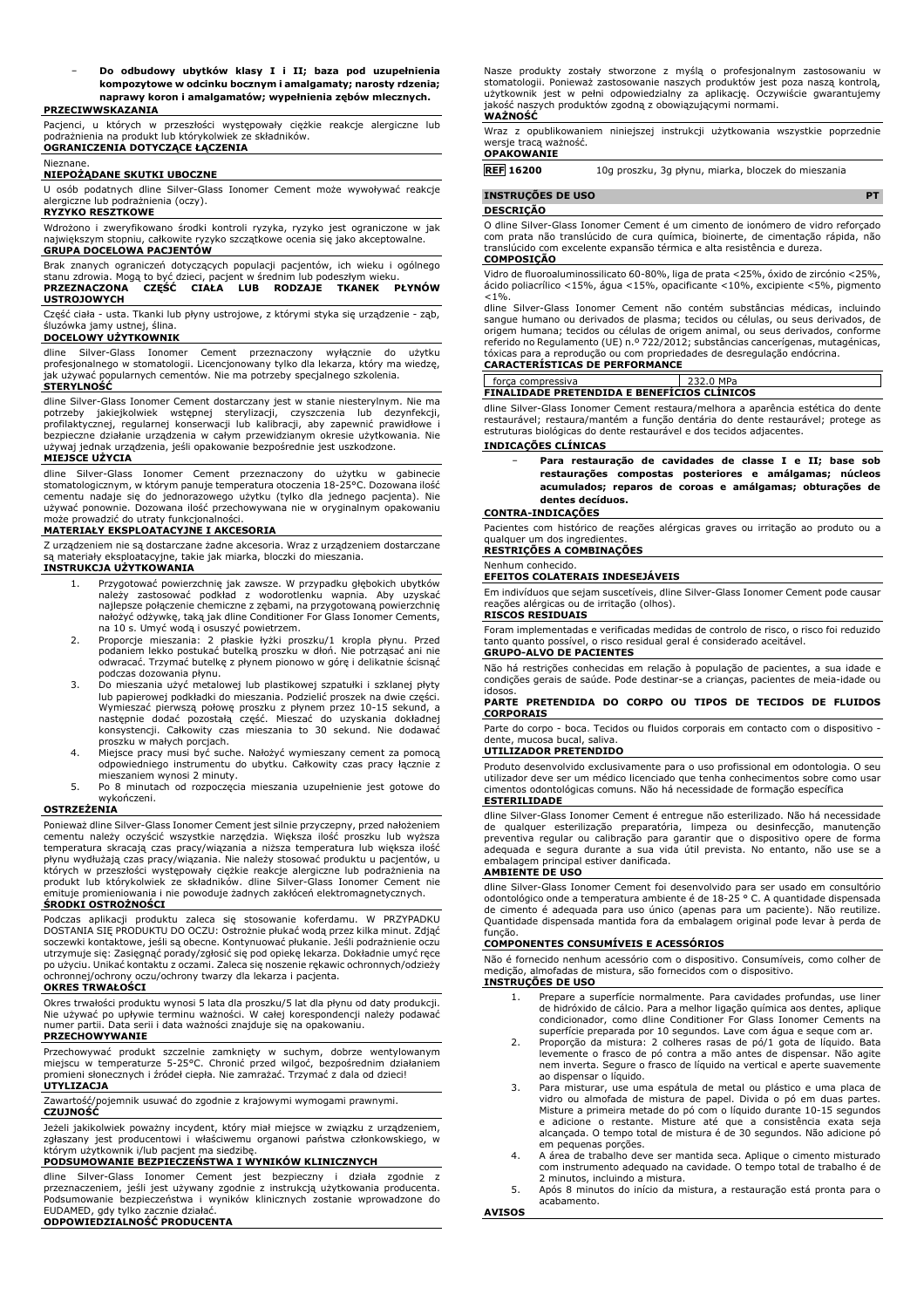Como o cimento é altamente adesivo, limpe todos os instrumentos antes de o cimento assentar. Maior quantidade de pó ou temperatura mais alta encurta o tempo de trabalho/endurecimento e menor temperatura, ou maior quantidade de líquido prolonga o tempo de trabalho/endurecimento. Não use o produto com pacientes com histórico de reações alérgicas graves ou irritação ao produto ou a qualquer um dos ingredientes. dline Silver-Glass Ionomer Cement não emite radiação e não causa <sub>.</sub><br>erferências eletromagnéticas.

### **PRECAUÇÕES**

Recomenda-se o uso de uma ensecadeira durante a aplicação do produto. SE ENTRAR EM CONTACTO COM OS OLHOS: enxague cuidadosamente com água durante vários minutos. Remova as lentes de contacto, se presentes e fáceis de retirar. Continue a enxaguar. Se a irritação nos olhos persistir: Procure orientação/atenção médica. Lave bem as mãos após manusear. Evite contacto com os olhos. Recomenda-se o uso de luvas de proteção/roupas de proteção/proteção ocular/proteção facial para médico e paciente.

### **VALIDADE**

O prazo de validade do produto é de 5 anos para o pó/5 anos para o líquido a partir da data de fabrico. Não use após a data de validade. O número do lote deve ser citado em toda a correspondência. Verifique a embalagem para ver o lote e data de validade.

### **ARMAZENAMENTO**

Manter o produto bem fechado em local seco e bem ventilado a 5-25°C. Proteja da humidade, luz solar direta e de fontes de calor. Não congele. Mantenha fora do alcance das crianças! **ELIMINAÇÃO**

Descarte o conteúdo/recipiente conforme exigido pelos requisitos regulamentares nacionais.

### **VIGILÂNCIA**

Se qualquer incidente grave ocorrer em relação ao dispositivo, informe o fabricante e a autoridade competente do Estado-Membro em que o utilizador e/ou paciente está estabelecido.

### **RESUMO DE SEGURANÇA E DESEMPENHO CLÍNICO**

dline Silver-Glass Ionomer Cement é seguro e tem o desempenho esperado se for usado de acordo com as instruções de uso do fabricante. O resumo de segurança e sempenho clínico será introduzido no EUDAMED assim que começar a funcionar. **RESPONSABILIDADE DO FABRICANTE**

Os nossos produtos foram desenvolvidos para uso profissional em odontologia. Como a aplicação dos nossos produtos está além do nosso controlo, o utilizador é totalmente responsável pela aplicação. Garantimos, naturalmente, a qualidade dos nossos produtos de acordo com as normas aplicadas.

## **VALIDADE**

Após a publicação destas instruções de uso, todas as versões anteriores são substituídas.

### **EMBALAGEM**

**REF 16200** 10g de pó, 3g de líquido, colher de medição, almofada de mistura

### **INSTRUCȚIUNI DE UTILIZARE RO**

### **DESCRIERE**

dline Silver-Glass Ionomer Cement este un ciment glasionomer activat chimic, bioinert, cu priză rapidă, radioopac, ne-translucid întărit cu argint, cu expansiune termică excelentă și rezistență și duritate ridicate.

### **COMPOZIȚIE**

Sticlă de fluoroaluminosilicat 60-80%, aliaj de argint <25%, oxid de zirconiu <25%, acid poliacrilic <15%, apă <15%, opacifiant <10%, excipient <5%, pigment <1%. dline Silver-Glass Ionomer Cement nu conține substanțe medicinale, inclusiv sânge uman sau derivate din plasmă; țesuturi sau celule de origine umană sau derivatele lor; țesuturi sau celule de origine animală sau derivatele lor, conform Reglementării (UE) Nr. 722/2012; substanțe cancerigene, mutagene, toxice pentru reproducere sau cu proprietăți destructive pentru sistemul endocrin.

### **CARACTERISTICI DE PERFORMANȚĂ**

| rezistentă la compresiune                |  | 232.0 MPa |
|------------------------------------------|--|-----------|
| UTILIZARE DESTINATĂ SI BENEFICII CLINICE |  |           |
|                                          |  |           |

dline Silver-Glass Ionomer Cement reface/îmbunătățește aspectul estetic al dintelui recuperabil; reface/menține funcția dentară a dintelui recuperabil; protejează structurile biologice ale dintelui recuperabil și ale țesuturilor adiacente.

### **INDICAȚII CLINICE**

− **Pentru restaurarea cariilor de clasa I și II; baze sub restaurări de compozit și amalgame posterioare; pivotare; repararea coroanelor și amalgamelor; plombarea dinților de lapte.**

## **CONTRAINDICAȚII**

Pacienți cu un istoric de alergii severe sau reacții de iritație la produs sau la unul din ingredientele sale.

## **REACȚII LA COMBINAȚII**

Nu se cunosc.

### **EFECTE ADVERSE NEPLĂCUTE**

I Produsul ar putea cauza reacții alergice sau de iritație (ochi) indivizilor susceptibili. **RISCURI REZIDUALE**

Au fost implementate și verificate măsuri de control al riscului pentru a-l reduce cât mai mult posibil; riscul rezidual general este considerat ca fiind unul acceptabil. **GRUPUL DE PACIENȚI-ȚINTĂ**

Nu există restricții cu privire la populația de pacienți, vârstă și stare de sănătate generală. Aceștia pot fi copii, adulți de vârstă mijlocie sau persoane în vârstă. **PARTEA CORPULUI SAU TIPURI DE ȚESUTURI ȘI FLUIDE CORESPUNZĂTOARE**

Părți ale corpului – cavitatea bucală. Țesuturi sau fluide care intră în contact cu dispozitivul – dinte, mucoasa bucală, salivă.

### **UTILIZATOR DESTINAT**

Produsul este destinat exclusiv utilizării stomatologice profesionale. Utilizatorii săi pot fi medici care au dobândit cunoștința necesară utilizării cimenturilor dentare. Nu este nevoie de un instructaj specific.

### **STERILITATE**

dline Silver-Glass Ionomer Cement este livrat nesteril. Nu este nevoie de nicio sterilizare preparatoare, curățare sau dezinfecție, mentenanță preventivă, regulată sau calibrare pentru ca acest dispozitiv să fie utilizat în siguranță pe parcursul duratei sale de viață. Cu toate acestea, a nu se utiliza dacă pachetul este deteriorat. **MEDIU DE UTILIZARE**

dline Silver-Glass Ionomer Cement este destinat folosirii în cabinetele dentare unde temperatura ambientală este cuprinsă între 18 și 25 °C. Cantitatea eliberată de ciment este suficientă pentru o singură utilizare (la un singur pacient). A nu se refolosi acestea. Cantitatea eliberată păstrată altundeva decât în pachetul original își poate pierde proprietățile de funcționare.

### **COMPONENTE ȘI ACCESORII CONSUMABILE**

Nu sunt furnizate accesorii cu dispozitivul. Consumabilele, cum ar fi lingura de dozare, plăcuțele de amestecare, sunt furnizate cu dispozitivul. **INSTRUCȚIUNI DE UTILIZARE**

1. Pregătiți suprafața, ca de obicei. Pentru cariile profunde, folosiți un liner cu hidroxid de calciu. Pentru cea mai bună adeziune chimică la dinte, aplicați un agent de condiționare, cum ar fi dline Conditioner For Glass Ionomer Cements, pe suprafața pregătită, timp de 10 secunde. Spălați

- cu apă și uscați cu aer. 2. Raport de amestec: 2 linguri rase de pulbere / 1 strop de lichid. Atingeți ușor sticluța de pulbere înainte de dozare. Nu agitați și nu învârtiți. Țineți sticla de lichid vertical și strângeți ușor pentru a extrage lichidul.
- 3. Pentru amestecare, folosiți o spatulă de metal sau de plastic și o plăcuță de sticlă sau de hârtie. Separați pulberea în două părți. Amestecați prima jumătate de pulbere cu lichid timp de 10-15 secunde, apoi adăugați restul. Amestecați până când se atinge consistența exactă. Timpul total de amestecare este de 30 de secunde. Nu adăugați pulberea în cantități mici.
- 4. Zona de lucru trebuie menținută uscată. Aplicați cimentul mixat în carie cu instrumentul potrivit. Timpul total de lucru este de 2 minute, incluzând amestecarea.
- 5. După 8 minute de la începerea amestecării, restaurarea este gata de finisare.

### **AVERTISMENTE**

Pentru că cimentul este foarte adeziv, curățați toate instrumentele înainte ca cimentul să se așeze. Cantitatea mai mare de pulbere și temperatura ridicată scurtează timpul de lucru și de așezare, pe când cantitatea mai mare de lichid, respectiv temperatura scăzută prelungesc timpul de lucru și de așezare. A nu se utiliza la pacienții cu un istoric de alergii severe sau reacții cu iritație la produs sau la orice din ingredientele sale. Produsul nu emite radiații și nu cauzează interferențe electromagnetice. **PRECAUȚII**

### Este recomandată folosirea digii dentare în timpul aplicării produsului. LA CONTACTUL CU OCHII: Clătiți atent cu apă timp de câteva minute. Înlăturați lentilele de contact dacă sunt prezente. Continuați clătirea. Dacă iritația ochilor persistă, consultați medicul. Spălați-vă bine mâinile după folosire. Evitați contactul cu ochii. Este recomandată folosirea echipamentului de protecție pentru mâini, corp, ochi și față, atât pentru medic cât și pentru pacient. **DURATĂ DE VIAȚĂ**

Durata de viață a produsului este de 5 ani pentru pulbere și de 5 ani pentru lichid, începând cu data fabricării. A nu se folosi după data expirării. Numărul lotului trebuie

menționat în orice corespondență. Vedeți pe ambalaj lotul și data expirării.

**DEPOZITARE**

Țineți produsul etanș într-un loc uscat, bine aerisit, la 5-25 °C. A se proteja de umiditate, lumina directă a soarelui și de surse de căldură. A nu se lăsa la îndemâna copiilor!

### **DEBARASARE**

Aruncați conținutul/recipientul conform reglementărilor naționale.

### **VIGILENȚĂ**

Dacă a avut loc orice incident serios legat de dispozitiv, raportați-l la autoritatea competentă din Statul Membru în care este stabilit utilizatorul și/sau brevetul. **REZUMAT SIGURANȚĂ ȘI PERFORMANȚĂ CLINICĂ**

dline Silver-Glass Ionomer Cement este sigur și se comportă conform utilizării destinate atunci când se folosește conform instrucțiunilor producătorului. Sumarul siguranței și al performanței clinice vor fi introduse în EUDAMED imediat după începerea utilizării.

### **RESPONSABILITATEA PRODUCĂTORULUI**

Produsele noastre au fost dezvoltate exclusiv în scopul utilizării stomatologice profesionale. Având în vedere că nu putem controla modul de aplicare a produselor noastre, utilizatorul este pe deplin responsabil de acesta. Desigur, garantăm calitatea produselor noastre, raportată la standardele în vigoare. **VALABILITATE**

Odată cu publicarea acestor instrucțiuni de utilizare, toate versiunile anterioare sunt anulate.

## **AMBALAJ**

| <b>REF 16200</b> | 10g pulbere, 3g lichid, linguriță de dozare, plăcuță de |  |
|------------------|---------------------------------------------------------|--|
|                  | amestecare                                              |  |

## **NÁVOD NA POUŽITIE SK**

**POPIS**

dline Silver-Glass Ionomer Cement je chemicky tuhnúci, bioinertný, rýchlo tuhnúci, rentgenkontrastný, nepriehľadný striebro vystužený skloionomérny cement s vynikajúcou tepelnou rozťažnosťou a vysokou pevnosťou a tvrdosťou.

## **ZLOŽENIE**

Fluoroaluminosilikátové sklo 60-80 %, zliatina striebra < 25 %, oxid zirkónia < 25 %, kyselina polyakrylová < 15 %, voda < 15 %, kalidlo < 10 %, pomocná látka < 5  $%$ , pigment < 1 $%$ 

dline Silver-Glass Ionomer Cement neobsahuje liečiva, vrátane derivátov ľudskej krvi<br>alebo plazmy; tkanivá alebo bunky alebo ich deriváty ľudského pôvodu; tkanivá alebo<br>bunky živočíšneho pôvodu alebo ich deriváty podľa Nar látky, ktoré sú karcinogénne, mutagénne, toxické pre reprodukciu alebo majú vlastnosti narušujúce endokrinný systém.

### **VÝKONOVÉ CHARAKTERISTIKY**

| pevnosť v tlaku                  | 232.0 MPa |
|----------------------------------|-----------|
| ZAMÝŠĽANÝ ÚČEL A KLINICKÉ VÝHODY |           |

dline Silver-Glass Ionomer Cement obnovuje/zlepšuje estetický vzhľad obnoviteľného zuba; obnovuje/udržuje zubnú funkciu obnoviteľného zuba; chráni biologické štruktúry obnoviteľného zuba a susedných tkanív.

**KLINICKÉ INDIKÁCIE**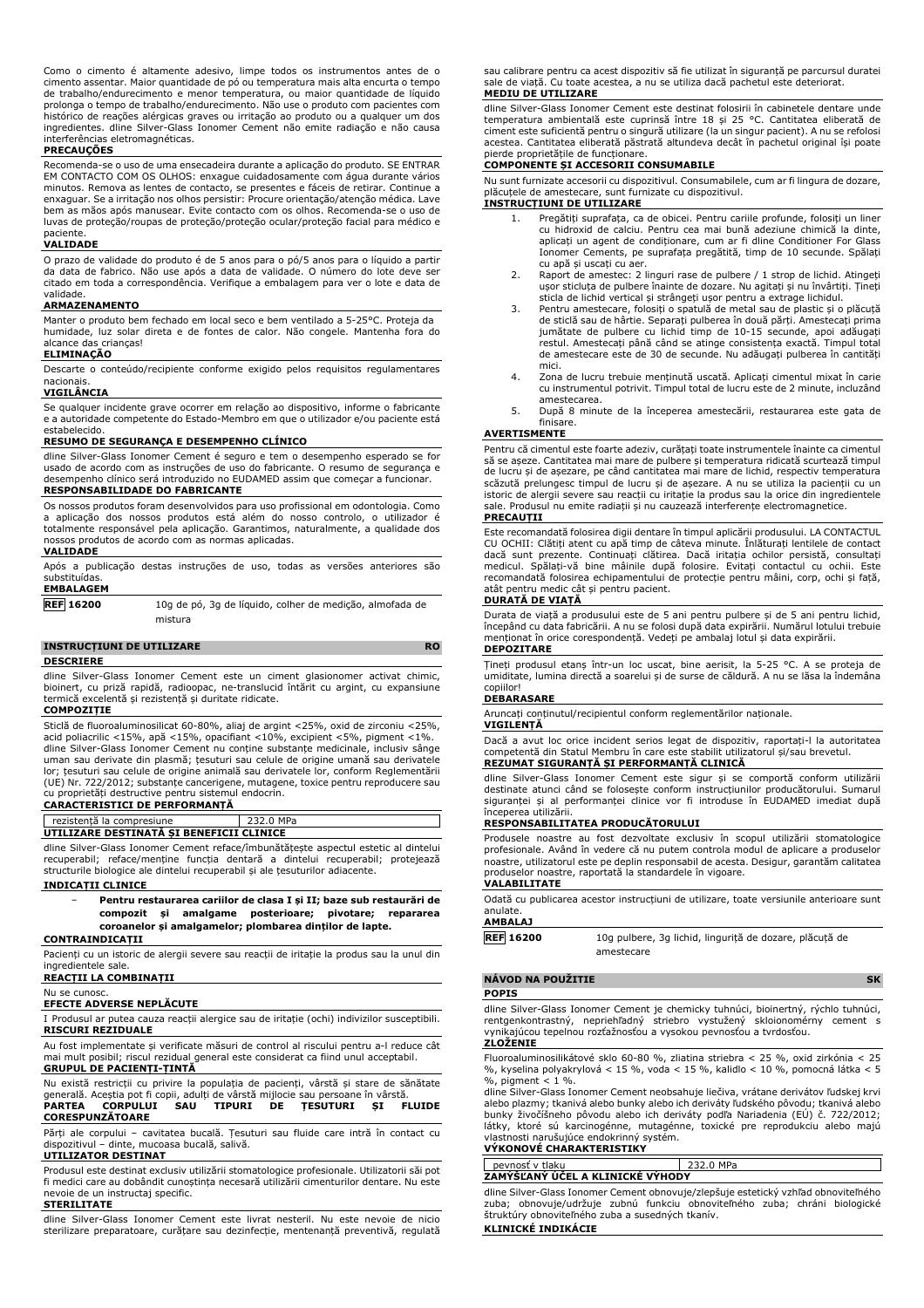− **Pre reštaurovanie dutín triedy I a II; základňa pod zadné kompozitné výplne a amalgámy; základné prírastky; opravy koruniek a amalgámu; výplne mliečnych zubov.**

### **KONTRAINDIKÁCIE**

Pacienti, ktorí majú v anamnéze závažné alergické alebo podráždené reakcie na produkt alebo na ktorúkoľvek zložku prípravku. **OBMEDZENIE KOMBINÁCIÍ**

### Nie sú známe. **NEŽIADUCE VEDĽAJŠIE ÚČINKY**

U citlivých jedincov môže dline Silver-Glass Ionomer Cement spôsobiť alergické alebo

### dráždivé reakcie (oči). **ZVYŠKOVÉ RIZIKÁ**

Bola implementovaná a overená opatrení na kontrolu rizík, riziko je čo najviac znížilo, celkové zvyškové riziko je považované za prijateľné.

### **CIEĽOVÁ SKUPINA PACIENTOV**

Nie sú známe žiadne obmedzenia týkajúce sa populácie pacientov, ich veku a celkového zdravotného stavu. Môžu to byť aj deti, pacienti stredného veku alebo

## starší pacienti. **ZAMÝŠĽANÁ ČASŤ TELA ALEBO TYPY TKANÍV TELESNÝCH TEKUTÍN**

Časť tela - ústa. Tkanivá alebo telesné tekutiny v kontakte s prístrojom - zub, sliznica ústnej dutiny, sliny.

### **URČENÝ POUŽÍVATEĽ**

dline Silver-Glass Ionomer Cement je vyvinutý len pre profesionálne použitie v stomatológii. Použiť ho môže iba lekár s licenciou, ktorý má znalosti o používaní bežných dentálnych cementov. Nie je potreba zvláštneho školenia.

### **STERILITA**

dline Silver-Glass Ionomer Cement je dodávaný nesterilný. Nie je potrebné vykonávať žiadnu prípravnú sterilizáciu, čistenie alebo dezinfekciu, preventívnu, pravidelnú údržbu alebo kalibráciu, aby bolo zaistené, že zariadenie pracuje správne a bezpečne po celú dobu jeho životnosti. Nepoužívajte však, ak je primárny balíček

## poškodený. **PROSTREDIE POUŽITIA**

Výrobok je určený na použitie v zubnej ordinácii, kde je teplota okolia 18-25 °C. Vydané množstvo cementu je vhodné pre jednorazové použitie (iba pre jedného pacienta). Nepoužívajte znova. Vydané množstvo, ktoré nie je v pôvodnom obale, môže viesť k strate funkcie.

### **SPOTREBNÉ SÚČASTI A PRÍSLUŠENSTVO**

K zariadeniu nie je dodávané žiadne príslušenstvo. Spotrebný materiál, ako je odmerka či miešacie podložky, sa dodáva so zariadením.

### **NÁVOD NA POUŽITIE**

- 1. Pripravte povrch ako vždy. Pre hlboké dutiny použite hydroxid vápenatý. Pre najlepšiu chemickú väzbu na zuby naneste na pripravený povrch po dobu 10 s kondicionér, ako je dline Conditioner For Glass Ionomer Cements. Umyte vodou a osušte vzduchom.
- 2. Miešací pomer: 2 zarovnané lyžice prášku/1 kvapka tekutiny. Pred výdajom zľahka poklepte fľaštičkou na ruku. Fľaštičkou netrepte ani ju neobracajte. Držte fľaštičku s kvapalinou zvisle a jemne stlačte, keď dávkujete kvapalinu.
- 3. Na miešanie použite kovovú alebo plastovú špachtľu a miešaciu podložku zo sklenenej dosky alebo papiera. Rozdeľte prášok na dve časti. Prvú polovicu prášku zmiešajte s kvapalinou po dobu 10-15 sekúnd a potom pridajte zvyšok. Miešajte, kým nedosiahnete presnej konzistencie. Celková doba miešania je 30 sekúnd. Nepridávajte prášok v malých dávkach.
- 4. Pracovný priestor musí byť udržiavaný v suchu. Aplikujte zmiešaný cement vhodným nástrojom do dutiny. Celková pracovná doba je 2
- minúty vrátane miešania. 5. Po 8 minútach od začiatku miešania je reštaurovanie pripravené na dokončenie.

### **VAROVANIE**

Vzhľadom k tomu, že cement je vysoko lepivý, pred usadením cementu očistite všetky nástroje. Vyššie množstvo prášku alebo vyššia teplota skracujú dobu spracovania/tuhnutia a nižšia teplota alebo vyššie množstvo kvapaliny predlžujú dobu spracovania/tuhnutia. Nepoužívajte prípravok u pacientov, ktorí v minulosti mali závažné alergické alebo podráždené reakcie na produkt alebo na niektorú zo zložiek. dline Silver-Glass Ionomer Cement nevyžaruje žiarenie a nespôsobuje žiadne elektromagnetické rušenie.

### **OPATRENIE**

Počas aplikácie produktu sa odporúča používať kofferdam. PO ZASIAHNUTÍ OČÍ: Niekoľko minút ich opatrne vyplachujte vodou. Vyberte kontaktné šošovky, ak sú nasadené a ak je to ľahké. Pokračujte vo vyplachovaní. Pokiaľ podráždenie očí pretrváva: Vyhľadajte lekársku pomoc/starostlivosť. Po manipulácii si dôkladne umyte ruky. Vyhnite sa kontaktu s okom. Pre lekára a pacienta sa odporúča nosiť ochranné rukavice/ochranný odev/ochranu očí/ochranu tváre.

### **SKLADOVATEĽNOSŤ**

Doba použiteľnosti produktu je 5 roky prášku/5 rokov kvapaliny od dátumu výroby. Nepoužívajte po dátume exspirácie. Vo všetkých korešpondencia by malo byť uvedené číslo šarže. Šarže a dátum spotreby pozri balenia.

## **SKLADOVANIE**

Uchovávajte produkt tesne uzavretú na suchom, dobre vetranom mieste pri teplote 5-25 °C. Chráňte pred vlhkosť, priamym slnečným žiarením a zdrojmi tepla. Chráňte pred mrazom. Udržujte mimo dosahu detí!

### **LIKVIDÁCIA**

Obsah/obal zlikvidujte v súlade s požiadavkami národných predpisov.

### **BDELOSŤ**

Ak sa stane akýkoľvek závažný incident, ku ktorému došlo v súvislosti so zariadením, hlási sa to výrobcovi a príslušnému orgánu členského štátu, v ktorom sa používateľ alebo pacient nachádza.

### **SÚHRN BEZPEČNOSTI A KLINICKÉHO VÝKONU**

dline Silver-Glass Ionomer Cement je bezpečný a funguje tak, ako bolo zamýšľané, ak je používaný v súlade s pokynmi výrobcu na použitie. Súhrn bezpečnosti a klinického výkonu bude do EUDAMED zavedený, akonáhle začne pracovať. **ZODPOVEDNOSŤ VÝROBCOV**

Naše výrobky boli vyvinuté pre profesionálne použitie v stomatológii. Pretože aplikácia našich produktov je mimo našu kontrolu, je za aplikáciu plne zodpovedný užívateľ. Samozrejme garantujeme kvalitu našich produktov v súlade s platnými normami.

### **DOBA PLATNOSTI**

Po uverejnení tohto návodu na použitie sú nahradené všetky predchádzajúce verzie. **OBAL**

| <b>REF 16200</b> | 10g prášku, 3g tekutiny, odmerka, miešacia podložka |  |
|------------------|-----------------------------------------------------|--|
|                  |                                                     |  |

### **NAVODILA ZA UPORABO** SL **OPIS**

dline Silver-Glass Ionomer Cement je bioinerten, radiopačen, neprosojen in s srebrom ojačan steklasto ionomerni cement, ki se zelo hitro kemično utrjuje. Ima odlično toplotno ekspanzijo ter visoko trdnostjo in trdoto. **SESTAVA**

Fluoroaluminosilikatno steklo 60-80%, srebrna zlitina < 25%, cirkonijev oksid < 25%, poliakrilna kislina < 15%, voda < 15%, opacifier < 10%, pomožna snov < 5%, pigment < 1%.

# dline Silver-Glass Ionomer Cement ne vsebuje zdravilnih snovi, vključno s človeško<br>krvjo ali predelano plazmo; tkiv, celic ali derivatov človeškega izvora; tkiv ali celic<br>živalskega izvora ali njihovih derivatov po Uredbi

## lastnosti. **ZNAČILNOSTI DELOVANJA**

| tlačna trdnost                                 | 232.0 MPa |
|------------------------------------------------|-----------|
| <b>PREDVIDENI NAMEN ZDRAVLJENJA IN KORISTI</b> |           |

dline Silver-Glass Ionomer Cement popravi/izboljša estetski videz obnovljenega zoba; obnovi/vzdržuje funkcijo obnovljenega zoba; ščiti biološke strukture obnovljenega zoba in sosednjih tkiv.

### **KLINIČNE INDIKACIJE**

− **Za obnovo zobnih lukenj razreda I in II; za osnova pod kompozitnimi in amalgamskimi restavracijami na zadnjih zobeh; za gradnjo jedra zob; popravila kron in amalgamska popravila; za zalivke mlečnih zob.**

### **KONTRAINDIKACIJE**

Bolniki, ki so imeli hude alergične reakcije ali reakcijo draženja na izdelek ali katero koli njegovo sestavino.

### **OMEJITVE ZA KOMBINACIJE**

### Niso poznani. **NEŽELENI STRANSKI UČINKI**

Pri posameznikih, ki so podvrženi alergijam, lahko dline Silver-Glass Ionomer Cement povzroči alergijske ali dražilne reakcije (oko).

## **PREOSTALA TVEGANJA**

Ukrepi za nadzor tveganja so bili izvedeni in preverjeni. Tveganje je bilo minimalizirano, skupno preostalo tveganje je bilo ocenjeno kot sprejemljivo. **CILJNA SKUPINA PACIENTA**

Omejitev glede populacije pacientov, njihove starosti in splošnih zdravstvenih razmer ni. Zdravi se lahko tako otroke kot vse druge starostne skupine, tudi starejše paciente.

### **PREDVIDENI DEL TELESA ALI VRSTE TKIV V TELESNIH TEKOČINAH**

Del telesa - usta. Tkiva ali telesne tekočine, s katerimi pripomoček pride v stik - zob, ustna sluznica, slina.

### **PREDVIDENI UPORABNIK**

dline Silver-Glass Ionomer Cement je bil razvit samo za profesionalno uporabo v zobozdravstvu. Uporablja ga lahko samo licenciran zobozdravnik ki ima znanje o uporabi zobnih cementov.

### **STERILNOST**

Dobavljen dline Silver-Glass Ionomer Cement je ne-sterilen. Za zagotovitev pravilnega in varnega delovanja pripomočka v predvidenem življenjskem obdobju sterilizacija, čiščenje ali razkuževanje, preventivno ali redno vzdrževanje ali kalibracija ni potrebna. Toda, če je prejmete izdelek v poškodovani embalaži, ga ne uporabljajte.

### **OKOLJE UPORABE**

dline Silver-Glass Ionomer Cement je namenjen za uporabo v zobozdravstveni ordinaciji, kjer je standardna temperatura prostora med 18 in 25°C. Posamezni odmerek cementa je primeren za enkratno uporabo (samo za enega pacienta). Ni za ponovno uporabo. Odmerek, ki ni več shranjen v originalni embalaži, lahko izgubi svojo funkcijo.

### **POTROŠNI MATERIAL IN DODATKI**

Pripomočku ni priložena nobena dodatna oprema. Potrošni material, ki je pripomočku priložen, so merilna zajemalka, mešalne ploščice. **NAVODILA ZA UPORABO**

## 1. Površino pripravite kot običajno. Za globoke luknje uporabite podlago iz kalcijevega hidroksida. Za najboljše kemično lepljenje materiala na zob za 10 sekund nanesite balzam na obdelovalno površino, kot je na primer dline Conditioner For Glass Ionomer Cements. Sperite z vodo in posušite

- z zrakom. 2. Razmerje mešanja: 2 izravnani žlici praška / 1 kapljica tekočine. Pred doziranjem stekleničko s praškom na rahlo udarite ob roko. Ne stresajte in ne obračajte. Stekleničko s tekočino držite pokonci v navpični legi. Ko
- nanašate tekočino, nežno stisnite. 3. Za mešanje uporabite kovinsko ali plastično lopatico in stekleno ploščico ali papirno mešalno podlago. Prašek razdelite na dva dela. Prvo polovico praška mešajte s tekočino 10-15 sekund in nato dodajte preostanek praška. Mešajte, dokler ne dosežete natančne konsistence. Skupni čas mešanja je 30 sekund. Praška ne dodajajte v majhnih količinah.
- 4. Delovna površina mora biti suha. Pripravljeni cement z ustreznim instrumentom nanesite v luknjo. Vključno z mešanjem je skupni delovni čas 2 minuti.
- 5. 8 minut po začetku mešanja je restavracija pripravljena za zaključevanje. **OPOZORILA**

Ker je cement zelo lepljiv, očistite vse instrumente, preden se cement zasuši. Večja količina praška v mešanici ali višja temperatura skrajšata čas dela/utrjevanja, medtem ko nižja temperatura ali večja količina tekočine v mešanici podaljša čas dela/utrjevanja. dline Silver-Glass Ionomer Cement ne uporabljajte pri pacientih, ki so že kdaj imeli hude alergijske reakcije ali draženje na ta izdelek ali katero koli njegovo sestavino. dline Silver-Glass Ionomer Cementne oddaja sevanja in ne povzroča elektromagnetnih motenj.

**PREVIDNOSTNI UKREPI**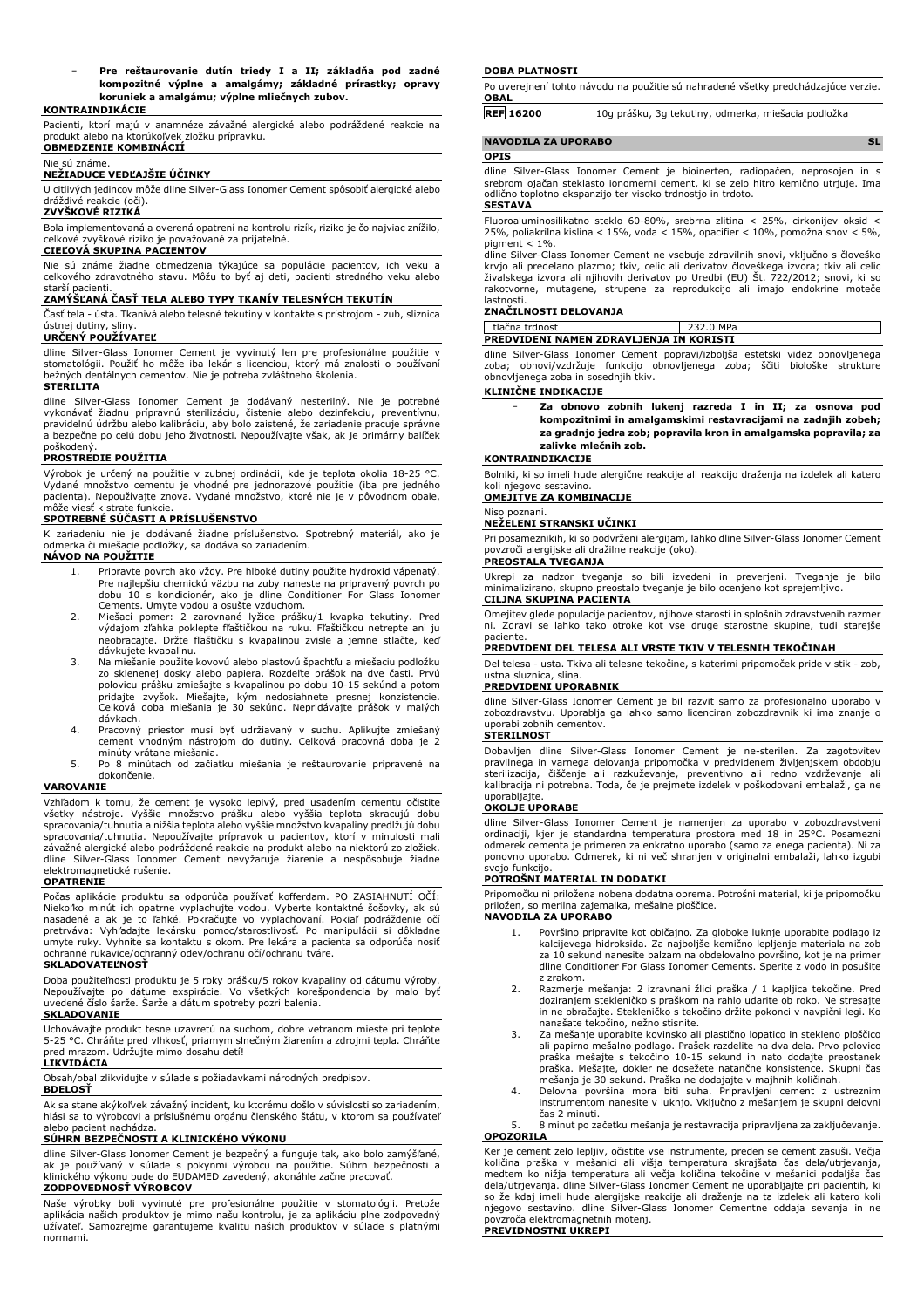Med nanašanjem izdelka je priporočljivo uporabljati cofferdam. ČE PRIDE V OČI: Nekaj minut previdno izpirajte z vodo. Če je možno in enostavno izvedljivo, odstranite<br>kontaktne leče. Nadaljujte z izpiranjem. Če draženje oči ne pojenja, poiščite<br>zdravniško pomoč. Po postopku si temeljito umij z očmi. Priporočljivo je, da zobozdravnik in pacient nosita zaščitne rokavice/zaščitno obleko/zaščito za oči/zaščito za obraz.

### **ROK UPORABE**

Rok uporabe izdelka je 5 leta od datuma izdelave za prašek / 5 let za tekočinoe. Ne uporabljajte po pretečenem datumu. V vseh dopisih morate navesti številko serije. Za številko serije in rok uporabe glejte embalažo.

### **SKLADIŠČENJE**

Izdelek hranite v tesno zaprti embalaži in v suhem ter dobro prezračevanem prostoru pri temperaturi med 5-25°C. Ne izpostavljajte vlago, direktni sončni svetlobi in virom toplote. Ne zamrzujte. Hranite izven dosega otrok!

### **ODLAGANJE ODPADKOV**

Vsebino/embalažo zavrzite v skladu z nacionalnimi predpisi.

### **PAZLJIVOST**

Če pride do kakršnega koli resnega incidenta, ki se v zvezi s pripomočkom zgodi pacientu, to takoj sporočite proizvajalcu in pristojnemu organu države članice, v kateri uporabnik in/ali pacient prebiva.

### **POVZETEK VARNOSTNIH OPOZORIL IN KLINIČNIH UČINKOVITOSTI**

dline Silver-Glass Ionomer Cement je varen in deluje, kot je predvideno, če se<br>uporablja v skladu s proizvajalčevimi navodili za uporabo. Povzetek varnostnih<br>opozoril in klinične učinkovitosti bo predstavljen v EUDAMED tak trau.

### **ODGOVORNOST PROIZVAJALCA**

Naši izdelki so bili razviti za profesionalno uporabo v zobozdravstvu. Ker uporaba naših izdelkov ni več pod našim nadzorom, je uporabnik v celoti odgovoren za njihovo aplikacijo. Seveda pa zagotavljamo kakovost naših izdelkov v skladu z veljavnimi standardi.

### **VELJAVNOST**

Z objavo teh navodil za uporabo vse prejšnje različice postanejo brezpredmetne. **PAKIRANJE**

**REF 16200** 10g praška, 3g tekočine, merilna zajemalka, mešalna ploščica

### **INSTRUCCIONES DE USO ES**

### **DESCRIPCIÓN**

dline Silver-Glass Ionomer Cement es un cemento de ionómero de vidrio reforzado con plata de curado químico, bioinerte, de fraguado rápido, radiopaco, no translúcido, con excelente expansión térmica y alta resistencia y dureza.

### **COMPOSICIÓN**

Vidrio de fluoroaluminosilicato 60-80%, aleación de plata <25%, óxido de circonio <25%, ácido poliacrílico <15%, agua <15%, opacante <10%, excipiente <5%, pigmento <1%.

dline Silver-Glass Ionomer Cement no contiene sustancias medicinales, sangre<br>humana o derivados de plasma; tejidos o células, o sus derivados, de origen humano;<br>tejidos o células de origen animal, o sus derivados, según se (UE) No. 722/2012; Sustancias cancerígenas, mutágenos, tóxicas para la reproducción o que tengan propiedades de alteración endocrina.

## **CARACTERÍSTICAS DE DESEMPEÑO**

## fuerza de compresión 232.0 MPa

**PROPÓSITO PREVISTO Y BENEFICIOS CLÍNICOS**

dline Silver-Glass Ionomer Cement restaura/mejora la apariencia estética del diente restaurable; restaura/mantiene la función del diente restaurable; protege las estructuras biológicas de los dientes restaurables y los tejidos adyacentes.

### **INDICACIONES CLÍNICAS**

− **Para la restauración de cavidades de clase I y II; base debajo de restauraciones de composite y amalgamas posteriores; acumulaciones de núcleos; reparaciones de coronas y amalgamas; empastes de dientes temporales.**

### **CONTRAINDICACIONES**

Pacientes con antecedentes de reacciones alérgicas o de irritaciones graves al producto o a cualquiera de los ingredientes.

**RESTRICCIONES A LAS COMBINACIONES**

### Ninguno conocido.

**EFECTOS SECUNDARIOS INDESEABLES**

En personas susceptibles, dline Silver-Glass Ionomer Cement puede causar reacciones alérgicas o irritación (ojos). **RIESGOS RESIDUALES**

Se han implementado y comprobado medidas de control de riesgos, reduciéndolos en la medida de lo posible, el riesgo residual general se considera aceptable.

### **GRUPO DE PACIENTES OBJETIVO**

No se conocen restricciones con respecto a la población de pacientes, edad y condiciones generales de salud. Pudiendo haber niños, pacientes de mediana edad o ancianos.

### **PARTE PREVISTA DEL CUERPO O TIPOS DE TEJIDOS DE FLUIDOS CORPORALES**

Parte del cuerpo - boca. Tejidos o fluidos corporales en contacto con el dispositivo: dientes, mucosa, saliva.

### **USUARIO PREVISTO**

dline Silver-Glass Ionomer Cement está desarrollado únicamente para uso profesional odontológico. Dirigido a médicos con licencia que tengan conocimientos sobre cómo usar cementos dentales comunes. No hay necesidad de tener una formación específica.

### **ESTERILIDAD**

dline Silver-Glass Ionomer Cement se entrega sin esterilizar. No necesita<br>esterliización, limpieza o desinfección preparatoria, mantenimiento preventivo,<br>regularocalibración-para-garantizar-que-el-dispositivo-funcione-de-m y segura durante su vida útil prevista. Sin embargo, no lo use si el envoltorio principal está dañado.

### **MEDIO AMBIENTE DE USO**

El producto está diseñado para ser usado en consultorios odontológicos donde la temperatura ambiente va de 18 a 25 °C. La cantidad dispensada de cemento es adecuada para un solo uso (un paciente). No reutilizar. La cantidad dispensada que no se mantenga en el paquete original puede perder su función. **COMPONENTES CONSUMIBLES Y ACCESORIOS**

No se suministran accesorios con el dispositivo. Se suministran artículos no consumibles con el dispositivo, como cucharas medidoras o placas para mezclar. **INSTRUCCIONES DE USO**

- 1. Prepare la superficie como siempre. Para caries profundas, use un revestimiento de hidróxido de calcio. Para una mejor unión química a los dientes, aplique acondicionador, como dline Conditioner For Glass Ionomer Cements, sobre la superficie preparada durante 10 segundos. Lave con agua y seque con aire.
- 2. Proporción de la mezcla: 2 cucharadas rasas de polvo / 1 gota de líquido. Golpee ligeramente la botella de polvo contra la mano antes de dispensar. No agite ni invierta. Sostenga la botella de líquido en posición vertical y apriétela suavemente cuando dispense un líquido.
- 3. Para mezclar, use una espátula de metal o plástico y una lámina de vidrio o una lámina para mezclar de papel. Divida el polvo en dos partes. Mezcle la primera mitad del polvo con el líquido durante 10-15 segundos y luego agregue el resto. Mezcle hasta obtener la consistencia exacta. El tiempo total de mezcla es de 30 segundos. No agregue polvo en pequeñas porciones.
- 4. El área de trabajo debe mantenerse seca. Aplique el cemento mezclado con un instrumento adecuado en la cavidad. El tiempo total de trabajo es de 2 minutos, incluida la mezcla.
- 5. Después de 8 minutos desde el inicio de la mezcla, la restauración está lista para el acabado.

### **ADVERTENCIAS**

Debido a que el cemento es muy adhesivo, asegúrese de limpiar todos los<br>instrumentos antes de que el cemento se fije en ellos. Una mayor cantidad de polvo<br>o temperaturas más altas acortan el tiempo de trabajo/fraguado y un No utilice dline Silver-Glass Ionomer Cement en pacientes que tengan antecedentes de reacciones alérgicas o de irritación graves producidas por el producto o cualquiera de sus componentes. dline Silver-Glass Ionomer Cement no emite radiación y tampoco causa interferencias electromagnéticas.

### **PRECAUCIONES**

Se recomienda utilizar barrera durante la aplicación del producto. EN CASO DE CONTACTO CON LOS OJOS: Enjuague cuidadosamente con agua durante varios minutos. Quitese las lentes de contacto, si los lleva y es fácil hacerlo. Continúe<br>enjuagando. Si la irritación ocular persiste: consulte con su médico. Lávese bien las<br>manos después de manipular el producto. Evite el cont utilizar guantes protectores/ropa protectora/protección ocular/protección facial para médico y paciente.

### **VIDA ÚTIL**

La vida útil del producto son 5 años para el polvo / 5 años para el liquido contando<br>a partir de la fecha de fabricación. No lo use después de la fecha de vencimiento. El<br>número de lote debe indicarse en todo el prospecto el lote y la fecha de vencimiento.

### **ALMACENAMIENTO**

Mantenga el producto bien cerrado en un lugar seco y bien ventilado de 5 a 25 °C. Proteger de la humedad, la luz solar directa y las fuentes de calor. No congele. ¡Mantenga fuera del alcance de los niños!

### **DISPOSICIÓN**

Elimine el contenido/recipiente según lo requieran los requisitos reglamentarios nacionales. **VIGILANCIA**

Si se ha producido algún incidente grave en relación con el dispositivo, informe al fabricante y a la autoridad competente del Estado miembro en el que esté establecido el usuario y/o el paciente.

### **RESUMEN DE SEGURIDAD Y DESEMPEÑO CLÍNICO**

dline Silver-Glass Ionomer Cement es seguro y funciona según lo previsto si es usado<br>según las instrucciones de uso del fabricante. El resumen de seguridad y desempeño<br>clínico se presentará en EUDAMED tan pronto como comie **RESPONSABILIDAD DE LOS FABRICANTES**

Nuestros productos han sido desarrollados para uso profesional odontológico. Dado que la aplicación de nuestros productos está fuera de nuestro control, el usuario es totalmente responsable de ella. Por supuesto, garantizamos la calidad de nuestros productos de acuerdo con los estándares aplicados. **VALIDEZ**

Tras la publicación de estas instrucciones de uso, quedan reemplazadas todas las versiones previas. **EMBALAJE**

- **REF 16200** 10g de polvo, 3g de líquido, cuchara dosificadora, lámina para mezclar
- **ANVÄNDARINSTUKTIONER SV**

### **BESKRIVNING**

dline Silver-Glass Ionomer Cement är ett kemiskt härdande, bioinert,<br>snabbhärdande, röntgenomträngligt, icke-genomskinligt silverförstärkt röntgenomträngligt, icke-genomskinligt silverförstärkt glasjonomercement med utmärkt termisk expansionsförmåga och hög styrka och hårdhet.

### **SAMMANSÄTTNING**

Fluoroaluminosilikatglas 60-80%, silverlegering <25%, zirkoniumoxid <25%,<br>polyakrylsyra <15%, vatten <15%, opacifier <10%, hjälpämne <5%, pigment <1%.<br>dline Silver-Glass Ionomer Cement innehåller inte läkemedelssubstanser, mänskligt ursprung; vävnader eller celler av animaliskt ursprung, eller deras derivat,<br>som avses i förordning (EU) nr 722/2012; ämnen som är cancerframkallande,<br>mutagena, reproduktionsgiftiga eller som har hormons

| tryckhållfasthet                         | MPa<br>232.0 |  |  |
|------------------------------------------|--------------|--|--|
| --<br>AVSETT SYFTE OCH KLINISKA FÖRDELAR |              |  |  |

dline Silver-Glass Ionomer Cement återställer/förbättrar det estetiska utseendet hos en restaurerbar tand; återställer/upprätthåller tandfunktionen hos en restaurerbar tand; skyddar biologiska strukturer i restaurerbara tänder och intilliggande vävnader. **KLINISKA INDIKATIONER**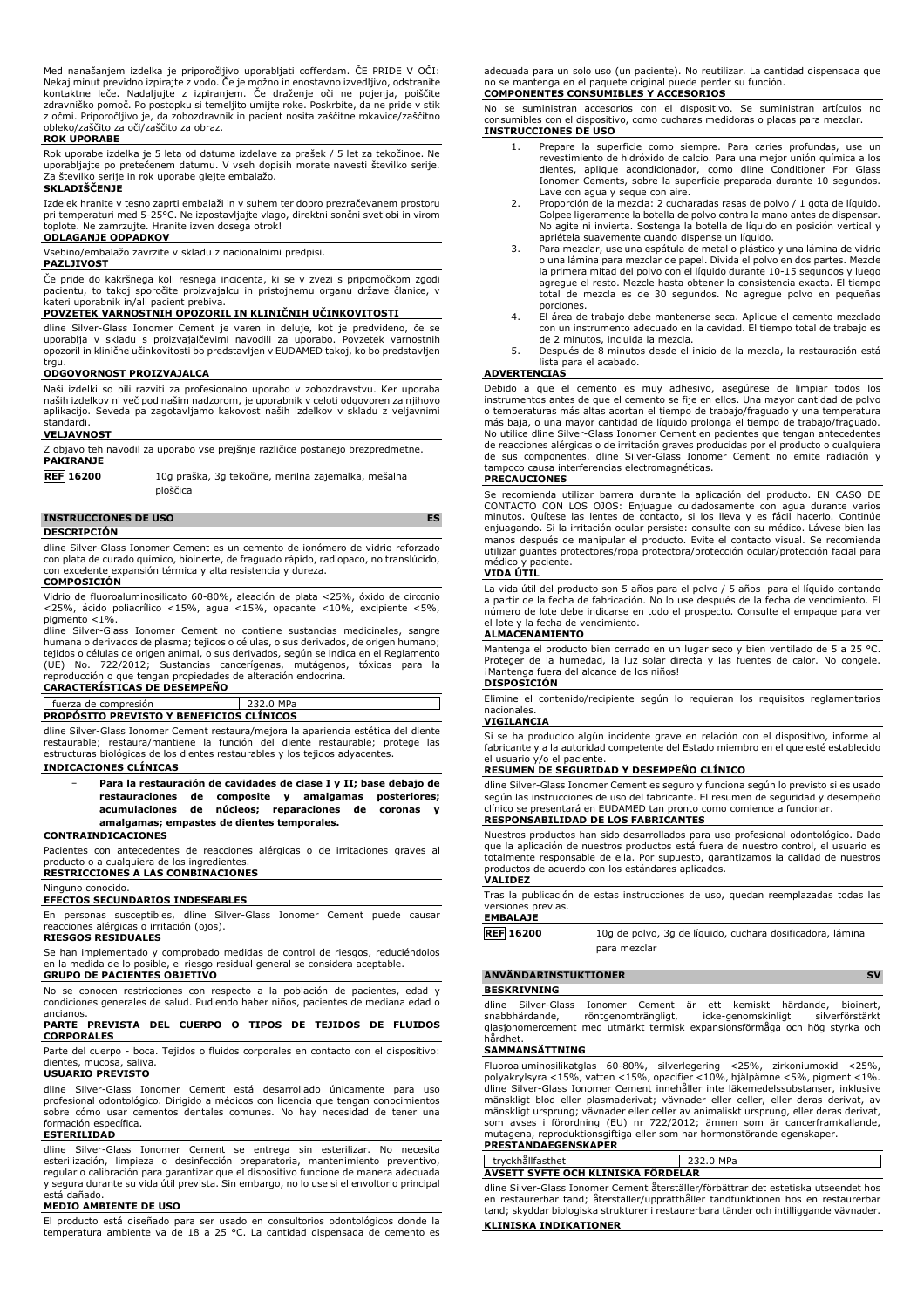− **För restaurering av klass I och II håligheter; som bas under bakre kompositrenoveringar och amalgamer; kärnuppbyggnader; reparationer av kronor och amalgamer; tandfyllningar.**

### **KONTRAINDIKATIONER**

Patienter som tidigare har upplevt allvarliga allergiska reaktioner eller irritationsreaktioner av produkten eller någon av ingredienserna. **BEGRÄNSNINGAR AV KOMBINATIONER**

### Inga kända. **OÖNSKADE BIVERKNINGAR**

Hos känsliga individer kan dline Silver-Glass Ionomer Cement orsaka allergiska reaktioner eller irritationsreaktioner (ögon).

### **ÅTERSTÅENDE RISKER**

Åtgärder för riskkontroll har genomförts och verifierats, risken minskas så långt som möjligt, den totala restrisken bedöms vara acceptabel.

### **PATIENTENS MÅLGRUPP**

Inga kända restriktioner angående patientpopulation, ålder eller allmänna hälsotillstånd. Det kan finnas barn, medelålders eller äldre patienter.

**AVSEDD DEL AV KROPPEN ELLER TYPER AV VÄVNADER AV KROPPSVÄTSKOR** En del av kroppen – munnen. Vävnader eller kroppsvätskor i kontakt med enheten –

## tand, munslemhinna, saliv.

**AVSEDD ANVÄNDARE**

dline Silver-Glass Ionomer Cement är utvecklad endast för professionellt bruk inom tandvården. Dess användare är endast licensierad läkare som har kunskap om hur man använder vanliga cement. Det finns dock inget behov av specifik utbildning.

### **STERILITET**

dline Silver-Glass Ionomer Cement levereras icke-steril. Det finns inget behov av förberedande sterilisering, rengöring eller desinfektion, förebyggande eller<br>regelbundet underhåll eller kalibrering, för att säkerställa att enheten fungerar<br>korrekt-och-säkert-under-dess-avsedda-livstid.-Använd-dock-inte är skadad.

### **ANVÄNDNINGSMILJÖ**

Produkten är designad för att användas på tandvärdskliniker där<br>omgivningstemperaturenär18-25°C.Denfördelade mängdencementär lämplig för<br>engångsbruk (endast för en patient). Återanvänd inte. Administrerad mängd som inte hålls kvar i originalförpackningen kan leda till funktionsförlust.

### **FÖRBRUKNINGSDELAR OCH TILLBEHÖR**

Inga tillbehör medföljer enheten. Förbrukningsvaror, som mätskopa och mixerplattor, levereras med enheten.

### **ANVÄNDARINSTUKTIONER**

- 1. Förbered ytan som vanligt. För djupa håligheter, använd kalciumhydroxidfoder. För bästa kemiska bindning till tänderna, applicera balsam, som dline Conditioner For Glass Ionomer Cements, på den
- förberedda ytan i 10 sek. Tvätta med vatten och torka med luft. 2. Blandningsförhållande: 2 skedar pulver / 1 droppe vätska. Knacka lätt på flaskan med pulver mot handen innan du dispenserar. Skaka eller vänd inte på flaskan. Håll vätskeflaskan vertikalt upprätt och tryck försiktigt
- när du utfärdar vätska. 3. För blandning använd metall- eller plastspatel och glasplatta eller pappersblandningsplatta. Dela pulvret i två delar. Blanda den första halvan av pulvret med vätskan i 10-15 sekunder och tillsätt sedan resten av pulvret. Blanda tills exakt konsistens uppnås. Total blandningstid är
- 30 sekunder. Tillsätt inte pulver i små portioner. 4. Arbetsområdet måste hållas torrt. Applicera det blandade cementet i håligheten med lämpligt instrument. Total arbetstid är 2 minuter inklusive blandning. 5. Efter åtta minuter från blandningens början är restaureringen klar för
- efterbehandling.

### **VARNINGAR**

Eftersom cement är mycket vidhäftande, rengör alla instrument innan cementet<br>appliceras. En högre mängd pulver eller högre temperatur förkortar arbets-<br>/torkningstiden medlägre-temperatur-eller-en-högre mängd-vätska-förlän /torkningstiden. Använd inte dline Silver-Glass Ionomer Cement på patienter som tidigare har upplevt allvarliga allergiska reaktioner eller irritationsreaktioner av produkten eller någon av ingredienserna i den. dline Silver-Glass Ionomer Cement avger inte strålning och orsakar inga elektromagnetiska störningar. **FÖRSIKTIGHETSÅTGÄRDER**

Det rekommenderas att använda cofferdam under appliceringen av produkten. VID KONTAKT MED ÖGONEN: Skölj försiktigt med vatten i flera minuter. Ta bort kontaktlinser om de finns och det är lätt att göra så. Fortsätt skölja. Om irritationen i ögonen kvarstår: Kontakta läkare. Tvätta händerna noggrant efter hantering. Undvik ögonkontakt. Det rekommenderas att både läkaren och patienten bär skyddshandskar/skyddskläder/ögonskydd/ansiktsskydd.

### **HÅLLBARHETSTID**

Produktens hållbarhet är 5 år för pulver / 5 år för vätska från tillverkningsdatumet. Använd inte efter utgångsdatum. Partinummer bör anges i all korrespondens. Se förpackning för partinummer och utgångsdatum. **FÖRVARING**

## Förvara produkten tätt sluten på en torr, väl ventilerad plats vid 5-25°C. Skydda den fukt, mot direkt solljus och värmekällor. Frys inte. Förvaras oåtkomlig för barn!

**AVLÄGNING**

## Kassera innehållet/behållaren i enlighet med nationella föreskrifter.

**VAKSAMHET** Om en allvarlig händelse har inträffat i samband med enheten rapporteras detta till tillverkaren och den behöriga myndigheten i den medlemsstat där användaren och/eller patienten är etablerad.

## **SAMMANFATTNING AV SÄKERHET OCH KLINISK PRESTANDA**

dline Silver-Glass Ionomer Cement är säker och fungerar som avsett om den används i enlighet med tillverkarens bruksanvisningar. Sammanfattning av säkerhet och klinisk prestanda kommer att presenteras i EUDAMED så snart det böjar fungera. **TILLVERKARENS ANSVAR**

Våra produkter har utvecklats för professionellt bruk inom tandvården. Eftersom tillämpningen av våra produkter ligger utanför vår kontroll är användaren själv fullt ansvarig för applikationen. Naturligtvis garanterar vi kvaliteten på våra produkter i enlighet med rådande standarder. **GILTIGHET**

I och med publiceringen av denna bruksanvisning ersätts alla tidigare versioner.

### **FÖRPACKNING**

**REF 16200** 10g pulver, 6g vätska, mätskopa, blandningsplatta

## **KULLANIM KILAVUZU TR**

### **AÇIKLAMA**

dline Silver-Glass Ionomer Cement, mükemmel termal genleşme ve yüksek mukavemet ve sertliğe sahip, kimyasal olarak kürlenen, biyoetkisiz, hızlı sertleşen, radyoopak saydam olmayan gümüş takviyeli cam iyonomer simandır.

### **BILEŞIM**

Floroalüminosilikat cam %60-80, gümüş alaşımı <%25, zirkonyum oksit %25, poliakrilik asit %15, su %15, opaklaştırıcı %10, eksipiyan %5, pigment %1. Bu ürün insan kanı veya plazma türevi, insan dokuları veya hücreleri veya bunların türevlerini, 722/2012 Sayılı Tüzük (AB)'de bahsedildiği üzere hayvanlara ait dokular veya hücreler veya bunların türevleri; kanserojen, mutajenik, üremeye toksik veya endokrin bozucu özelliklere sahip maddeler dahil tıbbi madde içermez.

### **PERFORMANS ÖZELLIKLERI**

 $232.0$  MPa **HEDEFLENEN AMAÇ VE KLINIK FAYDALAR**

dline Silver-Glass Ionomer Cement, restore edilebilir dişin estetik görünümünü geri kazanmasını/daha estetik görünmesini sağlar, restore edilebilir dişin fonksiyonunu geri kazanmasını/korumasını sağlar; restore edilebilir diş ve bitişik dokuların biyolojik yapılarını korur.

### **KLINIK ENDIKASYONLAR**

− **I. ve II. sınıf kavitelerin restorasyonu; posterior kompozit restorasyonlar ve amalgamlar altında taban; kor oluşturma; kron ve amalgam onarımı; süt diş dolguları içindir.**

### **KONTRAENDIKASYONLAR**

Ürüne veya bileşenlerden herhangi birine karşı şiddetli alerjik reaksiyon veya tahriş olma geçmişi olan hastalar.

### **KOMBINASYONLARLA ILGILI KISITLAMALAR** Bilinmiyor.

## **İSTENMEYEN YAN ETKILER**

dline Silver-Glass Ionomer Cement, hassas kişilerde alerjik veya tahriş reaksiyonlarına (göz) neden olabilir.

## **REZIDÜEL RISKLER**

Risk kontrol önlemleri uygulandı ve doğrulandı, risk mümkün olduğu kadar azaltıldı, tüm artık riskin kabul edilebilir olduğuna karar verildi.

### **HASTA HEDEF GRUBU**

Hasta kütle, yaş ve genel sağlık durumuyla ilgili herhangi bilinen bir kısıtlama mevcut değildir. Çocuklar, orta yaşlı veya yaşlı hastalar olabilir. **HEDEFLENEN VÜCUT BÖLÜMÜ VEYA VÜCUT SIVILARININ DOKU TÜRLERI**

Vücudun bir bölümü - ağız. Cihazın temas ettiği doku veya vücut sıvıları - diş, oral mukoza, tükürük.

### **HEDEFLENEN KULLANICI**

dline Silver-Glass Ionomer Cement yalnızca diş hekimleri tarafından profesyonel kullanım için geliştirilmiştir. Yalnızca basit dental simanların nasıl kullanılacağı bilgisine sahip lisanslı doktor er tarafından kullanılabilir. Özel eğitime gerek yoktur. **STERILITE**

dline Silver-Glass Ionomer Cement sterilize edilmemiş şekilde teslim edilmektedir. Cihazın amaçlanan ömrü boyunca düzgün ve güvenli bir şekilde çalışmasını sağlamak için herhangi bir hazırlama niteliğinde sterilizasyona, temizliğe veya dezenfeksiyona, önleyici, düzenli bakıma veya kalibrasyona gerek yoktur. Ancak birincil ambalaj zarar görmüşse kullanmayın.

### **KULLANIM ORTAMI**

dline Silver-Glass Ionomer Cement, ortam sıcaklığının 18-25°C olduğu diş muayenehanelerinde kullanılmak üzere geliştirilmiştir. Dağıtılmış siman miktarı tek kullanım için uygundur (sadece bir hasta için). Tek kullanımlıktır Hazırlanan miktarın orijinal ambalajında saklanmaması işlev kaybına neden olabilir. **SARF MALZEMELERI VE YARDIMCI MALZEMELER**

Cihazla birlikte herhangi bir aksesuar verilmemektedir. Ölçü kepçesi, karıştırma pedleri gibi sarf malzemeleri cihazla birlikte verilmektedir. **KULLANIM KILAVUZU**

- 1. Yüzeyi her zamanki gibi hazırlayın. Derin kaviteler için kalsiyum hidroksit kaplama kullanın. Dişlere en iyi şekilde kimyasal bağlanma sağlamak için, hazırlanmış yüzeye 10 saniye süreyle dline Conditioner For Glass Ionomer
- Cements gibi koşullandırıcı uygulayın. Su ile yıkayıp hava ile kurutun. 2. Karışım oranı: 2 ölçek toz / 1 damla sıvı. Hazırlamadan önce toz şişesine elinizle hafifçe vurun. Çalkalamayın veya ters çevirmeyin. Sıvı şişesini dik
- tutun ve bir sıvıyı dökerken hafifçe sıkın. 3. Karıştırmak için metal veya plastik spatula, cam levha veya kağıt karıştırma pedi kullanın. Tozu ikiye ayırın. Tozun ilk kısmını 10-15 saniye boyunca sıvıyla karıştırın ve sonra kalan kısmı ekleyin. Tam kıvamı elde edinceye kadar karıştırın. Toplam karıştırma süresi 30 saniyedir. Küçük porsiyonlarda toz eklemeyin.
- 4. Çalışma alanı kuru tutulmalıdır. Karıştırılmış simanı uygun bir aletle kaviteye uygulayın. Toplam çalışma süresi karıştırma dahil olmak üzere 2 dakikadır.
- 5. Restorasyon, karıştırmaya başladıktan 8 dakika sonra tamamlama için hazır olacaktır. **UYARILAR**

## Siman son derece yapışkan olduğundan, yerleştirilmeden önce tüm aletler<br>temizlenmelidir. Daha fazla miktarda toz veya daha yüksek sıcaklık,<br>çalışma/sertleşme-süresini-kısaltacaktır, daha düşük sıcaklık veya daha yüksek sıv miktarı ise çalışma/sertleşme süresini uzatacaktır. Bu ürünü, ürüne veya bileşenlerden herhangi birine karşı şiddetli alerjik reaksiyon veya tahriş olma geçmişi olan hastalar için kullanmayın. dline Silver-Glass Ionomer Cement radyasyon yaymaz ve herhangi bir elektromanyetik enterferans ortaya çıkarmaz.

### **ÖNLEMLER**

Ürün uygulanırken bent kullanılması tavsiye edilir. GÖZE TEMASI HALİNDE: Birkaç dakika suyla dikkatlice durulayın. Varsa ve çıkarması kolaysa kontakt lenslerinizi çıkarın. Durulamaya devam edin. Göz tahrişi devam ederse: Tıbbi tavsiye/yardım alın. Kullandıktan sonra ellerinizi iyice yıkayın. Gözle temasından kaçının. Doktor ve hasta için koruyucu eldiven/koruyucu kıyafet/koruyucu gözlük/yüz için koruyucu kullanılması tavsiye edilir. **RAF ÖMRÜ**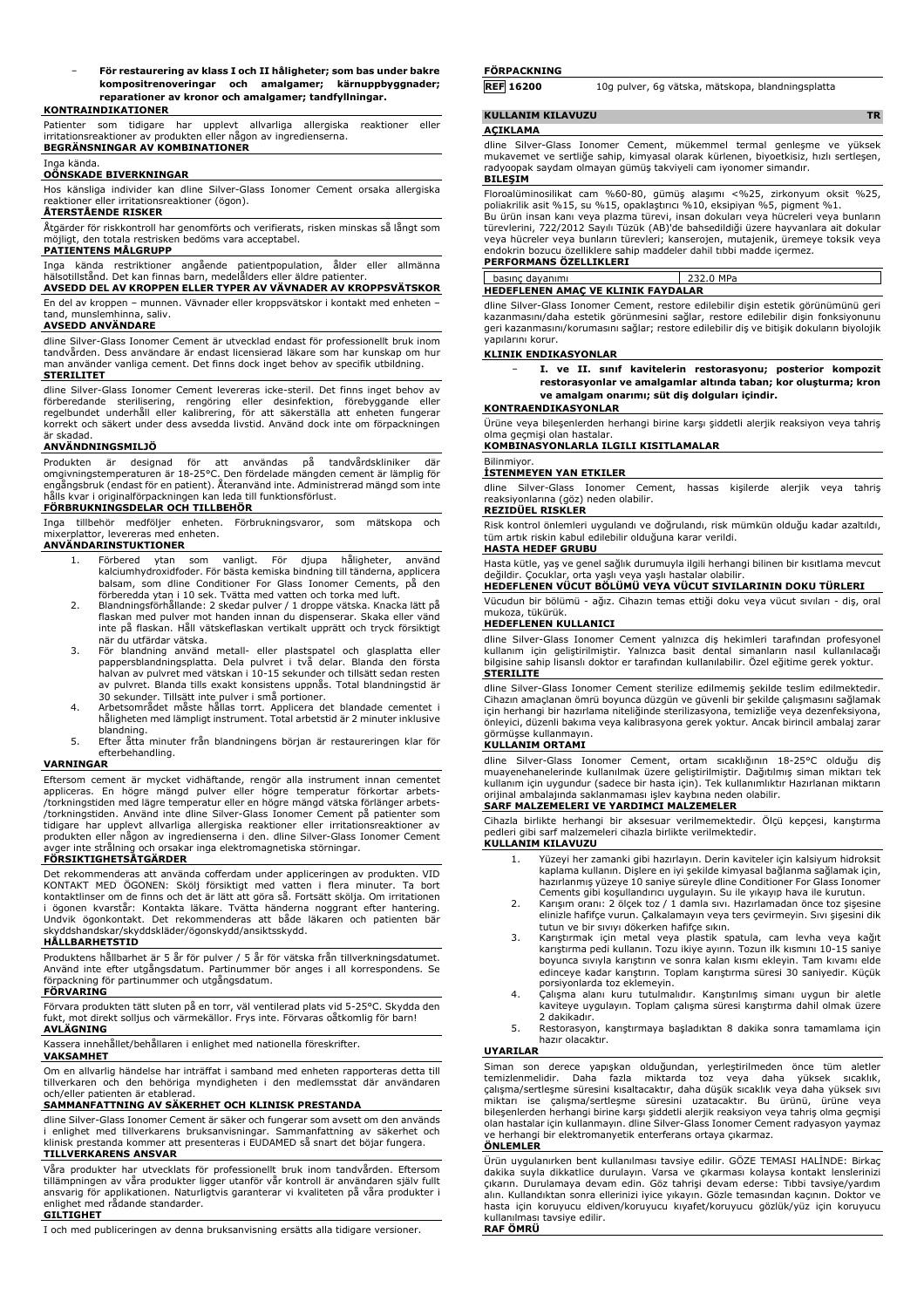dline Silver-Glass Ionomer Cement raf ömrü, üretim tarihinden itibaren toz için 5 yıl/sıvı için 5 yıldır. Belirlenen son kullanma tarihinden sonra kullanmayın. Parti numarası tüm bilgilendirmelerde belirtilmelidir. Parti numarası ve son kullanma tarihi için ambalaja bakınız.

### **DEPOLAMA**

dline Silver-Glass Ionomer Cement 5-25°C'de kuru ve iyi havalandırılan bir yerde sıkıca kapalı halde saklayın. Doğrudan güneş ışığından, nem ve ısı kaynaklarından koruyun. Dondurmayın. Çocukların erişemeyeceği yerlerde muhafaza edin! **BERTARAF ETME**

İçeriği/kabını ulusal yasal gerekliliklere göre bertaraf edin.

**VIJILANS**

Cihazla ilgili olarak meydana gelen herhangi bir ciddi kazayı, üreticiye ve kullanıcının ve/veya hastanın kabul edildiği Üye Devletin yetkili otoritesine bildirin. **GÜVENLILIK VE KLINIK PERFORMANS ÖZETI**

dline Silver-Glass Ionomer Cement güvenlidir ve üretici tarafından kullanım talimatlarına uygun olarak kullanılması durumunda amaçlandığı gibi çalışır. Güvenlik ve klinik performans özeti, işe başlar başlamaz EUDAMED'de lanse edilecektir.

## **ÜRETICININ SORUMLULUĞU**

Urünlerimiz diş hekimleri tarafından profesyonel kullanım için geliştirilmiştir.<br>Ürünlerimiz kontrolümüz dışında kullanıldığından, uygulamadan tamamen kullanıcı<br>sorumludur. Ürünlerimizin kalitesini uygulanan standartlara u ediyoruz.

## **GEÇERLILIK SÜRESI**

|            |                | İşbu kullanım talimatının yayınlanması üzerine, önceki tüm versiyonların yerini |  |  |  |
|------------|----------------|---------------------------------------------------------------------------------|--|--|--|
| alacaktır. |                |                                                                                 |  |  |  |
|            | <b>AMBALAJ</b> |                                                                                 |  |  |  |

**REF 16200** 10 gr toz, 6 gr sıvı, ölçü kepçesi, karıştırma pedi

### **ИНСТРУКЦИЯ ПО ПРИМЕНЕНИЮ RU**

### **ОПИСАНИЕ**

dline Silver-Glass Ionomer Cement - это химически отверждаемый, биоинертный быстросхватывающийся, рентгеноконтрастный, непрозрачный, армированный серебром стеклоиономерный цемент с отличным тепловым расширением, высокой прочностью и твердостью.

### **СОСТАВ**

Фторалюмосиликатное стекло 60-80%, сплав серебра <25%, оксид циркония <25%, полиакриловая кислота <15%, вода <15%, замутнитель <10%, наполнитель <5%, пигмент <1%.

dline Silver-Glass Ionomer Cement не содержит лекарственных веществ, в том числе производных человеческой крови или плазмы; тканей или клеток, или их производных, человеческого происхождения; тканей или клеткок, или их производных, животного происхождения, как указано в Регламенте (ЕС) № 722/2012; веществ, которые являются канцерогенными, мутагенными, токсичными для репродукции или обладают эндокринными разрушающими свойствами.

### **ФУНКЦИОНАЛЬНЫЕ ХАРАКТЕРИСТИКИ**

### прочность на сжатие | 232.0 МПа

## **ПРЕДУСМОТРЕННОЕ ПРИМЕНЕНИЕ И КЛИНИЧЕСКИЕ РЕЗУЛЬТАТЫ**

Средство восстанавливает/улучшает эстетический вид восстанавливаемого зуба; восстанавливает/поддерживает зубную функцию восстанавливаемого зуба; защищает биологические структуры восстанавливаемого зуба и прилегающих тканей.

### **КЛИНИЧЕСКИЕ ПОКАЗАНИЯ**

− **Для восстановления полостей I и II класса; база под боковые композитные реставрации и амальгамы; вкладки коронок; ремонт коронок и амальгам; пломбы временных зубов.**

### **ПРОТИВОПОКАЗАНИЯ**

Пациенты, у которых в анамнезе были тяжелые аллергические или раздражающие реакции на продукт или любой из ингредиентов. **ОГРАНИЧЕНИЯ НА КОМБИНАЦИИ**

### Нет данных.

### **НЕЖЕЛАТЕЛЬНЫЕ ПОБОЧНЫЕ ЭФФЕКТЫ**

У восприимчивых людей dline Silver-Glass Ionomer Cement может вызывать аллергические или раздражающие реакции (глаза).

### **ОСТАТОЧНЫЕ РИСКИ**

Меры по управлению рисками внедрены и проверены, риск снижен, насколько это возможно, общий остаточный риск признан приемлемым. **ЦЕЛЕВАЯ ГРУППА ПАЦИЕНТОВ**

## Никаких ограничений относительно категории пациентов, их возраста и общего состояния здоровья не известно. Продукт можно применять на детях, пациентах

среднего и пожилого возраста. **ПРЕДПОЛАГАЕМАЯ ЧАСТЬ ТЕЛА ИЛИ ТИПЫ ТКАНЕЙ ЖИДКОСТЕЙ ОРГАНИЗМА**

Часть тела - рот. Ткани или биологические жидкости, контактирующие с изделием - зуб, слизистая оболочка рта, слюна.

### **ПРЕДПОЛАГАЕМЫЙ ПОЛЬЗОВАТЕЛЬ**

dline Silver-Glass Ionomer Cement разработан только для профессионального использования в стоматологии. Пользователь - только лицензированный врач, который знает, как использовать обычные стоматологические цементы. Нет необходимости в специальной подготовке.

### **СТЕРИЛЬНОСТЬ**

Товар поставляется нестерильным. Нет необходимости в какой-либо предварительной стерилизации, очистке или дезинфекции, профилактическом, регулярном обслуживании или калибровке, чтобы гарантировать правильную и безопасную работу изделия в течение его предполагаемого срока службы. Однако не используйте, если первичная упаковка повреждена.

### **УСЛОВИЯ ПРИМЕНЕНИЯ**

Изделие предназначено для использования в стоматологическом кабинете с температурой окружающей среды 18-25°C. Распределенное количество цемента подходит для одноразового использования (только для одного пациента). Не использовать повторно. Выданное количество, хранящееся не в оригинальной упаковке, может привести к потере функциональности. **РАСХОДНЫЕ МАТЕРИАЛЫ И ПРИНАДЛЕЖНОСТИ**

В комплект поставки изделия не входят принадлежности. Расходные материалы, такие как мерная ложка, бумага для замешивания, входят в комплект поставки изделия.

### **ИНСТРУКЦИЯ ПО ПРИМЕНЕНИЮ**

- 1. Подготовьте поверхность, как обычно. Для глубоких кариесов используйте лайнер из гидроксида кальция. Для лучшего химического связывания с зубами нанесите кондиционер, такой как dline Conditioner For Glass Ionomer Cements, на подготовленную поверхность на 10 секунд. Вымойте водой и просушите воздухом.
- 2. Пропорции смешивания: 2 столовые ложки порошка/1 капля<br>жидкости.Перед дозировкой слегка постучите флаконом с порошком<br>о руку. Не трясите и не переворачивайте. Держите флакон с жидкостью вертикально и аккуратно сжимайте при дозировке жидкости.
- 3. Для смешивания используйте металлический или пластиковый шпатель и стеклянную пластину или бумагу для замешивания. Разделите порошок на две части. Первую половину порошка смешайте с жидкостью в течение 10-15 секунд, а затем добавьте остаток. Перемешивайте до получения нужной консистенции. Общее время перемешивания 30 секунд. Не добавляйте порошок маленькими порциями.
- 4. Рабочая зона должна быть сухой. Нанесите смешанный цемент подходящим инструментом в полость. Общее время работы составляет 2 минуты, включая перемешивание.
- 5. Через 8 минут после начала перемешивания реставрация готова к полировке.

### **ПРЕДУПРЕЖДЕНИЯ**

Поскольку цемент обладает высокой адгезией, очистите все инструменты перед нанесением цемента. Более высокое количество порошка или более высокая температура сокращают время обработки/схватывания, а более низкая температура или большее количество жидкости продлевают время обработки/схватывания. Не используйте продукт для пациентов, у которых в анамнезе есть серьезные аллергические или раздражающие реакции на продукт или любой из ингредиентов. Изделие не генерирует излучение и не вызывает электромагнитные помехи.

### **МЕРЫ ПРЕДОСТОРОЖНОСТИ**

При применении продукта рекомендуется использовать коффердам. ПРИ ПОПАДАНИИ В ГЛАЗА: осторожно промыть глаза водой в течение нескольких минут. Снимите контактные линзы, если они есть, и это легко сделать. Продолжайте полоскание. Если раздражение глаз не проходит: обратиться к врачу. После работы тщательно вымойте руки. Избегайте попадания в глаза. и пациенту рекомендуется носить защитные перчатки/защитную одежду/средства защиты глаз/лица.

### **СРОК ГОДНОСТИ**

Срок годности продукта - 5 года для порошка /5 лет для жидкости со дня изготовления. Не использовать по истечении срока годности. Номер партии должен быт указан во всей корреспонденции. См. упаковку для получения информации о партии и сроке годности.

## **ХРАНЕНИЕ**

Хранить продукт плотно закрытым в сухом, хорошо проветриваемом месте при температуре 5-25°C. Беречь от прямых солнечных лучей и источников тепла. Не замораживать. Хранить в недоступном для детей месте!

### **УТИЛИЗАЦИЯ**

Утилизируйте содержимое/контейнер в соответствии с национальными нормативными требованиями.

### **АКТИВНЫЙ МОНИТОРИНГ**

Если в отношении изделия произошел какой-либо серьезный инцидент, сообщите производителю и компетентному органу государства-члена, в котором зарегистрирован пользователь и/или пациент.

### **РЕЗЮМЕ БЕЗОПАСНОСТИ И КЛИНИЧЕСКОЙ ЭФФЕКТИВНОСТИ**

dline Silver-Glass Ionomer Cement безопасен и работает по назначению, если он используется в соответствии с инструкцией по применению производителя. Сводная информация о безопасности и клинической эффективности будет представлена в Европейской базе данных по медицинским изделиям, как только она начнет работать.

### **ОТВЕТСТВЕННОСТЬ ПРОИЗВОДИТЕЛЯ**

Наши продукты разработаны для профессионального использования в стоматологии. Поскольку применение наших продуктов находится вне нашего контроля, пользователь несет полную ответственность за применение. Разумеется, мы гарантируем качество нашей продукции в соответствии с применяемыми стандартами.

### **СРОК ДЕЙСТВИЯ**

После публикации данной инструкции по применению все предыдущие версии отменяются.

### **УПАКОВКА**

| <b>REF 16200</b> | 20 г порошка, 3 г жидкости, мерная ложка, бумага для |  |
|------------------|------------------------------------------------------|--|
|                  | замешивания                                          |  |

### **ІНСТРУКЦІЯ ІЗ ЗАСТОСУВАННЯ UA**

### **ОПИС**

dline Silver-Glass Ionomer Cement - це хімічно отверждувальний, біоінертний, швидкотужавний, рентгеноконтрастний, непрозорий, армований сріблом склоіономерний цемент з відмінним тепловим розширенням, високою міцністю і твердістю.

### **СКЛАД**

Фторалюмосилікатне скло 60-80%, сплав срібла <25%, оксид цирконію <25%, поліакрилова кислота <15%, вода <15%, замутнювач <10%, наповнювач <5%, пігмент <1%.

dline Silver-Glass Ionomer Cement не містить лікарських речовин, зокрема похідних людської крові або плазми; тканин або клітин, або їх похідних, людського походження; тканин або клітин, або їх похідних, тваринного походження, як зазначено в Регламенті (ЄС) № 722/2012; речовин, які є канцерогенними, мутагенними, токсичними для репродукції або мають ендокринні руйнівні властивості.

### **ФУНКЦІОНАЛЬНІ ХАРАКТЕРИСТИКИ**

міцність на стискання 232.0 МП **ПЕРЕДБАЧУВАНЕ ПРИЗНАЧЕННЯ ТА КЛІНІЧНІ ПЕРЕВАГИ**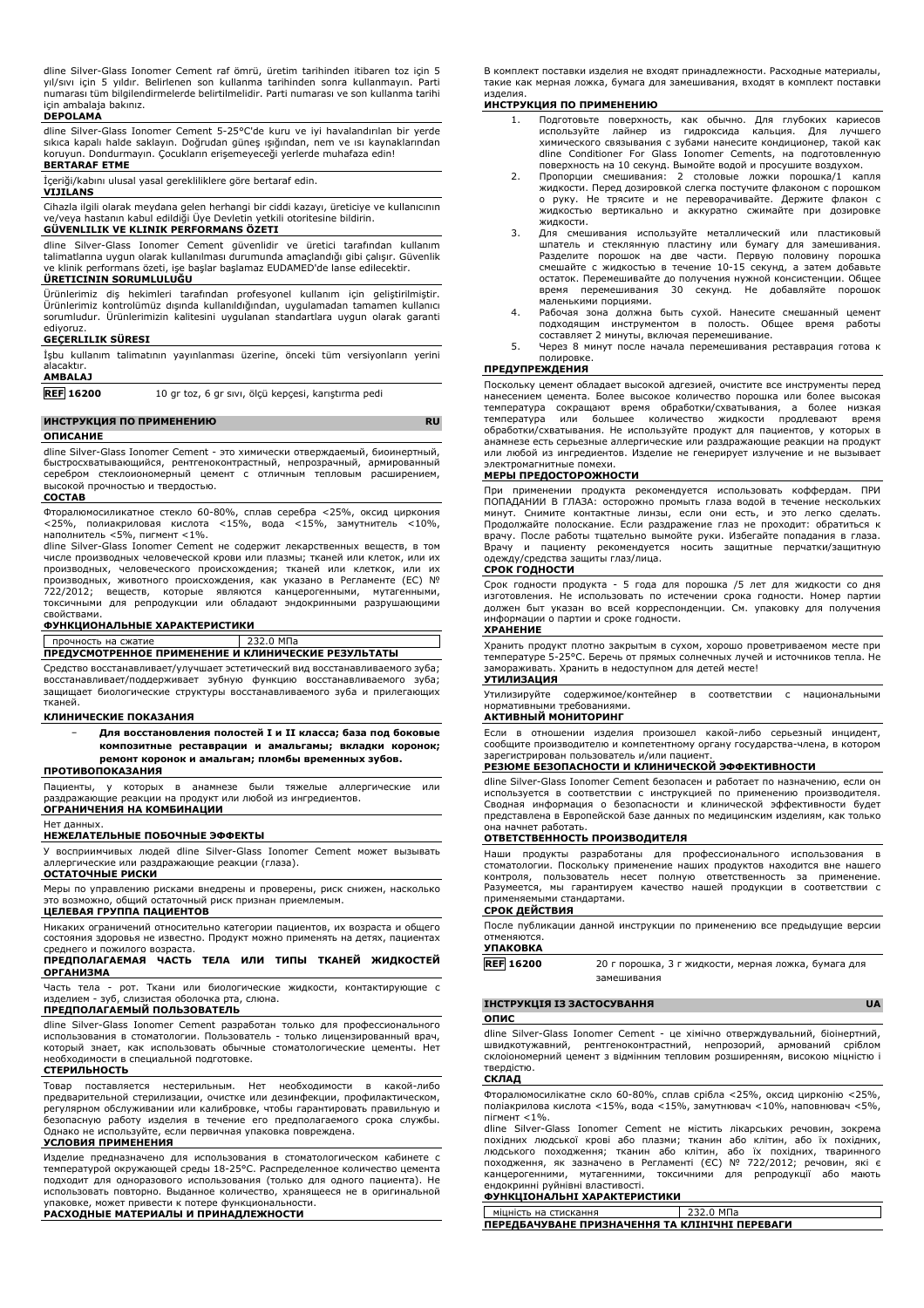Засіб відновлює/покращує естетичний вигляд відновлюваного зуба; відновлює/підтримує зубну функцію відновлюваного зуба; захищає біологічні структури відновлюваного зуба та прилеглих тканин.

### **КЛІНІЧНІ ПОКАЗАННЯ**

− **Для відновлення порожнин I і II класу; база під бічні композитні реставрації та амальгами; вкладки коронок; ремонт коронок та амальгам; пломби тимчасових зубів.**

## **ПРОТИПОКАЗАННЯ**

Пацієнти, у яких в анамнезі були важкі алергічні або подразливі реакції на продукт або будь-який з інгредієнтів. **ОБМЕЖЕННЯ НА КОМБІНАЦІЇ**

### Немає даних.

### **НЕБАЖАНІ ПОБІЧНІ ЕФЕКТИ**

I У сприйнятливих людей продукт може викликати алергічні або подразливі реакції (очі).

### **ЗАЛИШКОВІ РИЗИКИ**

Заходи з управління ризиками впроваджені та перевірені, ризик знижений, наскільки це можливо, загальний залишковий ризик визнаний прийнятним.

### **ЦІЛЬОВА ГРУПА ПАЦІЄНТІВ**

Ніяких обмежень щодо категорії пацієнтів, їх віку та загального стану здоров'я невідомо. Продукт можна застосовувати на дітях, пацієнтах середнього або

## похилого віку. **ПЕРЕДБАЧУВАНА ЧАСТИНА ТІЛА АБО ТИПИ ТКАНИН РІДИН ОРГАНІЗМУ**

Частина тіла – рот. Тканини або біологічні рідини, що контактують з виробом – слизова оболонка ротової порожнини, слина.

### **ПЕРЕДБАЧУВАНИЙ КОРИСТУВАЧ**

dline Silver-Glass Ionomer Cement розроблений тільки для професійного використання в стоматології. Користувач – тільки ліцензований лікар, який знає, як використовувати звичайні стоматологічні цементи. Немає потреби в спеціальній підготовці.

### **СТЕРИЛЬНІСТЬ**

Товар постачається нестерильним. Немає потреби в будь-якій попередній стерилізації, очищенні або дезінфекції, профілактичному, регулярному обслуговуванні або калібруванні, щоб гарантувати правильну та безпечну роботу виробу протягом його передбачуваного терміну служби. Однак не використовуйте, якщо первинна упаковка пошкоджена.

### **УМОВИ ЗАСТОСУВАННЯ**

Виріб призначений для використання в стоматологічному кабінеті з температурою навколишнього середовища 18-25°C. Розподілену кількість цементу підходить для одноразового використання (тільки для одного пацієнта). Не застосовувати повторно. Видана кількість, що зберігається не в оригінальній упаковці, може призвести до втрати функціональності.

### **ВИТРАТНІ МАТЕРІАЛИ ТА ПРИНАЛЕЖНОСТІ**

До комплекту поставки виробу не входять приналежності. Витратні матеріали, такі як мірна ложка, папір для замішування, входять до комплекту поставки виробу.

## **ІНСТРУКЦІЯ ІЗ ЗАСТОСУВАННЯ**

- 1. Підготуйте поверхню, як зазвичай. Для глибокого використовуйте лайнер з гідроксиду кальцію. Для кращого хімічного зв'язування із зубами нанесіть кондиціонер, такий як dline Conditioner For Glass Ionomer Cements, на підготовлену поверхню на 10 секунд. Вимийте водою і просушіть повітрям.
- 2. Пропорції змішування: 2 столові ложки порошку/1 крапля рідини. Перед дозуванням злегка постукайте флаконом з порошком о руку. Не трусіть і не перевертайте. Тримайте флакон з рідиною вертикально та акуратно стискайте при дозуванні рідини.
- 3. Для змішування використовуйте металевий або пластиковий шпатель і скляну пластину або папір для замішування. Розділіть порошок на дві частини. Першу половину порошку змішайте з рідиною протягом 10-15 секунд, а потім додайте залишок. Перемішуйте до отримання потрібної консистенції. Загальний час перемішування 30 секунд. Не додавайте порошок маленькими порціями.
- 4. Робоча зона має бути сухою. Нанесіть змішаний цемент відповідним інструментом в порожнину. Загальний час роботи становить 2
- хвилини, включно з перемішуванням. 5. Через 8 хвилин після початку перемішування реставрація готова до полірування.

### **ПОПЕРЕДЖЕННЯ**

Оскільки цемент має високу адгезію, очистіть всі інструменти перед нанесенням цементу. Більш високу кількість порошку або більш висока температура скорочують час обробки/схоплювання, а більш низька температура або більша кількість рідини подовжують час обробки/схоплювання. Не використовуйте dline Silver-Glass Ionomer Cement для пацієнтів, у яких в анамнезі є серйозні алергічні або подразливі реакції на продукт або будь-який з інгредієнтів. Виріб не генерує випромінювання і не викликає електромагнітних завад.

### **ЗАПОБІЖНІ ЗАХОДИ**

При застосуванні продукту рекомендується використовувати кофердам. ПРИ ПОТРАПЛЯННІ В ОЧІ: обережно промити очі водою протягом декількох хвилин. Зніміть контактні лінзи, якщо вони є, і це легко зробити. Продовжуйте полоскання. Якщо подразнення очей не проходить: звернутися до лікаря. Після роботи ретельно вимийте руки. Уникайте потрапляння в очі. Лікарю та пацієнту рекомендується носити захисні рукавички/захисний одяг/засоби захисту .<br>очей/обличчя.

### **ТЕРМІН ПРИДАТНОСТІ**

Термін придатності продукту – 5 роки для порошку/5 років для рідини з дня виготовлення. Не застосовувати після закінчення терміну придатності. Номер партії має бути зазначений у всій кореспонденції. Див. упаковку для отримання інформації про партію та термін придатності.

### **ЗБЕРІГАННЯ**

Зберігати продукт щільно закритим у сухому, добре провітрюваному місці за температури 5-25°C. Берегти від прямих сонячних променів і джерел тепла. Не заморожувати. Зберігати в недоступному для дітей місці!

### **УТИЛІЗАЦІЯ**

Утилізуйте вміст/контейнер відповідно до національних нормативних вимог. **АКТИВНИЙ МОНІТОРИНГ**

Якщо щодо виробу стався якийсь серйозний інцидент, повідомте виробнику та компетентному органу держави-члена, в якій зареєстрований користувач і/або пацієнт.

### **РЕЗЮМЕ БЕЗПЕКИ І КЛІНІЧНОЇ ЕФЕКТИВНОСТІ**

dline Silver-Glass Ionomer Cement безпечний і працює за призначенням, якщо він використовується відповідно до інструкцій виробника щодо застосування. Зведена інформація про безпеку та клінічну ефективність буде представлена в Європейській базі даних з медичних виробів, як тільки вона почне працювати. **ВІДПОВІДАЛЬНІСТЬ ВИРОБНИКА**

Наші продукти розроблені для професійного використання в стоматології. Оскільки застосування наших продуктів знаходиться поза нашим контролем, користувач несе повну відповідальність за застосування. Звісно, ми гарантуємо якість нашої продукції відповідно до застосовних стандартів. **ТЕРМІН ДІЇ**

| Після публікації цієї інструкції із застосування всі попередні версії скасовуються. |  |
|-------------------------------------------------------------------------------------|--|
| <b>УПАКОВКА</b>                                                                     |  |
|                                                                                     |  |

| <b>REF 16200</b> | 20 г порошку, 3 г рідини, мірна ложка, папір для |  |
|------------------|--------------------------------------------------|--|
|                  | замішування                                      |  |

SIGNS EXPLANATION/ZENKLŲ PAAISKINIMAS /SCHILDER ERKLARUNG<br>/3HA-VEHINE HA CMMBOJNITE /VYSVĚTLENÍ ZNAČEK /FORKLARING AF TEGN<br>/MÄRKIDE SELGITUS /EXPLICATION DES SIGNES /E='HITHZH Z'HMANZHZ<br>/ELZÉSEK MAGYARÁZATA /SPIEGAZIONE DE

|              | Caution /Atsargiai /Vorsicht /Внимание /Pozor /Forsigtighed<br>/Hoiatus /Mise en garde /Προσοχή /Figyelmeztetés /Attenzione                                                                                                                                                                                                                                                                                                                                                                                                                                                                                                                                                                                                                                                                                                    |
|--------------|--------------------------------------------------------------------------------------------------------------------------------------------------------------------------------------------------------------------------------------------------------------------------------------------------------------------------------------------------------------------------------------------------------------------------------------------------------------------------------------------------------------------------------------------------------------------------------------------------------------------------------------------------------------------------------------------------------------------------------------------------------------------------------------------------------------------------------|
|              | /Piesardzību! /Forsiktighet /Uwagi /Cuidado /Atenție /Pozor<br>/Previdnost /Precaución /Varning /Dikkat / Осторожно /Обережно                                                                                                                                                                                                                                                                                                                                                                                                                                                                                                                                                                                                                                                                                                  |
|              | Temperature limit /Temperatūros riba /Temperatur-Grenzwert<br>/Teplotní<br>limit<br>/Температурен<br>ЛИМИТ<br>/Temperaturgrænse<br>/Temperatuuri limiit / Limite de température/Όριο θερμοκρασίας<br>/Hőmérsékleti határérték /Limite di temperatura /Temperatūras                                                                                                                                                                                                                                                                                                                                                                                                                                                                                                                                                             |
|              | robežvērtība /Temperaturgrense /Limit temperatury /Limite de<br>temperatura /Limita de temperatură /Teplotný limit /Temperaturna<br>omejitev / Límite de temperatura / Temperaturgräns / Sıcaklık Sınırı<br>Предел температуры /Межа температури                                                                                                                                                                                                                                                                                                                                                                                                                                                                                                                                                                               |
| $\mathbf{i}$ | Consult instructions for use / Ziūrėti naudojimo instrukciją<br>/Консултирайте<br>/Gebrauchsanweisung<br>beachten<br>ce<br>употреба<br>návod<br>инструкцията<br>за<br>/Viz<br>k<br>použití<br>/Se<br>/Vaadake<br>kasutusjuhendit<br>brugsanvisningen<br>/Consulter<br>les<br>instructions d'utilisation /Συμβουλευτείτε τις οδηγίες χρήσης<br>/Konzultáljon a használati utasítással /Consultare le istruzioni per<br>l'uso /Skatīt lietošanas pamācību /Se bruksanvisningen /Zapoznaj<br>się z instrukcją użytkowania /Consulte as instruções de uso<br>/Consultați instrucțiunile de utilizare / Viď návod na použitie /Pred<br>uporabo si poglejte navodila / Consultar las instrucciones de uso / Se<br>bruksanvisningen /Kullanım talimatlarına bakınız /См. инструкцию<br>по применению /Див. інструкцію із застосування |
|              | Keep away from sunlight /Laikyti atokiau nuo saulės spindulių /Von<br>Sonnenlicht fernhalten /Да се пази от слънчева светлина /Chrañte<br>před slunečním zářením /Holdes væk fra sollys /Hoida eemal<br>päikesevalgusest /Tenir à l'écart de la lumière du soleil /Κρατήστε<br>μακριά από τον ήλιο /Napfénytől távol tartandó /Tenere lontano<br>dalla luce del sole /Sargāt no saules gaismas /Holdes unna sollys<br>/Chronić przed światłem słonecznym /Proteger da luz solar /A se<br>păstra într-un loc ferit de soare /Chráňte pred slnečným žiarením<br>/Ne shranjujte izpostavljeno sončni svetlobi /Mantener alejado de<br>la luz del sol /Förvaras bort från solljus /Güneş ışığından uzak tutun<br>/ Беречь от попадания солнечных лучей /Берегти від сонячних<br>променів                                           |
|              | Do not re-use /Nenaudoti pakartotinai /Nicht wiederverwenden /He<br>използвайте повторно /Nepoužívejte znovu /Mă ikke genbruges<br>Ärge taaskasutage /Ne pas réutiliser /Μην χρησιμοποιείτε ξανά /Ne<br>használja fel újra /Non riutilizzare /Nelietot atkārtoti /Ikke bruk pă<br>nytt /Nie używać ponownie /Não reutilizar /A nu se refolosi<br>/Nepoužívajte znova /Ni za ponovno uporabo /No reutilizar<br>Ateranvänd inte /Tek kullanımlıktır /Не использовать повторно<br>/Не використовувати повторно                                                                                                                                                                                                                                                                                                                    |
|              | Non-sterile /Nesterilus /Unsteril /Нестерилно /Nesterilní /Ikke-<br>steril /Mittesteriilne /Non stérile /Μη αποστειρωμένο /Nem steril<br>/Non sterile /Nesterils /Ikke-steril /Niesterylny /Não estéril<br>/Nesteril /Nesterilné /Ne-sterilno /No estéril /Icke-steril /Steril değil<br>/Нестерильный /Нестерильний                                                                                                                                                                                                                                                                                                                                                                                                                                                                                                            |
| MD           | /Medicinos<br>/Medizinisches<br>Medical device<br>priemonė<br>Gerät<br>/Медицинско устройство /Zdravotnické zařízení /Medicinsk udstyr<br>/Meditsiiniseade<br>/Dispositif<br>médical<br>/Іатрікή<br>συσκευή<br>/Orvostechnikai eszköz /Dispositivo medico /Medicīnas ierīce<br>/Medisinsk utstyr /Urządzenie medyczne /Aparelho médico<br>/Zdravotnícke<br>zariadenia<br>/Dispozitiv<br>medical<br>/Medicinski<br>pripomoček /Dispositivo médico /Medicinsk utrustning /Medikal<br>Cihaz /Медицинское изделие /Медичний виріб                                                                                                                                                                                                                                                                                                  |
| $2 -$<br>1 ∆ | Mixing<br>ratio<br>/Maišymo<br>santykis<br>/Mischungsverhältnis<br>/Съотношение при смесване /Míchací poměr /Blandingsforhold<br>/Segamissuhe /Rapport de mélange /Αναλογία ανάμιξης /Keverési<br>/Rapporto di miscelazione /Maisījuma<br>arány<br>attiecība<br>/Blandingsforhold /Proporcje mieszania /Taxa de mistura /Raport<br>de amestec /Pomer miešania /Razmerje za mešanje /Proporción de<br>mezcla /Blandningsförhållande /Karışım oranı /Коэффициент<br>смешивания / Коефіцієнт змішування                                                                                                                                                                                                                                                                                                                           |
|              | Use-by-date /Tinka naudoti iki /Mindesthaltbarkeitsdatum /Годност<br>/Datum spotřeby /Brug efter dato /Kõlblik-kuni kuupäev /Date<br>limite d'utilisation / Ημερομηνία λήξης / Felhasználhatósági idő / Data<br>di scadenza /Derīguma termiņš /Utløpsdato /Data przydatności<br>/Data de validade /A se folosi înainte de /Dátum spotreby /Uporabiti<br>do datuma /Fecha de vencimiento /Använd före-datum /Son<br>Kullanma Tarihi / Использовать до / Використати до                                                                                                                                                                                                                                                                                                                                                          |